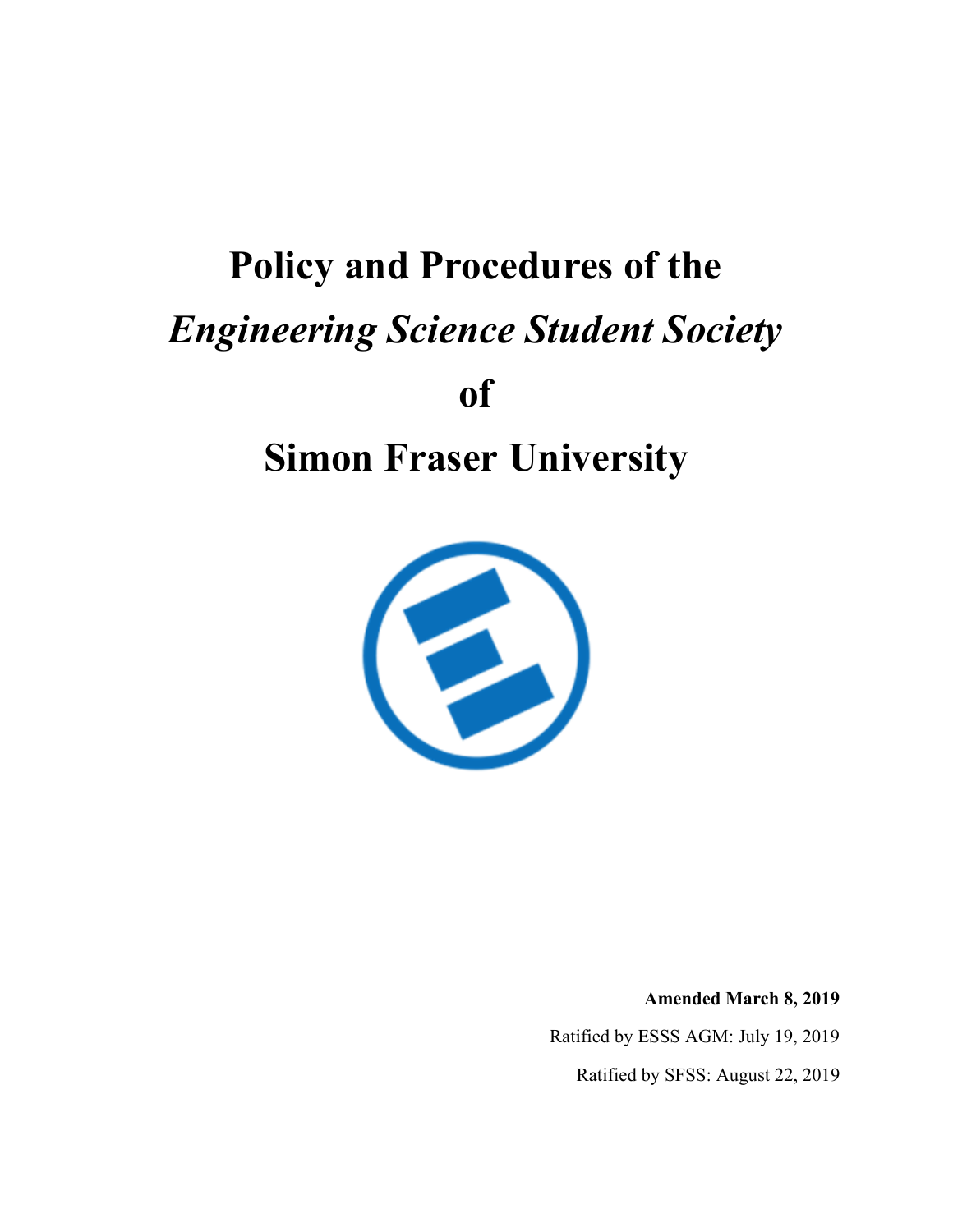## <span id="page-1-0"></span>**Title III: Policies and Procedures of the Engineering Science Student Society**

| Title III: Policies and Procedures of the Engineering Science Student Society | $\boldsymbol{2}$ |
|-------------------------------------------------------------------------------|------------------|
| <b>Article 1 Definitions</b>                                                  | $\overline{2}$   |
| Article 2 Interpretation                                                      | $\overline{4}$   |
| Article 3 Policy Amendment                                                    | 5                |
| Article 3 Membership                                                          | 5                |
| Article 4 Executive Council                                                   | 6                |
| Article 5 Class Representatives                                               | 10               |
| Article 6 Directors                                                           | 12               |
| Article 7 Board of Directors                                                  | 16               |
| <b>Article 8 General Elections</b>                                            | 18               |
| Article 9 Referendum                                                          | 22               |
| Article 10 Finance Policy                                                     | 23               |
| Article 11 Keys and Access                                                    | 27               |
| Article 12 ESSS Office                                                        | 28               |
| Article 13 ESSS Common Room                                                   | 29               |
| Article 14 Conflict of Interest                                               | 30               |
| <b>Article 15 Selections Committees</b>                                       | 30               |
| Article 16 Engineering Science Student Society Endowment Fund                 | 32               |
| Article 17 Conference Bidding                                                 | 33               |
| Article 18 Recall of an Elected Member                                        | 33               |
| Article 19 Termination of an Appointed Member                                 | 34               |
| Article 20 Incident Reporting and Response                                    | 34               |
| Article 21 Violations of ESSS Policies and Procedures                         | 36               |
| <b>Appendix A - Nomination Form</b>                                           | 38               |
| <b>Appendix B - ESSEF Application Form</b>                                    | 39               |
| <b>Appendix C - Meeting Petition</b>                                          | 46               |
| <b>Appendix D - Affiliate Group Application</b>                               | 48               |
| <b>Appendix E - Affiliate Group Application Refusal Form</b>                  | 49               |
| <b>Appendix F - Reimbursement Request Form</b>                                | 50               |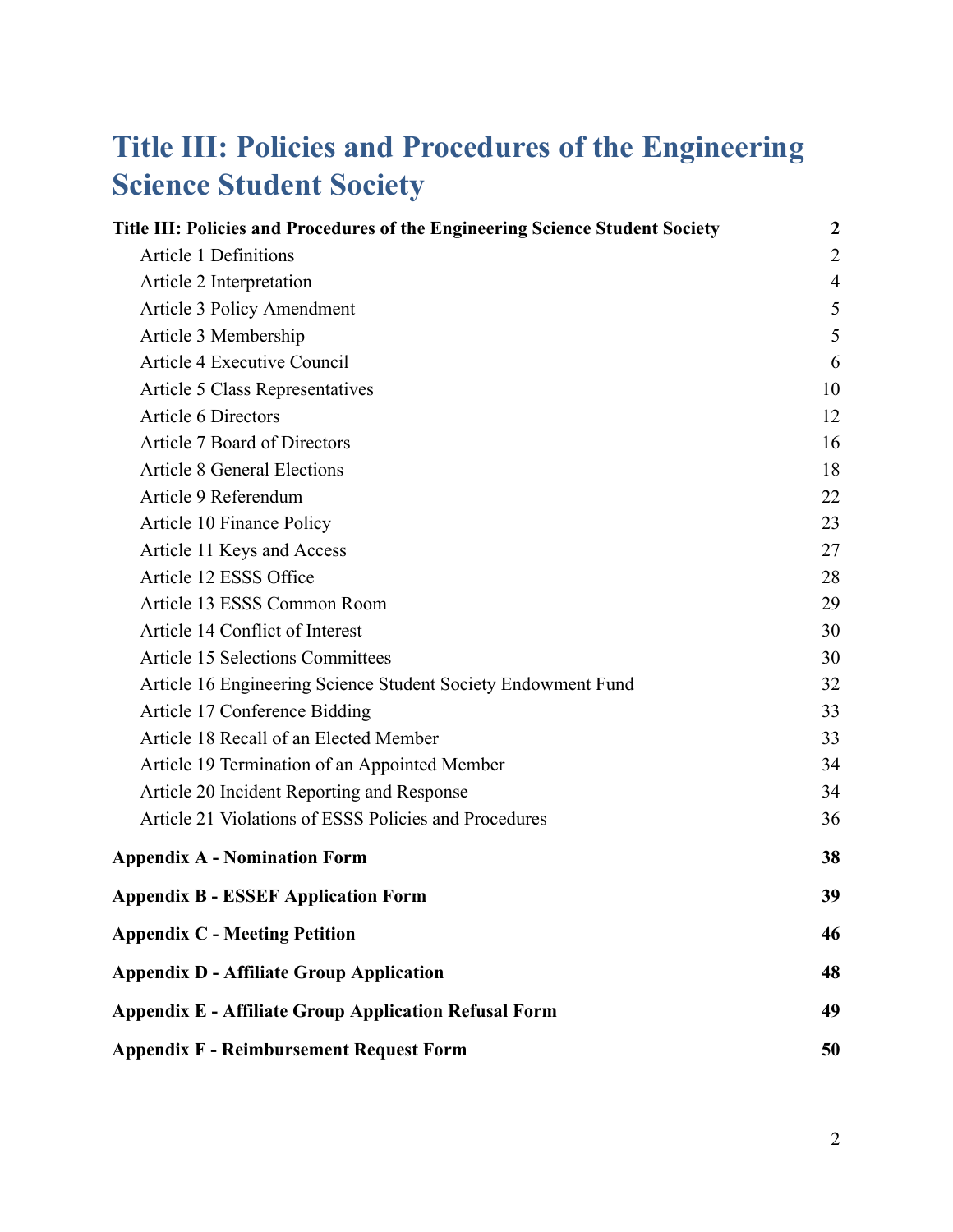## <span id="page-2-0"></span>**Article 1 Definitions**

#### **Section 1 According to the Constitution**

- 1.1 The definitions below are copied from the bylaws and are included for reference
	- a) "SFU" shall hereafter refer to "Simon Fraser University";
	- b) "the ESSS" shall hereafter refer to "Engineering Science Student Society";
	- c) "ESSS" shall be the equivalent of "the ESSS";
	- d) "Members" shall hereafter refer to "ESSS Members";
	- e) "Regular Members" shall be the equivalent of "Members";
	- f) "Executive" shall hereafter refer to "Elected Executive Officer of the ESSS";
	- g) "Executive Council" shall hereafter refer to "The elected body of officials, consisting of the President and their Vice-Presidents, that manages all business of the ESSS";
	- h) "SFSS" shall hereafter refer to "Simon Fraser Student Society";
	- i) "ESSS Board" shall hereafter refer to "the ESSS Board of Directors";
		- i) This is not to be confused with "ESSS Directors"
	- j) "The Board" shall be the equivalent of "ESSS Board"
	- k) "Constitution" shall hereafter refer to "the Constitution of the ESSS";
	- l) "bylaws" shall hereafter refer to "the bylaws of the ESSS";
	- m) "Policy Manual" shall hereafter refer to "the Policy Manual of the ESSS";
	- n) "Director" shall hereafter refer "an ESSS member appointed by the Executive Council to perform delegated duties";
	- o) "Affiliated Groups" shall hereafter refer to "the conglomerate entity that comprises of any and all groups, clubs, charities, committees, or teams that represent a portion of members and officially recognized by the ESSS";

#### **Section 2 According to Policy**

2.1 In this policy manual, unless otherwise specified: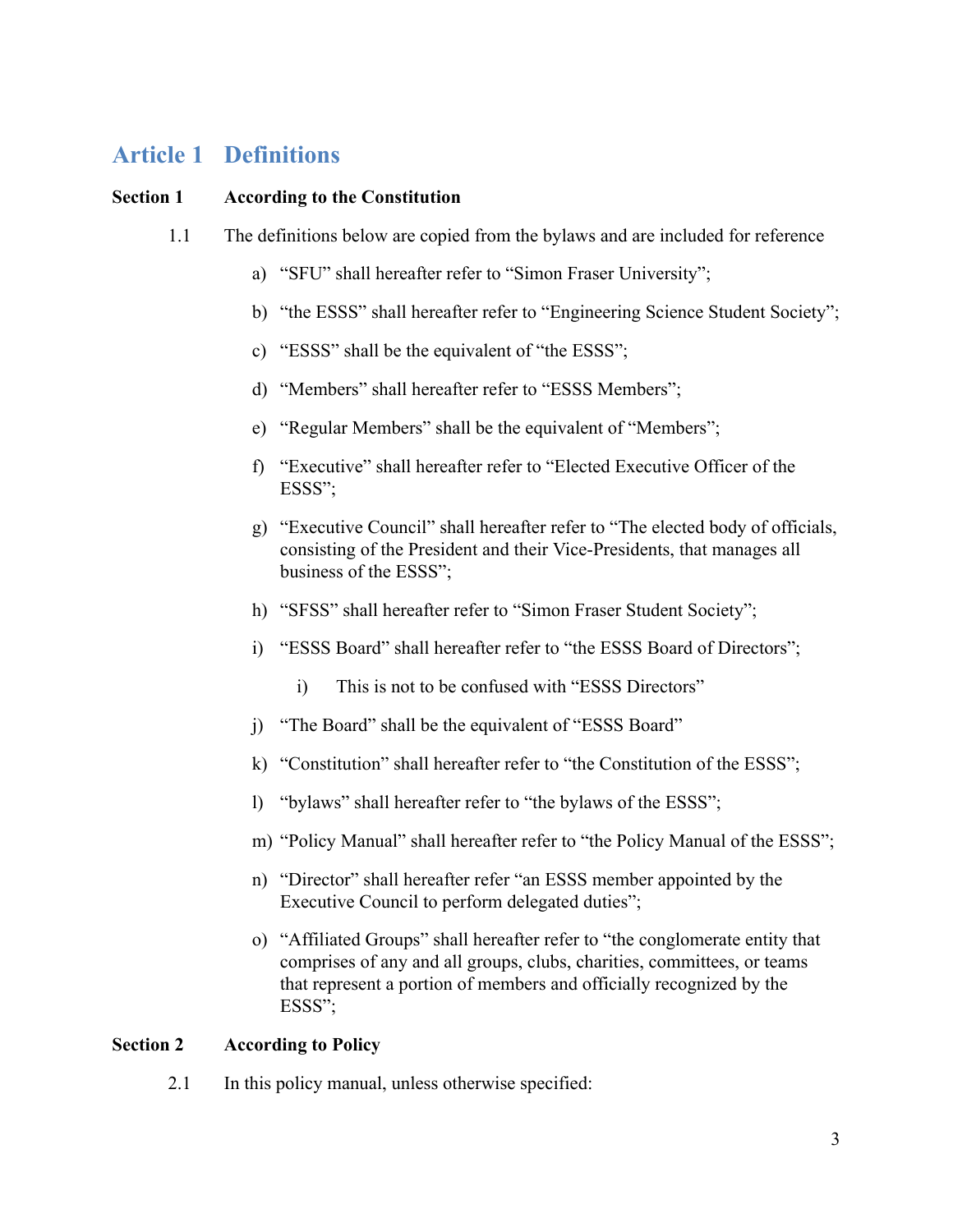- a) "Present assembly" shall hereafter refer to "The voting body that is present at any properly constituted meeting";
- b) "CFES" shall hereafter refer to "The Canadian Federation of Engineering Students";
- c) "WESST" shall hereafter refer to "The Western Engineering Student Societies Team";
- d) "EGBC" shall hereafter refer to "Engineers and Geoscientists British Columbia";
- e) "Character Defamation" for the purposes of these policies shall hereafter refer to "An individual who knowingly publishes false spoken or written statements with the intent to harm another individual.".

#### **Section 3 Responsibilities of Meeting Officials**

- 3.1 Meeting Chair:
	- a) The Meeting Chair is to call to order and run a Meeting in accordance with Robert's Rules of Order;
	- b) Should the Chair of a Meeting have voting rights, they are to exercise these rights only in the event of a draw in the vote of the present assembly on condition of:
		- i) Removing personal bias from the decision
		- ii) Base their decision solely on information and discussion provided in the motion in the current Meeting
		- iii) Not consider any information, biases, past events, or professional expertise in the casting of the vote.
	- c) Reserve the right to appoint a Chair as they deem fit.

#### 3.2 Meeting Secretary

- a) The Secretary of a Meeting is to record the minutes of the Meeting in question including:
	- i) All motions,
	- ii) Vote counts,
	- iii) Main points of discussions,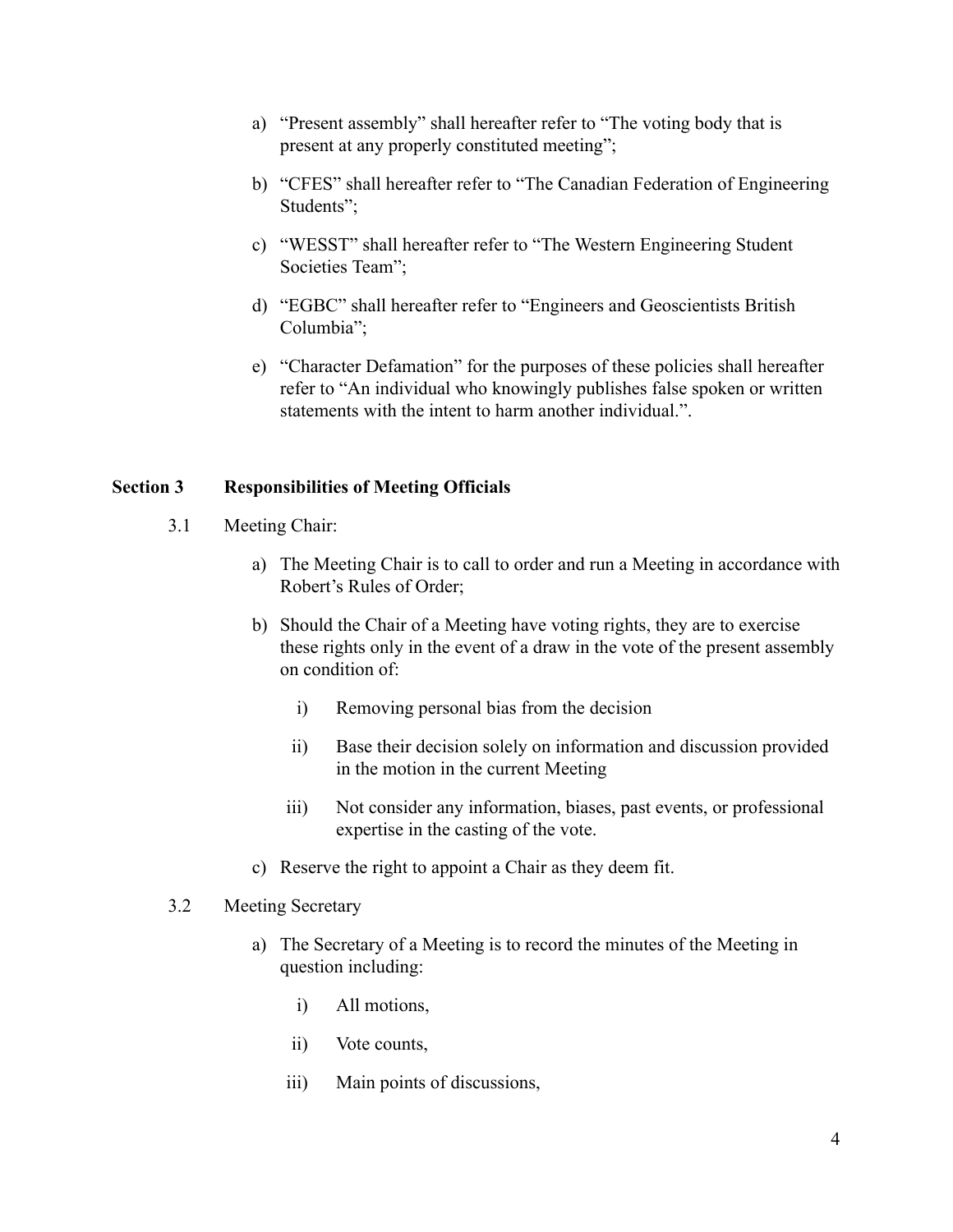- iv) Reports,
- v) Times of the Call to Order and Adjournment,
- vi) Times entering and exiting In-Camera sessions.
- b) The Secretary of a Meeting is to count all votes for, opposed, and abstaining from a motion to ensure the count matches that given by the Chair

### <span id="page-4-0"></span>**Article 2 Interpretation**

#### **Section 1 According to the Constitution**

1.1 This policy manual shall in no way be interpreted in a sense contradictory to the Constitution.

#### **Section 2 According to the bylaws**

2.1 This policy manual shall in no way be interpreted in a sense contradictory to the bylaws. Sections of the Bylaws that make reference to the Policy Manual are listed below:

- a) Article 2 Section 1.1 d)
- b) Article 2 Section 1.2 a)
- c) Article 3 Section 1.2
- d) Article 3 Section 2.2
- e) Article 3 Section 3.3
- f) Article 4 Section 2.1 a)
- g) Article 4 Section 2.1 b)
- h) Article 4 Section 2.1 c)
- i) Article 4 Section 2.2
- j) Article 5 Section 1.6
- k) Article 5 Section 2.4
- l) Article 5 Section 3.5
- m) Article 5 Section 4.3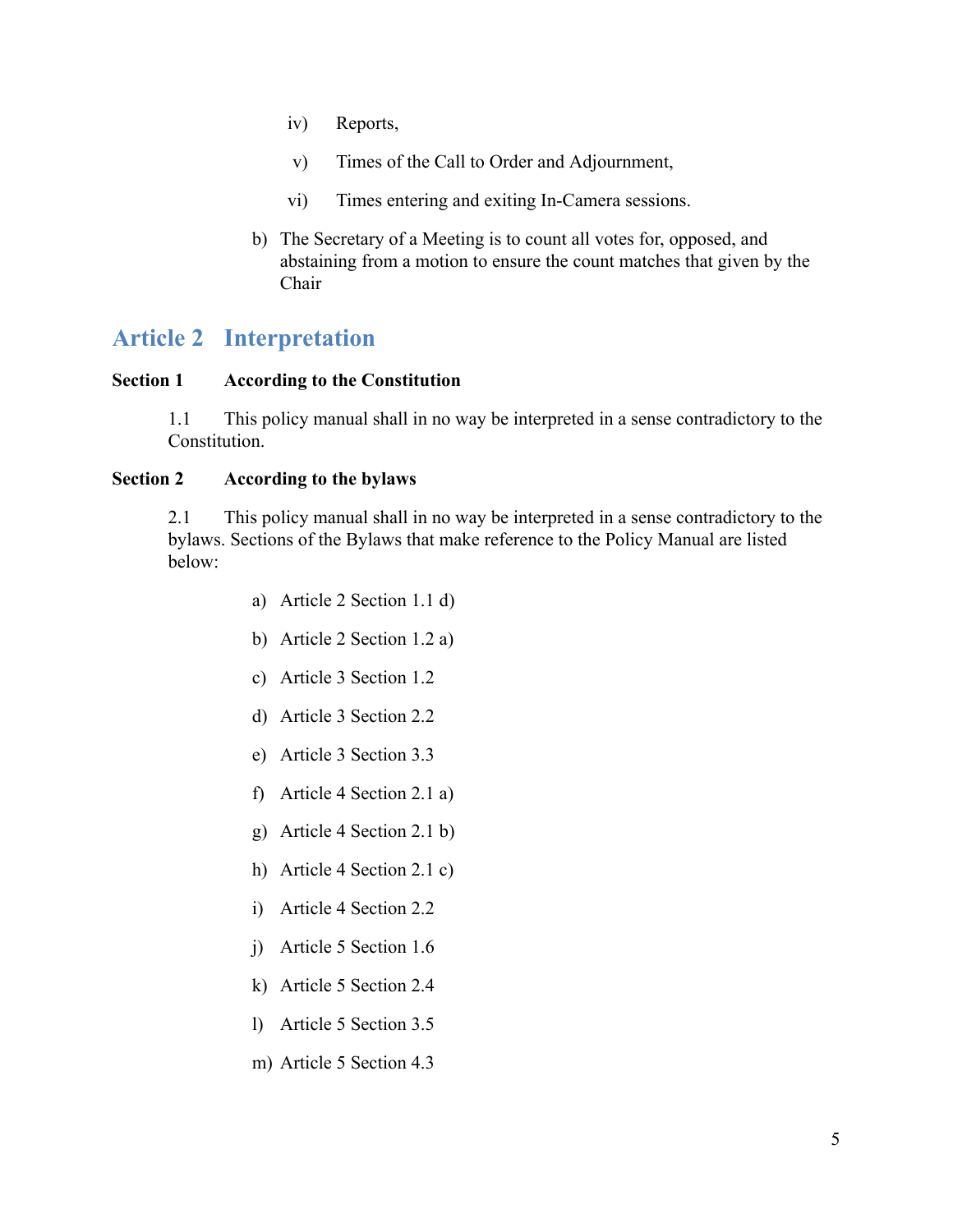- n) Article 5 Section 5.4
- o) Article 9 Section 2.2

#### **Section 3 According to Policy**

3.1 This Policy Manual supersedes all previous Policy Manuals of the ESSS.

### <span id="page-5-0"></span>**Article 3 Policy Amendment**

#### **Section 1 Policy on Changing Policy**

1.1 Amendments to the Policy Manual are to be proposed to the Board for approval after a reading at a Regular Meeting. Amendments to the policy manual:

- a) May be proposed by any Member;
- b) Must be provided to the Secretary of the Regular Meeting no less than one (1) week prior to the meeting in which the amendment will be read;
- c) Shall be disseminated to Members no less than three (3) days prior to the Regular Meeting in which the amendment will be read;
- d) Shall be discussed in the Regular Meeting and amendments may be made to the amendment in accordance with Robert's Rules of Order;
- e) Shall be approved in the Regular Meeting for consideration by the Board;
- f) Shall have justification provided by the Board should it be failed at the next Regular Meeting;
- g) Be considered amended as of the date of the most recent change unless otherwise noted.

## <span id="page-5-1"></span>**Article 3 Membership**

#### **Section 1 Regular Membership**

1.1 Notwithstanding to Article 2 of the ESSS Bylaws, Regular Membership shall additionally be extended to:

> a) Current SFU Students who in one of the previous three consecutive semesters were declared Majors, or declared Minors within the School of Engineering Science.

#### **Section 2 Honorary Membership**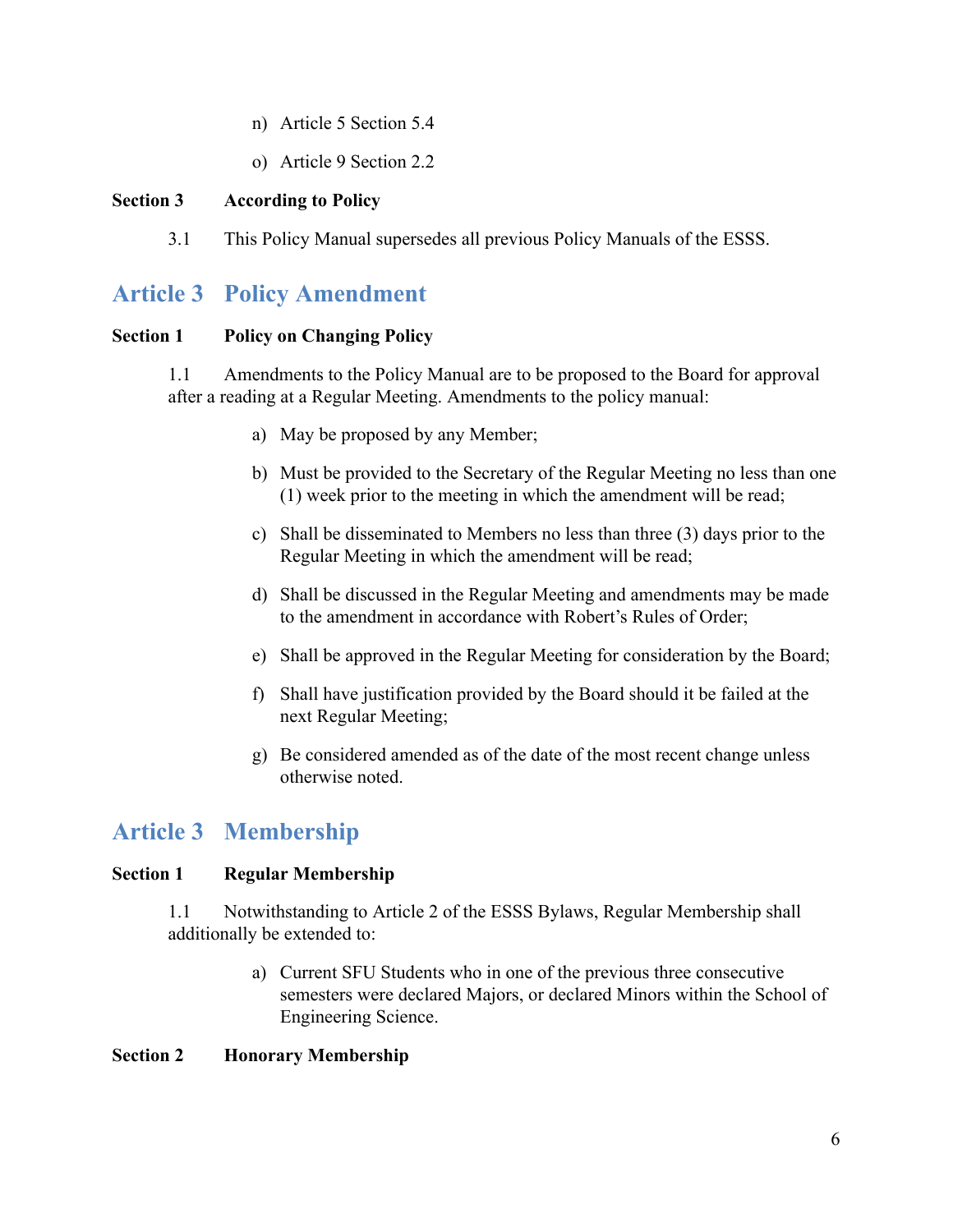- 2.1 Honorary membership shall be extended to:
	- a) Graduates of the School of Engineering Science of Simon Fraser University
	- b) A person recommended by unanimous vote at a Regular Meeting, approved by unanimous vote by the Board.

## <span id="page-6-0"></span>**Article 4 Executive Council**

#### **Section 1 Executive Council**

- 1.1 Responsibilities of each Executive member shall include the following:
	- a) Be a member of the ESSS for the duration of their term;
	- b) Occupy not more than one (1) position within the ESSS;
	- c) Not occupy a position within an Affiliated Group which would give the member a representative position on the Board;
	- d) Serve a term from the ratification of the election until April 1st of the following year;
	- e) Work in tandem with the Incoming Executive from the ratification of the elections until April 1st of that year;
	- f) Present a suitable candidate in the event the member leaves on co-op to serve during their interim by approval of  $(\frac{2}{3})$  majority vote of the current Executive Council;
	- g) Provide their Incoming Executive member a detailed report with the required information necessary to complete their duties.
	- h) Obtain safeTalk and Mental Health First Aid training from the SFSS

1.2 A member of the Executive Council may be removed from office for any of the following:

- a) Resignation;
- b) Two (2) unexcused, consecutive absences from meetings;
- c) Unsatisfactory performance according to a petition signed by two-thirds (⅔) of the board of which one (1) signature must be an Executive Council member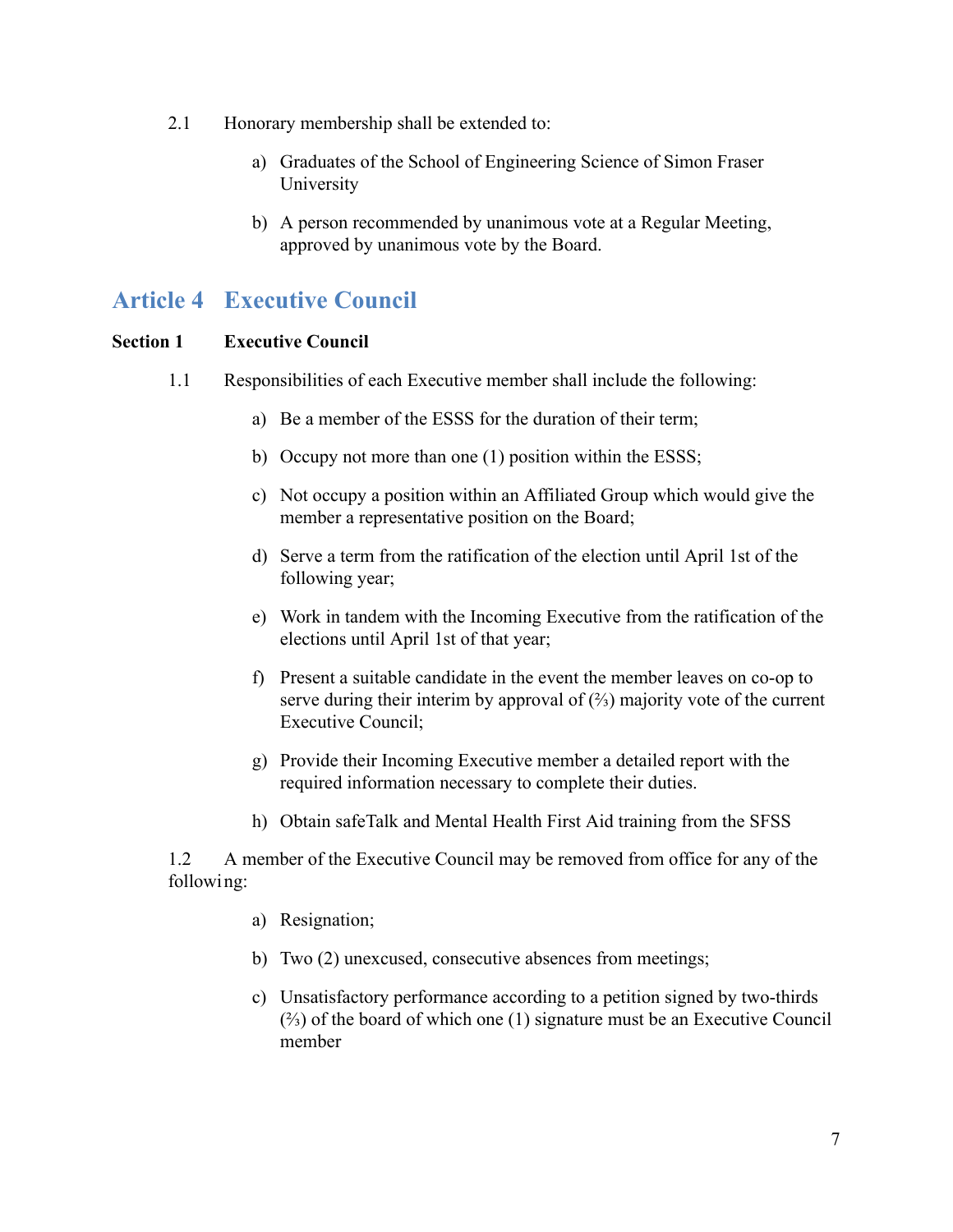d) Unsatisfactory performance according to a petition signed by five percent (5%) of Members;

1.5 A member of the Executive Council that is recalled from their position is to be replaced by an appointee of the Board.

#### **Section 2 President**

2.1 The role of the President is to preside over all operations of the ESSS in a manner deemed appropriate by the Constitution, Bylaws, Policy Manual, and the Board.

2.2 Notwithstanding to the previous policy, the responsibilities of the President shall include the following:

- a) Guide the Executive Council to ensure all Executive members are fulfilling their mandates;
- b) Chair all meetings, ;
- c) Be the official spokesperson for the ESSS;
- d) Assume the responsibility of any vacant Executive Council position;
- e) Act as the Chief Returning Officer if it is vacant;
- f) Enforce and maintain the Constitution, Bylaws, and Policy Manual of the ESSS;
- g) Reserve the right to veto decisions of individual Executive Council members;
- h) Assume roles and responsibilities of individual Executive Council members as the President deems necessary;
- i) Oversee the Class Representatives.

#### **Section 3 Vice-President Administration**

3.1 The role of the Vice-President Administration is to preside over all internal administration of the ESSS as well as all services provided to the membership of the ESSS;

3.2 Notwithstanding to the previous policy, the responsibilities of the Vice-President Administration shall include the following:

- a) Oversee access control of the ESSS physical, and digital spaces;
- b) Act as the Secretary for all meetings;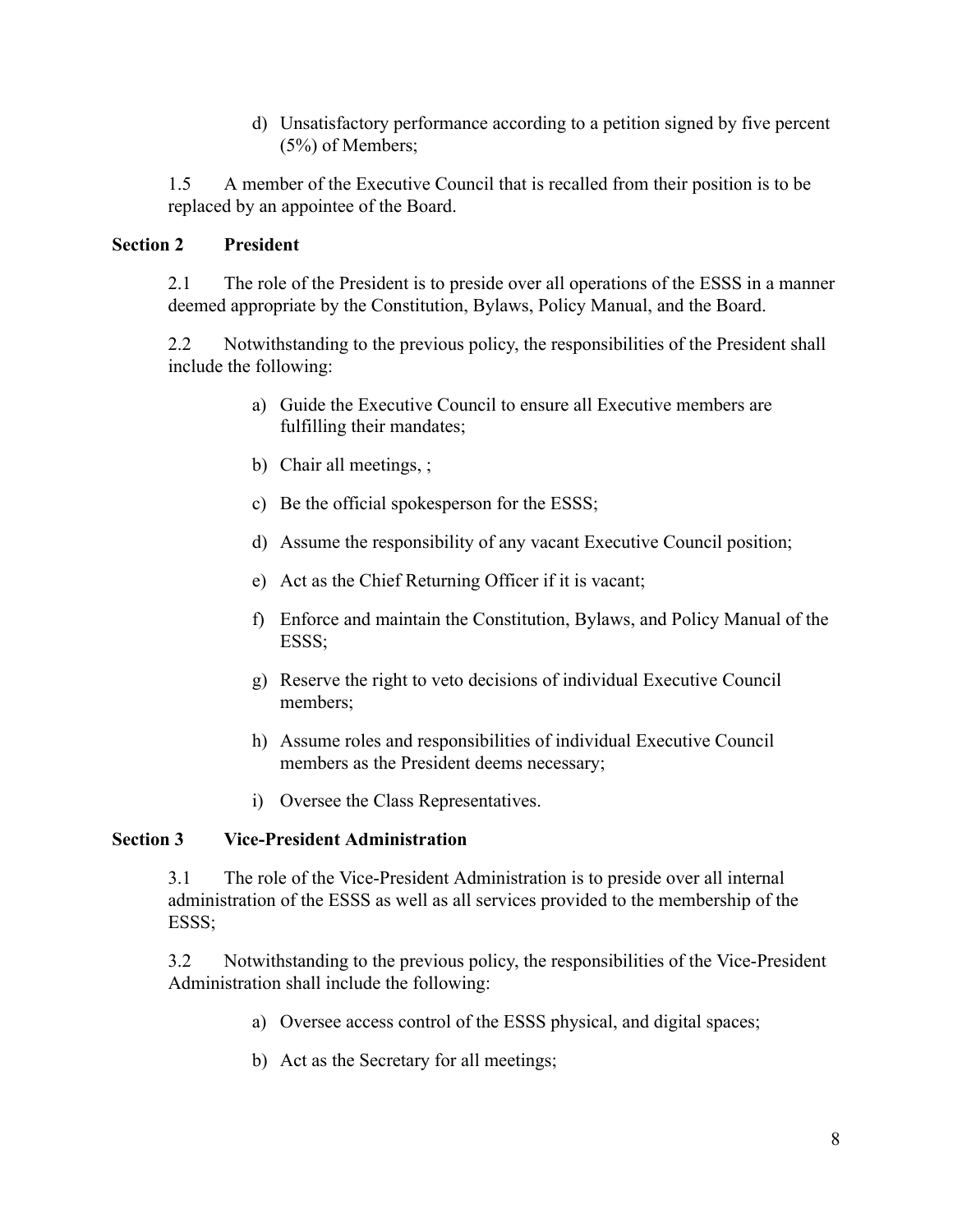- c) Manage all Society spaces including, but not limited to:
	- i) The ESSS Office
	- ii) The ESSS Common Room
- d) Assume and carry the rights, duties, and obligations of the President during their absence, resignation, impeachment, or abandonment of office;
- e) Maintain documentation and archival media of the ESSS;
- f) Maintain and oversee the ESSS's website, email server, and social media;
- g) Maintain and seek out volunteers for events and activities offered by the ESSS;
- h) Oversee the roles and responsibilities of the Directors of Common Room, Publications, and Website.

#### **Section 4 Vice-President External**

4.1 The role of the Vice-President External is to preside over all interactions with external Engineering student societies, corporate entities, and professional organizations including.

4.2 Notwithstanding to the previous policy, the responsibilities of the Vice-President External shall include the following:

- a) Liaise with the CFES, WESST, and EGBC;
- b) Oversee the coordination of the Iron Ring ceremony;
- c) Oversee the organization of the SFU Engineering Competition;
- d) Form a committee of ESSS members for the purpose of selecting conference delegates;
- e) Oversee the roles and responsibilities of the Directors of OpFair and Diversity.

#### **Section 5 Vice-President Finance**

5.1 The role of the Vice-President Finance is to preside over all matters concerning the finances of the ESSS.

5.2 Notwithstanding to the previous policy, the responsibilities of the Vice-President Finance shall include the following:

a) Manage the writing and approval of grants;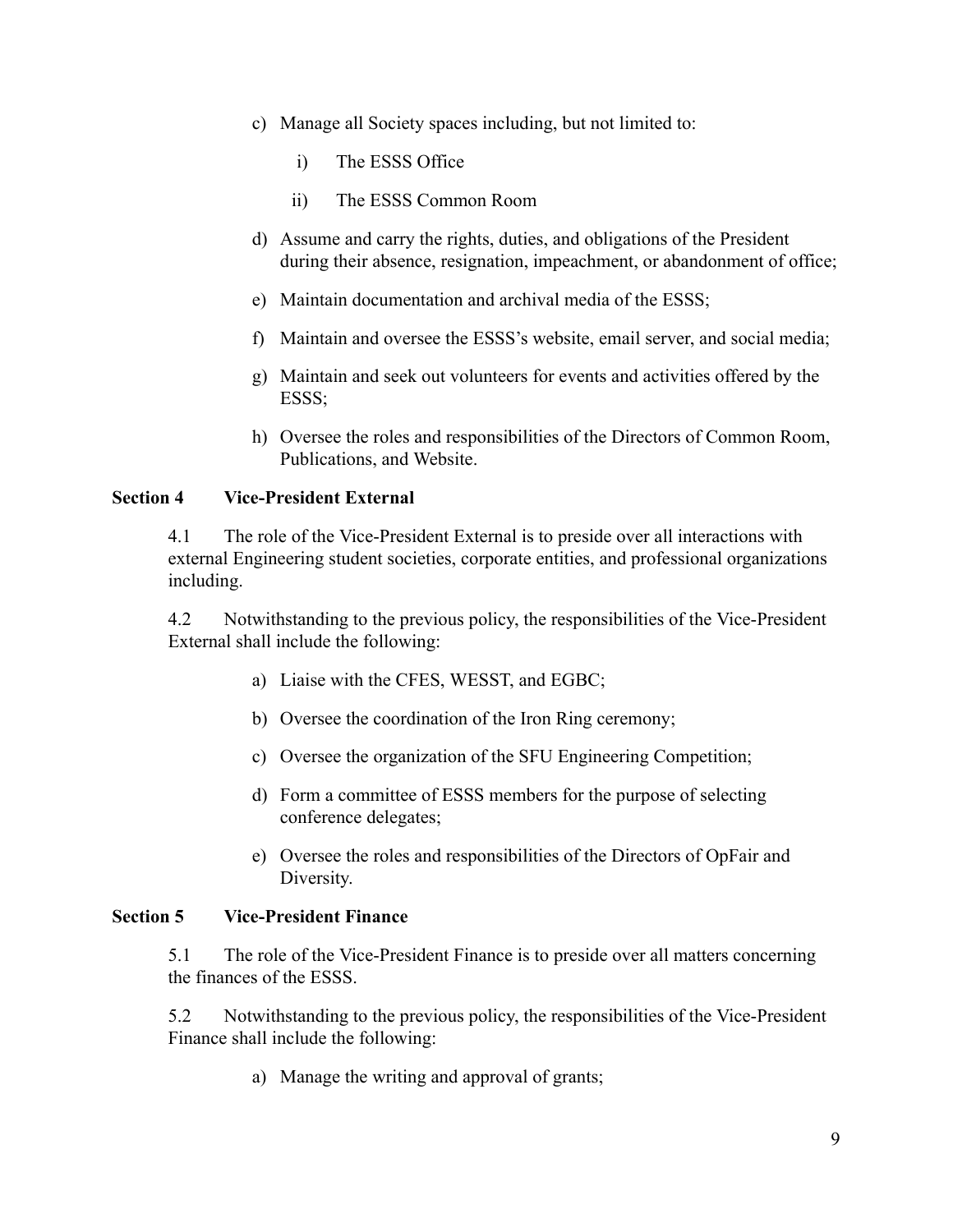- b) Liaise with the bank that holds the ESSS's external account;
- c) Change the combination of the safe and accounting software upon taking office and submit the updated combinations to the President and Vice-President Administration;
- d) Prepare the budget for the fiscal year and analyze the previous year's budget to submit to the board by September 1st;
- e) Maintain financial records and accounts;
- f) Oversee the purchase and sale of merchandise.
- g) Oversee the roles and responsibilities of the Directors of Merchandise and Sponsorship.

#### **Section 6 Vice-President Social**

6.1 The role of the Vice-President Social is to oversee the organization and facilitation of all events hosted by the ESSS.

6.2 Notwithstanding to the previous policy, the responsibilities of the Vice-President Social shall include the following:

- a) Form an events committee which includes all First Year Representatives, the Director of Spirit, and Society Members as they deem necessary;
- b) Promote events and services offered by the ESSS;
- c) Organize and fill an events calendar for their upcoming term;
- d) Obtain Food Safe level 1 training;
- e) Form and Chair an Incident Response Committee for annual large-scale events;
- f) Oversee the roles and responsibilities of the Director of Spirit.

#### **Section 7 Vice-President Academic**

7.1 The role of the Vice-President Academic is to oversee all academic services and advocacy performed by the ESSS.

7.2 Notwithstanding to the previous policy, the responsibilities of the Vice-President Academic shall include the following:

- a) Oversee the administration of ESSEF grants;
- b) Oversee the ESSEF Parts Library;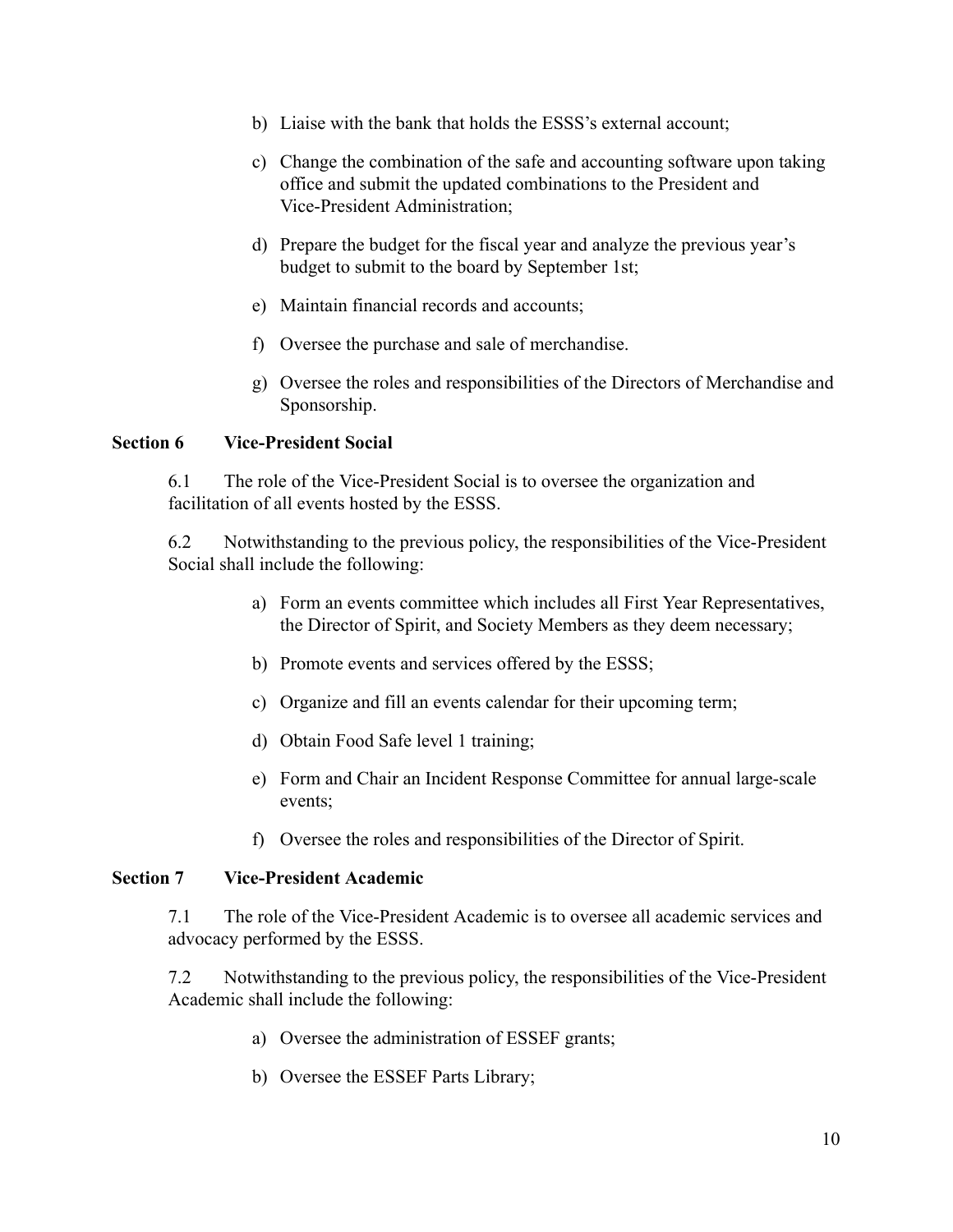- c) Oversee Society tutorial sessions, and exam bank
- d) Attend all Undergraduate Curriculum Committee meetings;
- e) Survey Members for academic concerns to be brought to Undergraduate Curriculum Committee meetings
- f) Advocate on behalf of the Members at Undergraduate Curriculum Committee meetings.
- g) Oversee the roles and responsibilities of the Director of Resource Centre.

#### **Section 8 SFSS Council Representative**

8.1 The role of the SFSS Council Representative is to act as the primary liaison between the ESSS and the SFSS.

8.2 Notwithstanding to the previous policy, the responsibilities of the SFSS Council Representative shall include the following:

- a) Present topics from SFSS Council meetings to the Members at Regular meetings;
- b) Provide representation of the ESSS to the SFSS Council;
- c) Present topics and issues raised by the Board to the SFSS Council.

## <span id="page-10-0"></span>**Article 5 Class Representatives**

#### **Section 1 All Class Representatives**

1.1 The role of the Class Representatives is to represent their class year to Executive Council and the Board.

1.2 Notwithstanding to the previous policy, the responsibilities of the Class Representatives shall include the following:

- a) Serve as a liaison between the Executive Council and their respective Members;
- b) Oversee the communications between the Executive Council and their respective Members;
- c) Write a transition report at the end of their term for the next representatives who will fill their position.
- 1.3 A Class Representative may be removed from office for any of the following: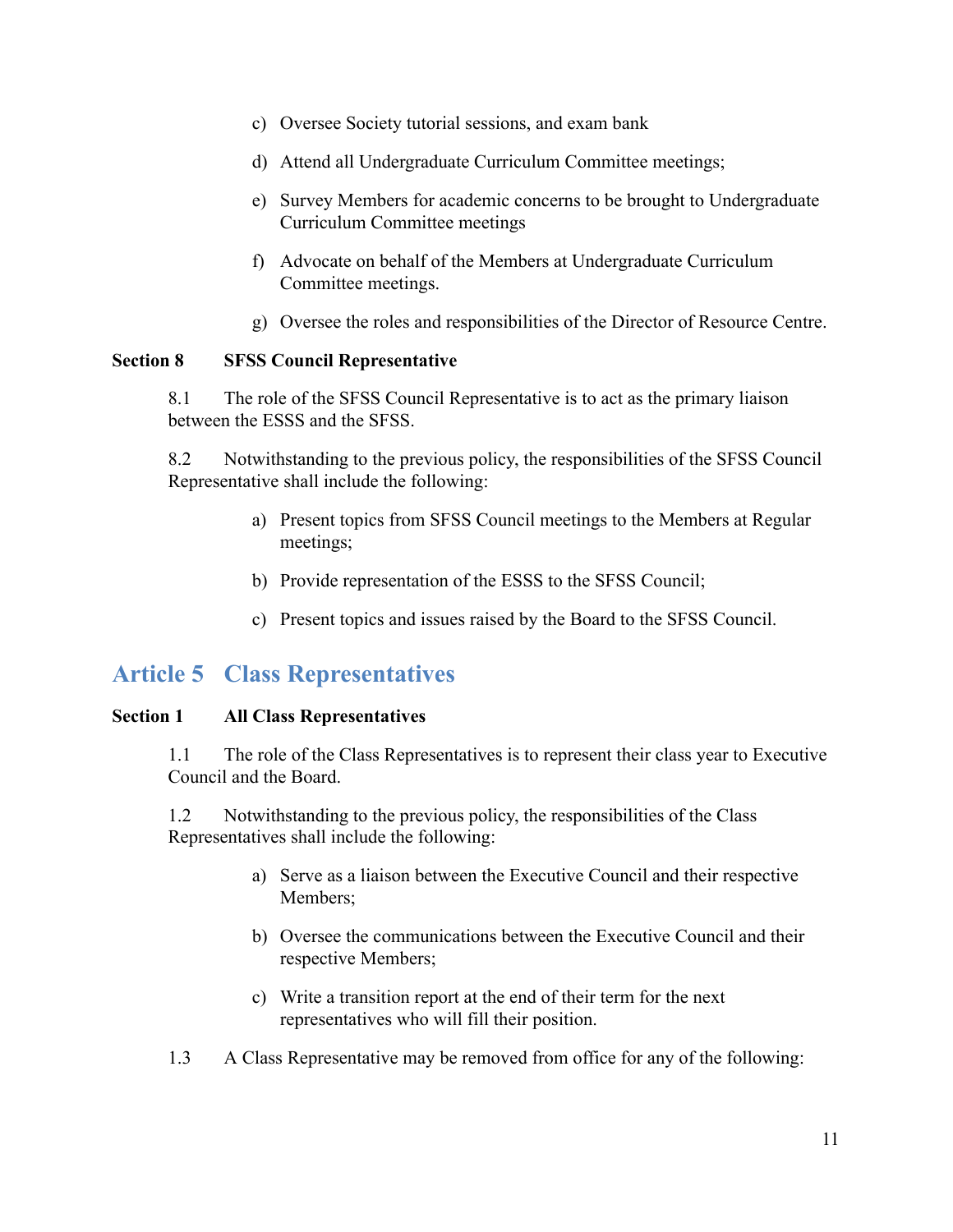- a) Resignation;
- b) Three (3) unexcused, consecutive absences from meetings;
- c) Unsatisfactory performance according to a petition signed by two-thirds (⅔) of the board of which one (1) signature must be an Executive Council member
- d) Unsatisfactory performance according to a petition signed by five percent (5%) of their representative Members;

1.5 A Class Representative that is recalled from their position is to be replaced by appointee of the Executive Council.

#### **Section 2 First Year Representatives**

2.1 The role of the First Year Representatives is to represent their class year to Executive Council and the Board.

2.2 Notwithstanding to the previous policy, the responsibilities of the First Representatives shall include the following:

- a) Serve on the Events committee;
- b) Choose one representative to sit on the Board;
- c) Plan events specifically for First Year Members

#### **Section 3 Second, Third, Fourth, and Nth Year Representatives**

3.1 The role of the Second, Third, Fourth, and Nth Year Representatives is to represent their class year to Executive Council and the Board.

3.2 Notwithstanding to the previous policy, the responsibilities of the Second, Third, Fourth, and Nth Year Representatives shall include the following:

- a) Assist in the planning and execution of events hosted by the ESSS;
- b) Assist in the planning and execution of activities and services hosted by the ESSS;

#### **Section 4 International Student Representatives**

4.1 The role of the International Student Representatives is to represent their class year to Executive Council and the Board.

4.2 Notwithstanding to the previous policy, the responsibilities of the International Student Representatives shall include the following: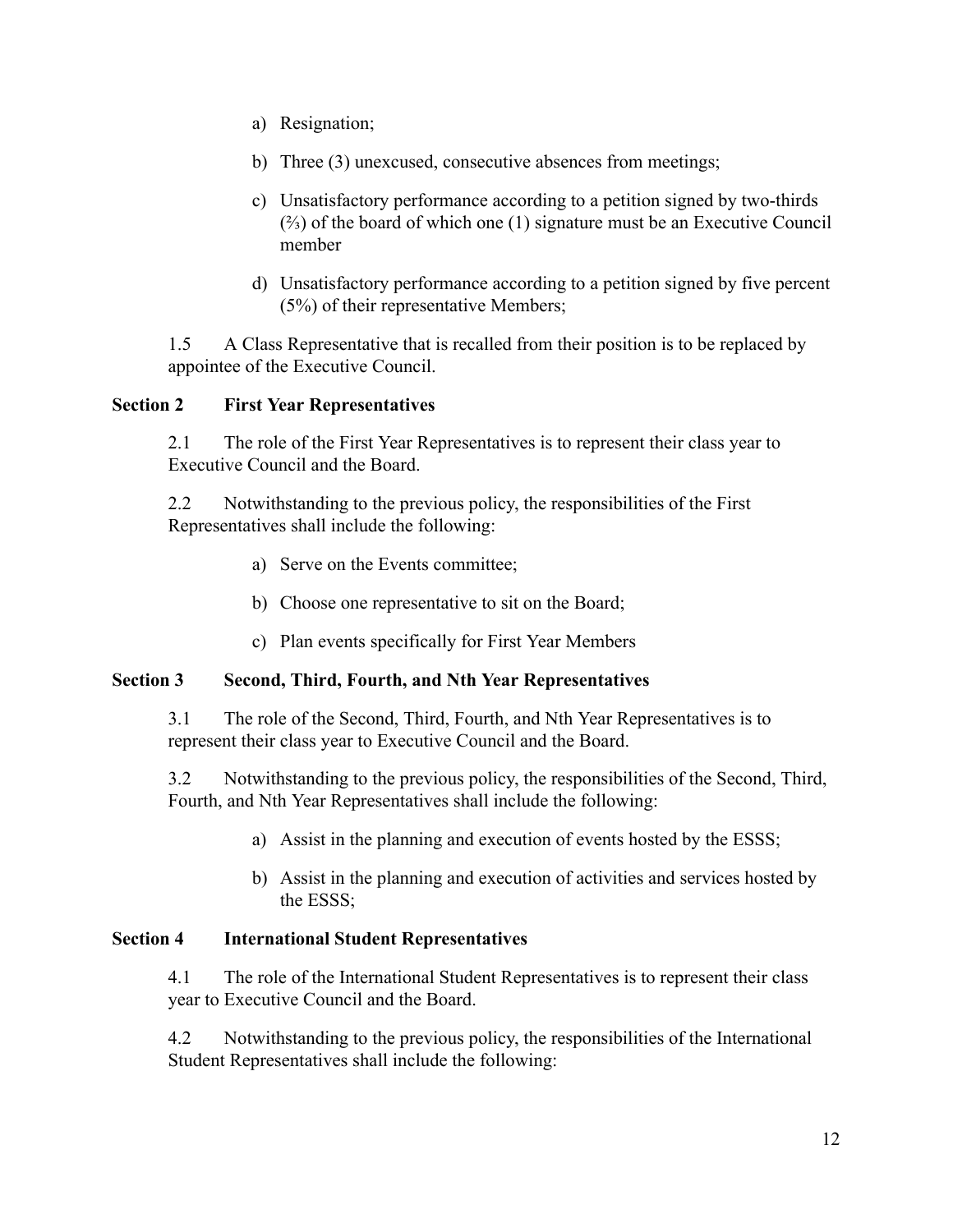- a) Assist in the planning and execution of events hosted by the ESSS;
- b) Assist in the planning and execution of activities and services hosted by the ESSS;

### <span id="page-12-0"></span>**Article 6 ESSS Directors**

#### **Section 1 All Directors**

1.1 The body of Directors is to assist the Executive Council in the execution of their roles and responsibilities.

- 1.2 Directors shall be appointed by majority vote of the incoming Executive Council.
- 1.3 The roles of the Directors shall include the following:
	- a) Attend all Regular, Executive, and General meetings;
	- b) Assist the Executive Council as deemed necessary by the Executive Council;
	- c) Write a transition report at the end of their term for their successor.

1.4 A member of the Executive Council may be removed from office for any of the following:

- a) Resignation;
- b) Three (3) unexcused, consecutive absences from meetings;
- c) Unsatisfactory performance according to a petition signed by two-thirds  $(½)$  of the Executive Council.

1.5 A Director that is removed from their position shall be replaced in accordance with Section 1.2 of this Article.

#### **Section 2 Director of Common Room**

2.1 The role of the Director of Common Room is to oversee the operations and maintenance of the ESSS Common Room.

2.2 Notwithstanding to the previous policy, the responsibilities of the Director of Common Room shall include:

- a) Regular maintenance and improvements to the Common Room;
- b) Restocking drink and snack vending machines;
- c) Restocking coffee and tea pods;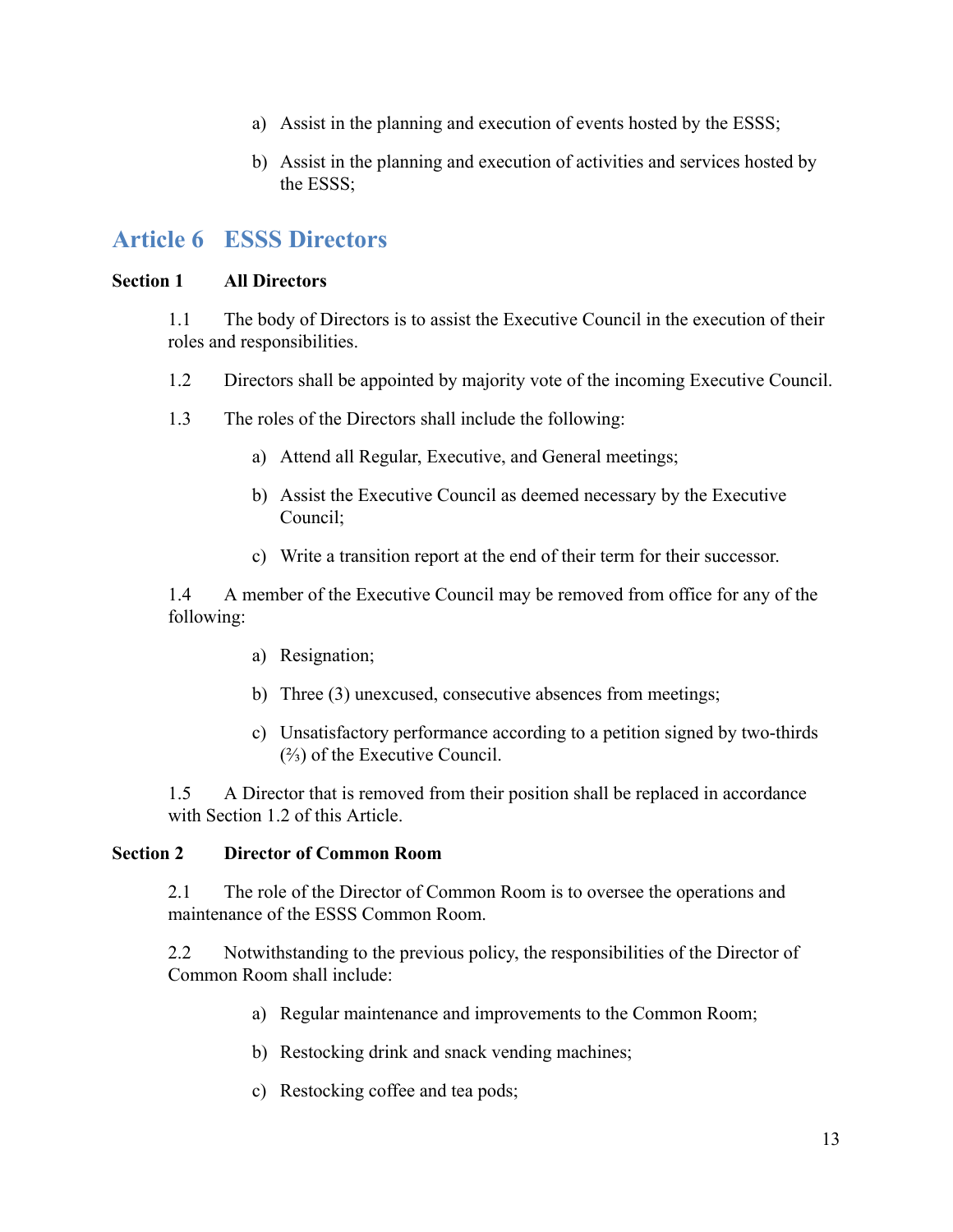d) Report activities and decisions to the Vice-President Administration.

#### **Section 3 Director of Merchandise**

3.1 The role of the Director of Merchandise is to oversee all aspects of the sale of merchandise.

3.2 Notwithstanding to the previous policy, the responsibilities of the Director of Merchandise shall include:

- a) Designing new merchandise;
- b) Regularly inventorying stock;
- c) Hosting "Merch Mondays" on a regular basis in conjunction with the Vice-President Social;
- d) Ensuring display cases are updated with current items for sale;
- e) Report activities and decisions to the Vice-President Finance.
- 3.3 The Director of Merchandise may officially be referred to as Swag Master.

#### **Section 4 Director of OpFair**

4.1 The role of the Director of OpFair is to oversee the organization and execution of the annual Career Fair - OpFair.

4.2 Notwithstanding to the previous policy, the responsibilities of the Director of OpFair shall include:

- a) Form and Chair a committee to plan OpFair;
- b) Coordinate with volunteers and companies for OpFair;
- c) Report activities and decisions to the Vice-President External.
- 4.3 The Director of OpFair shall serve a two year term, and be as follows:
	- a) In their first year, they shall plan OpFair with the assistance of their predecessor;
	- b) In their second year, they shall plan OpFair and choose a successor and present to the Executive Council for approval;
	- c) In their third year, they shall assist their successor in the planning of OpFair.

#### **Section 5 Director of Publications**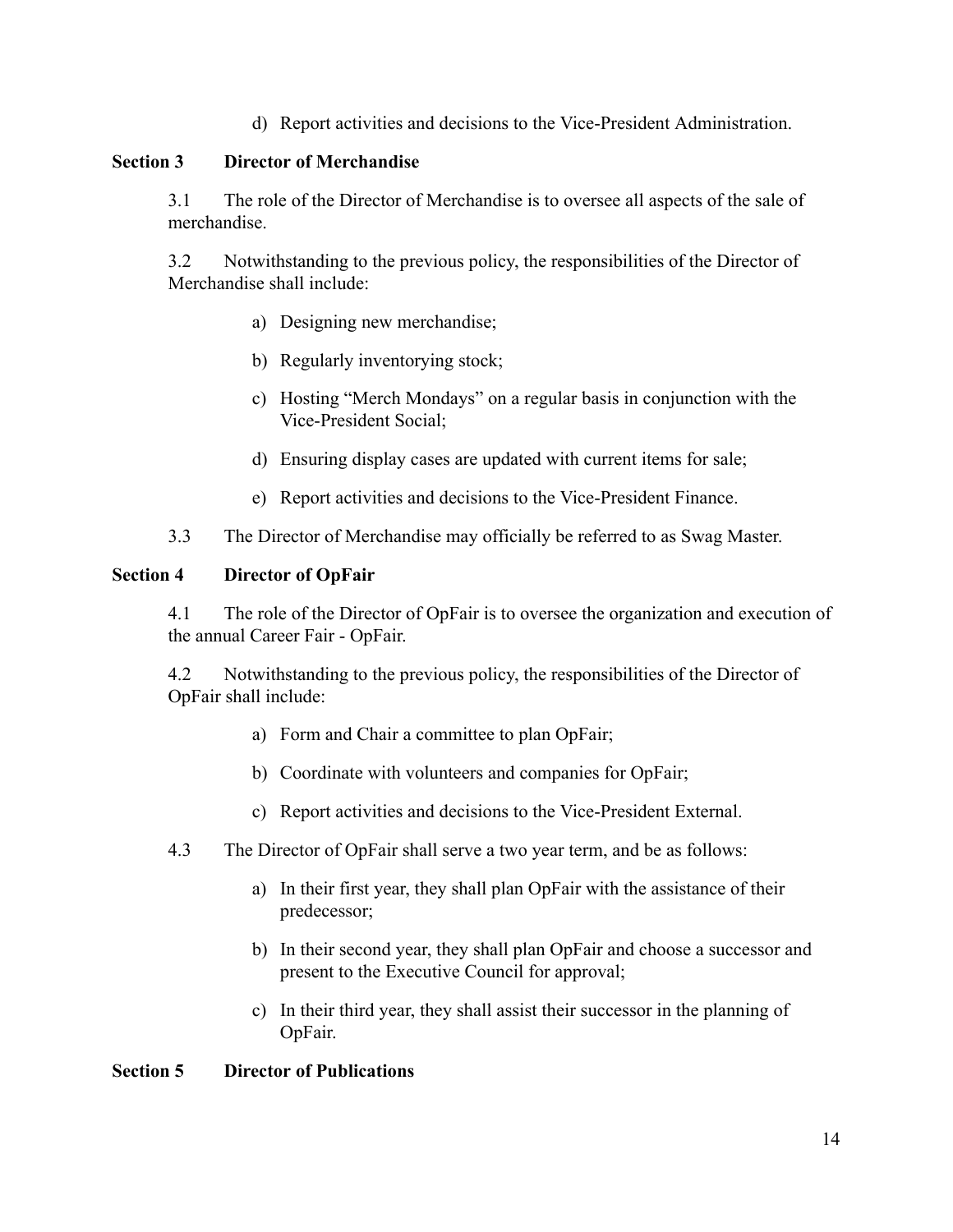5.1 The role of the Director of Publications is to oversee all publicity materials of the ESSS.

5.2 Notwithstanding to the previou policy, the responsibilities of the Director of Publications shall include:

- a) Updating Society display cases on a regular basis;
- b) Create and update the ESSS Weekly newsletter;
- c) Design and maintain templates for printed and digital materials;
- d) Manage the printing of publicity materials for activities in conjunction with the Vice-President Social
- e) Report activities and decisions to the Vice-President Administration

#### **Section 6 Director of Sponsorship**

6.1 The role of the Director of Sponsorship is to seek funding from external organizations for the ESSS.

6.2 Notwithstanding to the previous policy, the responsibilities of the Director of Sponsorship shall include:

- a) Seeking sponsorship for social events in conjunction with the Vice-President Social;
- b) Seeking sponsorship for professional events in conjunction with the Vice-President External;
- c) Seeking long-term sponsorship for the ESSS;
- d) Report activities and decisions to the Vice-President Finance

#### **Section 7 Director of Diversity**

7.1 The role of the Director of Diversity is to advise the Members and the Executive Council on diversity issues.

7.2 Notwithstanding to the previous policy, the responsibilities of the Director of Diversity shall include:

- a) Acting as the primary liaison between the ESSS and SFU Women in Engineering (WiE), SFU Women in Engineering, Science, and Technology (WEST), and EngiQueers Canada;
- b) Staying informed of on-campus centres, clubs, and services for diversity groups to provide information to students;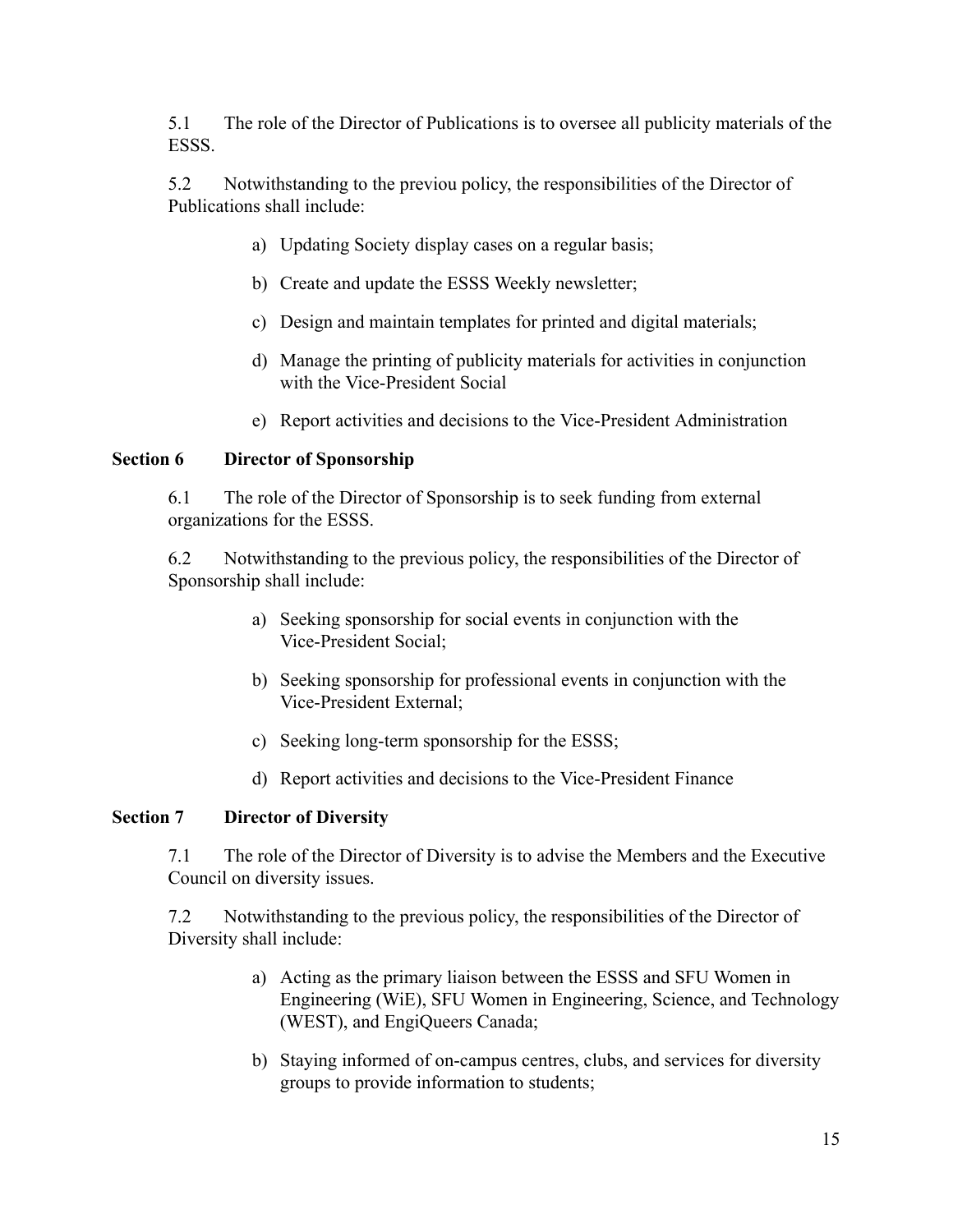- c) Hosting events that promote or inform the student body about diversity in Engineering in conjunction with the Vice-President Social;
- d) Report activities and decisions to the Vice-President External.

#### **Section 8 Director of Spirit**

8.1 The role of the Director of Spirit is to promote Engineering spirit to the Members.

8.2 Notwithstanding to the previous policy, the responsibilities of the Director of Spirit shall include:

- a) Manage ESSS Social Media;
- b) Promote events and services on ESSS Social Media;
- c) Assist the Director of Publications in providing promotional materials in conjunction with the Vice-President Social;
- d) Participating in events and activities hosted by the ESSS;
- e) Report all activities and decisions to the Vice-President Social.

#### **Section 9 Director of Resource Centre**

9.1 The role of the Director of Resource Centre is to oversee the operations and management of the ESSS Resource Centre.

9.2 Notwithstanding to the previous policy, the responsibilities of the Director of Resource Centre shall include:

- a) Maintain and operate the ESSS 3D Printer along with 3D Printing requests and orders;
- b) Assist in the prototype development of Member projects;
- c) Inform and educate the student body about 3D Printing technology;
- d) Manage and increase the inventory of parts for the Parts Library;
- e) Regularly take inventory of current parts in the Parts Library;
- f) Manage Parts Library loans and requests;
- g) Report all activities and decisions to the Vice-President Academic.

#### **Section 10 Director of Website**

10.1 The role of the Director of Website is to oversee the official ESSS Website.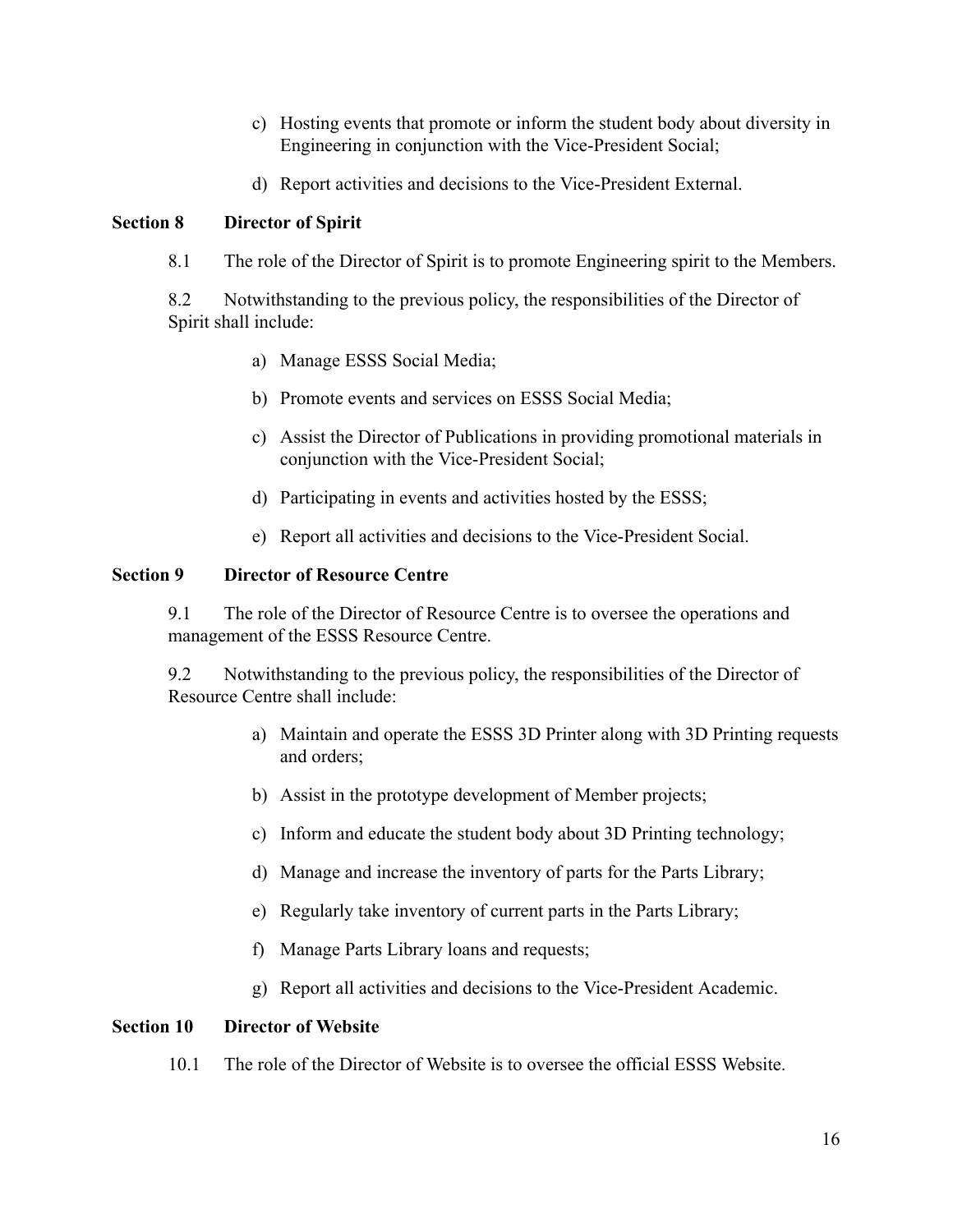10.2 Notwithstanding to the previous policy, the responsibilities of the Director of Website shall include:

- a) Maintain and improve the ESSS Website;
- b) Update the ESSS Website with information on activities, administration; and events offered by the ESSS;
- c) Ensure the online Events Calendar is up to date;
- d) Ensure online versions of governing documents are up to date;

## <span id="page-16-0"></span>**Article 7 ESSS Board of Directors**

#### **Section 1 Definition**

- 1.1 The definition of the Board is pursuant to the ESSS Bylaws.
- 1.2 Board meetings are to be attended only to Board Members and Board Officials.

1.3 In the event the highest ranking official of an Affiliated Group is split between two parties, both parties may attend a Board Meeting, however only one may hold the voting and speaking right at any given time.

1.4 Any other party must be expressly invited to the meeting by the Board for official purposes before attending a Board meeting.

- 1.5 Official purposes for invitation of non-Board member parties shall include:
	- a) Affiliated groups for the purpose of application to the Board;
	- b) Disciplinary hearings;
	- c) Presentations to the Board regarding sponsorship, conferences, etc.

1.6 The term of office for all Board Members shall be one (1) year beginning the day immediately following the end of the Spring term.

#### **Section 2 Officials**

- 2.1 Board Chair:
	- a) The duties of the Board Chair include chairing all meetings of the Board, and assist the Board Secretary in developing the agenda for Board Meetings in accordance with Robert's Rules of Order;
	- b) The Board Chair shall be nominated by a Member of the Outgoing Board of Directors;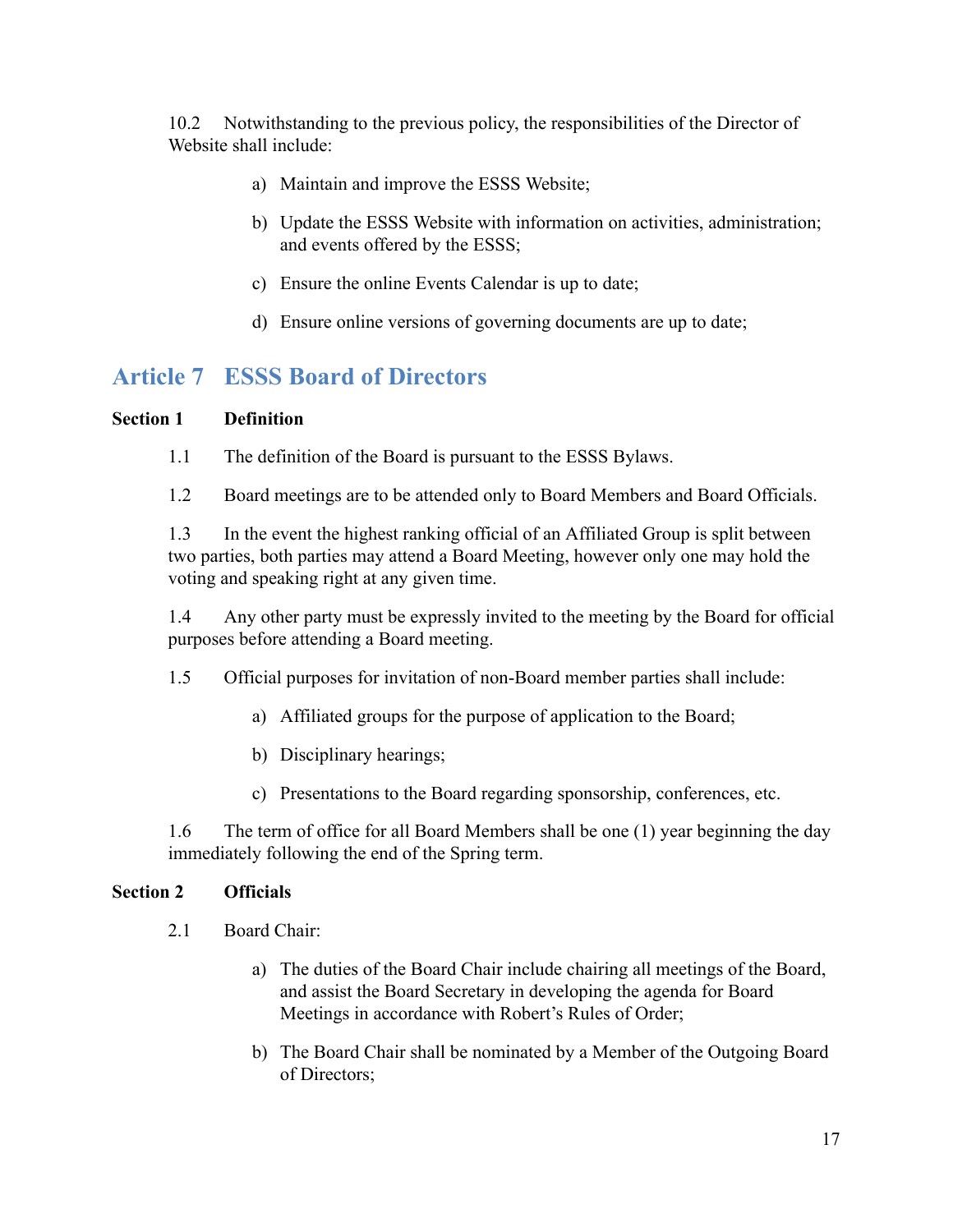- c) The Board Chair shall be allocated one vote;
- d) The Board Chair shall be appointed by a majority vote of the Board, and commence their duties immediately;
- e) Appoint an interim Board Chair in the event of an excused absence by approval of the Board;
- f) Be replaced in accordance with Robert's Rules of Order.
- 2.2 Board Secretary:
	- a) The duties of the Board Secretary shall include organizing the location and time of all Board Meetings, set the agenda for these Meetings, and record minutes of all Board Meetings;
	- b) The Board Secretary must be nominated by a Member of the Outgoing Board of Directors, and approved by majority vote of the Board;
	- c) The Board Secretary may proxy their duties to a Member of the Board to be approved by majority vote at the Board Meeting.

#### **Section 3 ESSS Representation**

- 3.1 The ESSS Executive Council shall be placed on the Board in the following order:
	- a) President;
	- b) Vice-President Administration;
	- c) Vice-President Academic;
	- d) Vice-President Finance;
	- e) Vice-President External;
	- f) Vice-President Social;
	- g) SFSS Council Representative.

#### **Section 4 Affiliated Group Representation**

- 4.1 Affiliated Groups are eligible for application for a seat on the Board.
- 4.2 Applications for a seat on the Board is to proceed in the following manner:
	- a) Obtain and complete the form in [Appendix D Affiliate Group](#page-49-0) [Application](#page-49-0)and submitting to the President of the ESSS no less than one (1) week prior to a Regular Meeting;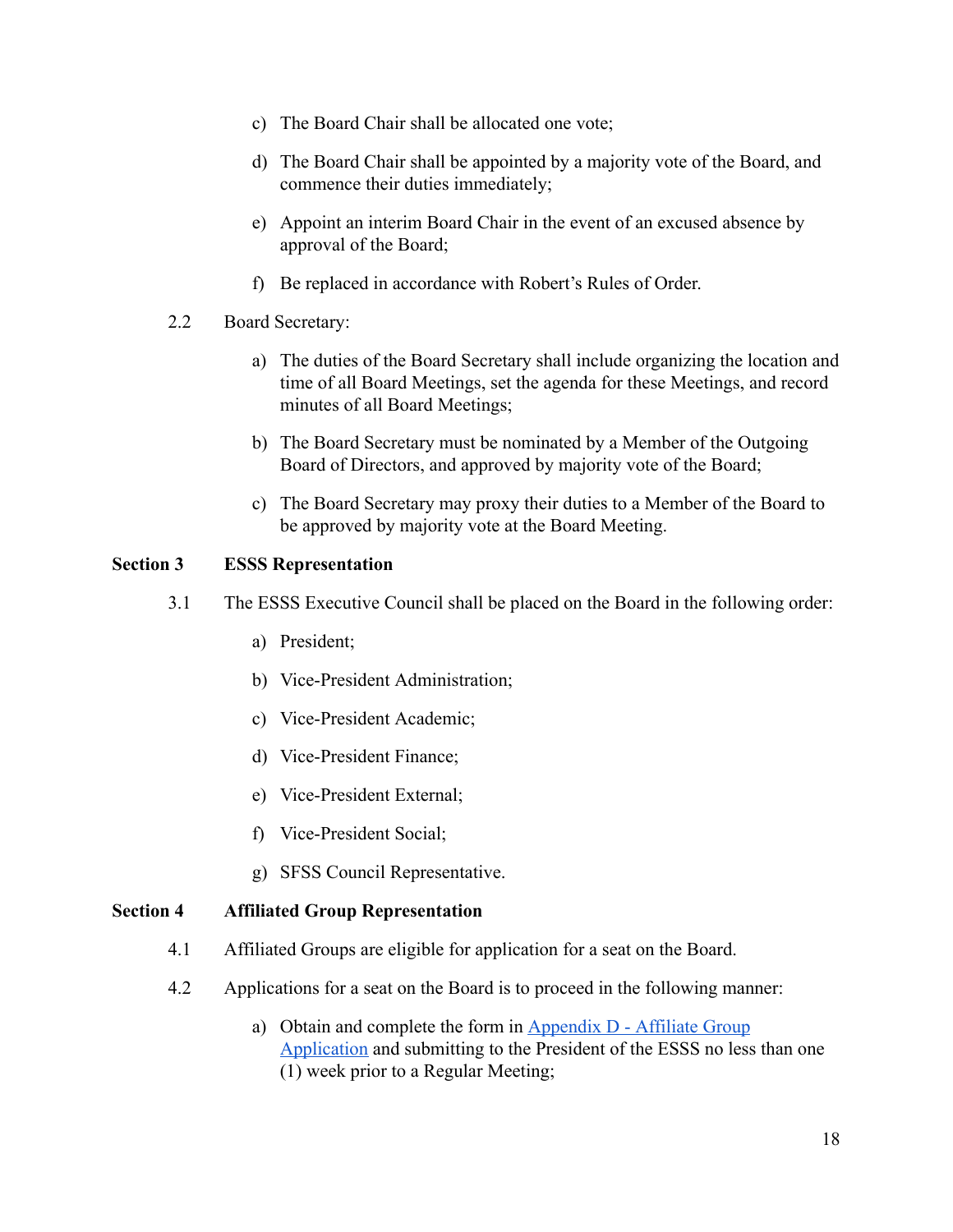- b) Speak to the Members in attendance of the Regular Meeting to motivate their application, and be approved by two-thirds  $(\frac{2}{3})$  majority vote of the Members in attendance to present their application to the Board;
- c) The Board shall approve by two-thirds (⅔) majority vote at the Board Meeting following the Regular Meeting;
- d) If successful, the Board Secretary shall notify the Affiliated Group immediately following the Meeting, and the Affiliated Group shall then receive one seat on the Board of Directors beginning at the next Board Meeting;
- e) If unsuccessful, the Board Secretary shall notify the Affiliated Group immediately following the Meeting in accordance to the form found in [Appendix E - Affiliate Group Application Refusal Form](#page-50-0) .

#### **Section 5 Proxy**

5.1 In the event that a member of the Board is unable to attend a Board Meeting, they are permitted to proxy their vote and speaking rights to another sitting member of the Board.

5.2 No Board Member is permitted to hold more than one (1) proxy, or a maximum of two (2) votes.

5.3 Approval of a proxy is by majority vote of the Board at the Meeting in which the Board Member is absent.

## <span id="page-18-0"></span>**Article 8 General Elections**

#### **Section 1 According to the bylaws**

Section links to the bylaws

#### **Section 2 Responsibilities of the Chief Returning Officer**

2.1 The role of the Chief Returning Officer is to ensure a fair, non-partisan election for all General Elections.

2.2 Notwithstanding to the previous policy, the responsibilities of the Chief Returning Officer shall include:

- a) Notify all Members of the open and close of nomination periods;
- b) Notify all Members of the open and close of voting periods;
- c) Notify all Members of the election results in the General Meeting immediately following the election close;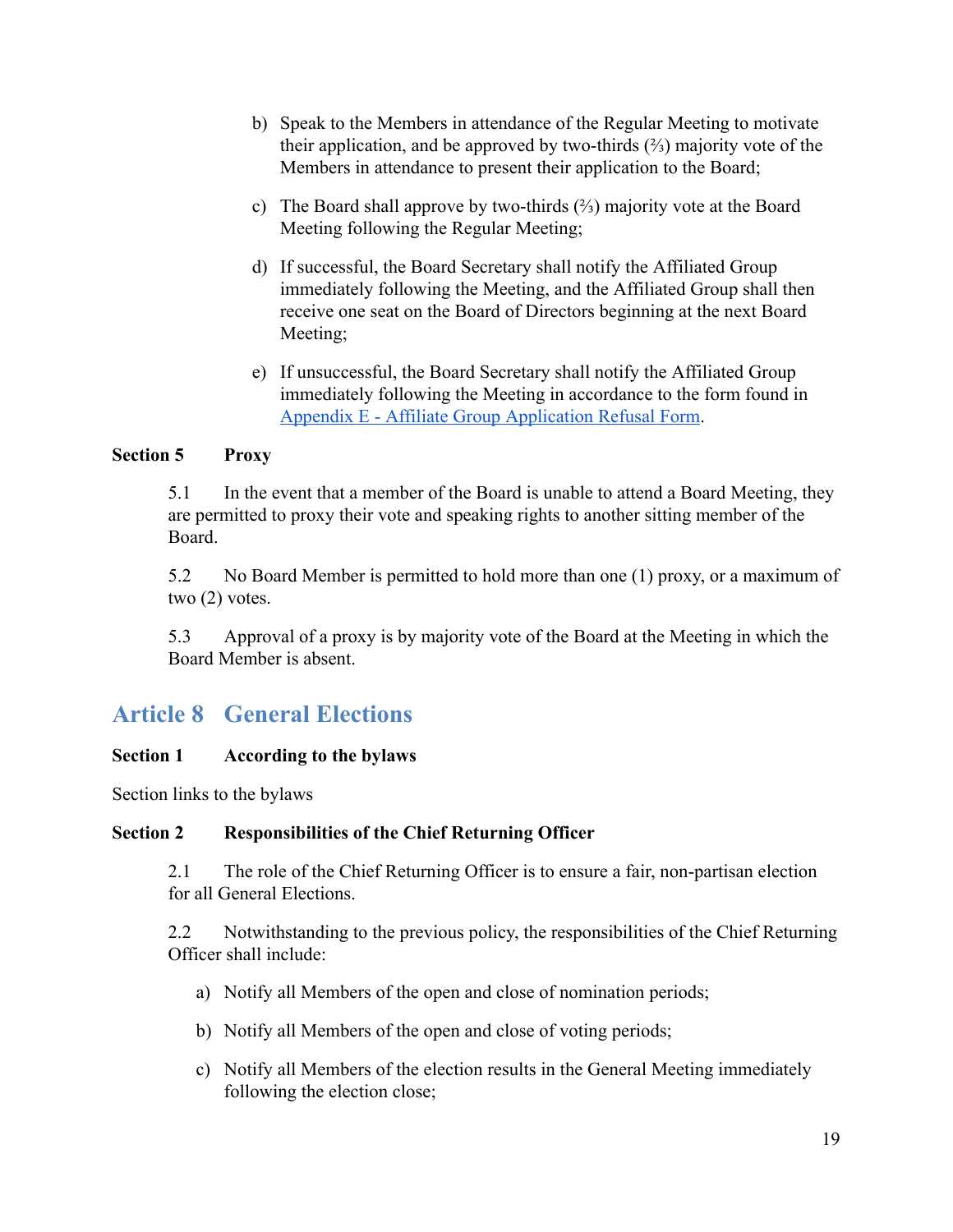- d) Approve all campaigning materials prior to publication;
- e) Organize, advertise, and mediate an open forum for candidates;
- f) Accept nominations in writing, with the names and signatures of no less than five (5) members.

#### **Section 3 Candidates and Nominations**

- 3.1 For the all elected positions of the ESSS:
	- (a) All nominees and nominators shall be Members of the ESSS;
	- (b) All nominees shall be eligible as per appropriate Bylaws and Policies;
	- (c) All nominees and campaign managers assume responsibility to follow all ESSS Bylaws, Policies, and the Constitution;
	- (d) All nominees and campaign managers assume the responsibility of the nominee and the ESSS in a positive manner, subject to the discretion of the CRO;
	- (e) All nominees are responsible for ensuring their nomination forms are completed in their entirety;
		- (i) Falsification of the nomination form shall result in the immediate removal of all election activity and removal from the ballot;

3.2 Nominees shall submit their nomination forms before the date and time set out by the CRO.

3.3 No Member running for an elected position shall nominate anyone seeking that same position.

3.4 No Member shall be eligible to run for more than one (1) position.

3.5 The CRO shall open the nomination period no less than two (2) weeks prior to the election period, and no less than one (1) week prior to the campaign period.

3.6 The CRO shall close nominations at 5:00PM on the final day of the nomination period.

3.7 The CRO shall approve candidacy of all nominees prior to releasing a full list of names.

3.8 A candidate may withdraw from an election by written notice to the CRO.

3.9 The names of nominators shall be released by at the discretion of the nominee.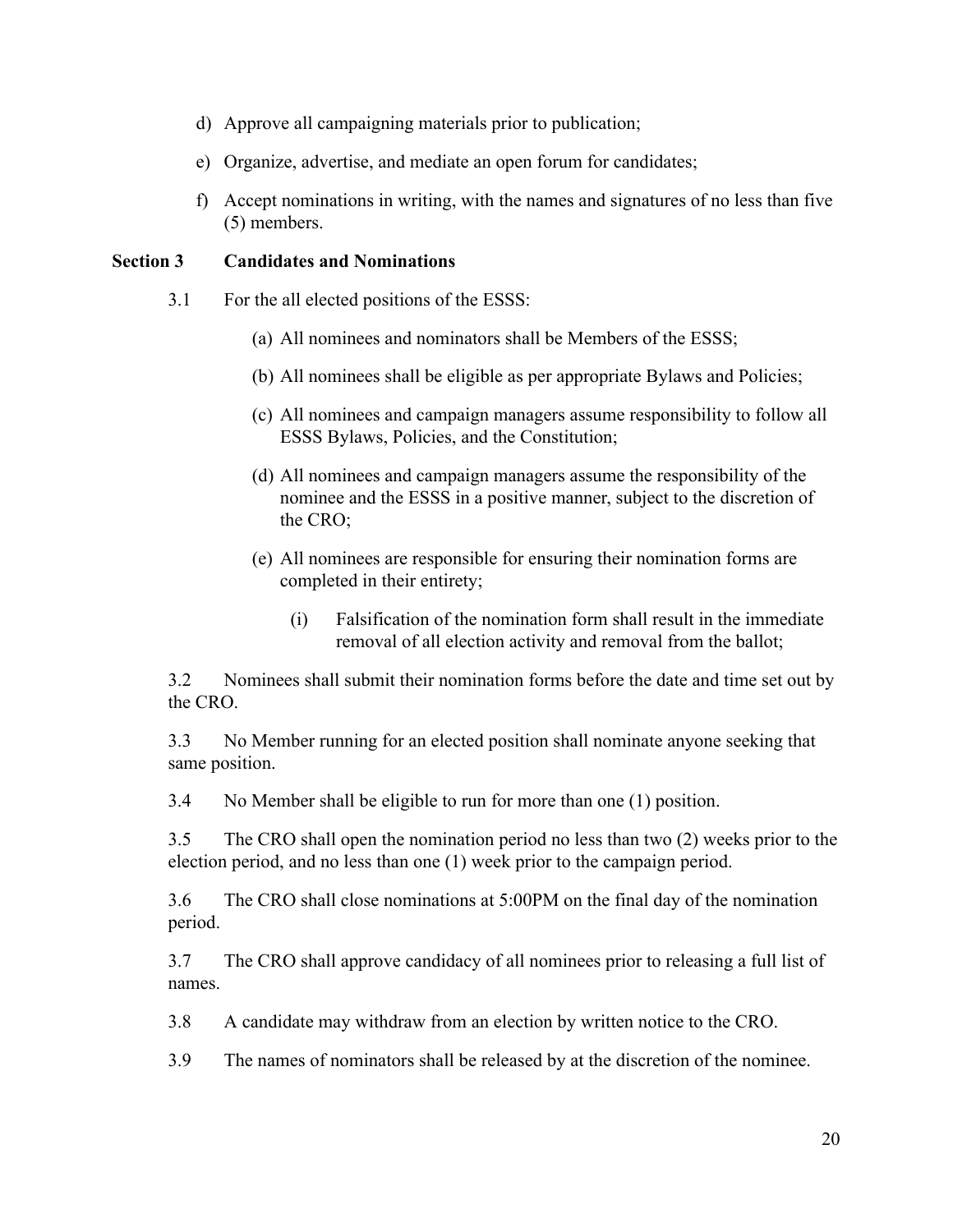#### **Section 4 Campaigning Policy and Procedures**

4.1 The Campaign Period shall open two (2) calendar days following the close of the Nomination Period and remain open for no less than one (1) week.

4.2 Campaign materials shall be approved by the CRO prior to publication.

4.3 Campaign materials shall not be posted prior to 12:01 AM on the day of the opening of the campaign period.

4.4 The use of email for campaigning purposes is prohibited.

4.5 Social media advertising must be approved by the CRO prior to publication

4.6 All campaign materials must be removed by 6:00PM on the last day of the Campaign Period. The CRO shall post each Candidate's name, platform, and photo on the following platforms:

- (a) ESSS Website
- (b) ESSS Facebook Page
- 4.7 Upon reports of unapproved campaign materials, the CRO shall:
	- (a) Inform the candidate of the published materials;
	- (b) The candidate shall have four (4) hours between 08:00 AM and 08:00 PM to remove the published materials;
	- (c) In the event the CRO deems the effort of the candidate is not of adequate level; the candidate is eligible for removal from the ballot at the discretion of the CRO.
		- (i) If voting has commenced, any votes towards the candidate will be discarded.
		- (ii) All complaints regarding the decision of the CRO shall be done in accordance to Section 4.15.
- 4.8 All campaigning material must:
	- (a) Only be posted in the Applied Sciences Building and Kinesiology Hallway, including the ESSS Common Room;
	- (b) Have been approved by the CRO;
	- (c) Comply with ESSS Bylaws, Policy and Procedures, and Constitution.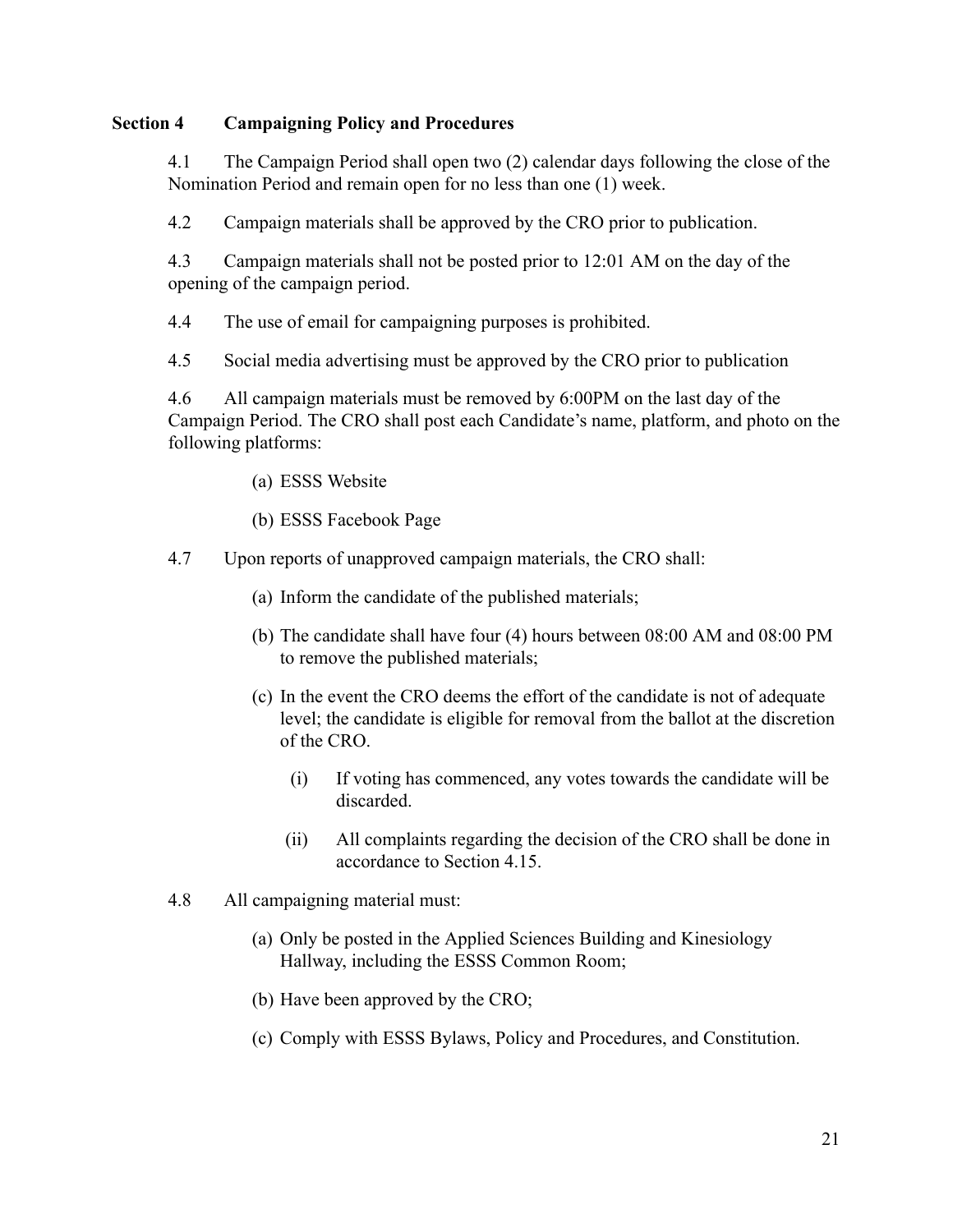4.9 Any candidate, or person affiliated with a candidate who deliberately covers, destroys, damagers, defaces, or removes campaign material shall be removed from elections activities and ballot at the discretion of the CRO.

4.10 Any candidate, or person affiliated with a candidate shall not deliver campaign speeches in classes or labs.

4.11 Character defamation and personal attacks are prohibited, and the response to such acts shall be at the discretion of the CRO and the ESSS.

4.12 Minutes shall be taken and distributed by the CRO or their designates at all open forums hosted by the CRO.

4.13 In the event of a tie, a second vote between the two candidates shall be held within three (3) calendar days of the end of the voting period.

4.14 All violations of Elections Policy shall be dealt with at the discretion of the CRO.

4.15 All complaints concerning the CRO shall be dealt with at the discretion of the outgoing ESSS Executive Council and must be filed within five (5) days following the end of the voting period.

#### **Section 5 Voting Procedures**

5.1 All Members of the ESSS are eligible to one (1) vote per position.

5.2 All elections shall be held by secret ballot vote.

5.3 The voting period shall be open no less than two (2) calendar days, and no more than (5) calendar days.

#### **Section 6 WebSurvey Procedures**

6.1 The CRO shall set up and manage an SFU WebSurvey for the purposes of Elections.

6.2 The SFU WebSurvey shall be open from 08:00 AM on the first day of the voting period, and close at 11:00 PM on the final day of the voting period.

6.3 The SFU WebSurvey shall authenticate all users, confirm presence in the ensc-student maillist, and allow a single entry.

6.4 Members are prohibited from changing their vote after submission.

#### **Section 7 Paper Ballot Procedures**

7.1 In the event SFU WebSurvey is unavailable, paper ballots must be provided to Members.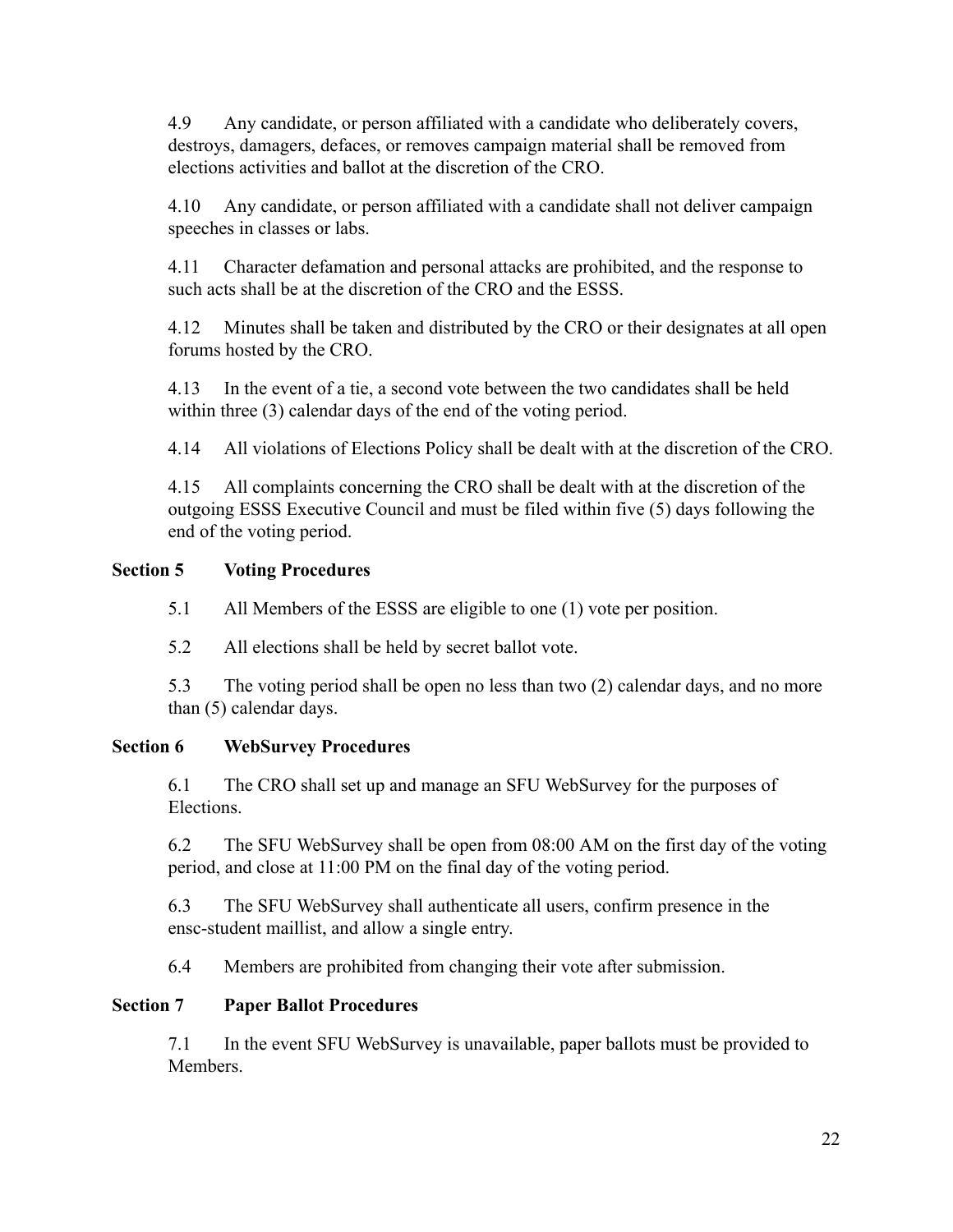7.2 Polling station shall be open from 1000 to 1500 on each day of voting as determined by the Chief Returning Officer.

7.3 Each ballot shall have the names of the Candidates under each position.

7.4 Volunteers at polling stations must confirm Society Membership.

7.5 Valid proof of Society Membership shall include, but is not limited to - Digital copies of transcripts, proof of enrollment.

7.6 All presented proof of Society Membership shall be accompanied by a valid SFU ID card.

7.7 Volunteers at polling stations shall mark the name of the Member on a list accessible by the CRO and Volunteers to ensure only a single ballot is submitted.

7.8 Members are prohibited from changing their ballot after submission.

#### **Section 8 Vacancy**

8.1 In the event a position is left vacant for any reason; a By-Election shall be held within one month of the vacancy creation.

8.2 The By-Election shall be held in accordance with Article 8 of the Policy Manual.

8.3 If the vacancy remains, the Executive Council shall present a Member to the Board for appointment for the remainder of the Academic Term.

## <span id="page-22-0"></span>**Article 9 Referendum**

#### **Section 1 Notice**

1.1 Notice of Referendum shall be received by the Chief Returning Officer no more than three (3) weeks prior to the expected referendum voting date.

1.2 Notice of the question, location, and hours shall be posted no less than four (4) days prior to the voting date.

#### **Section 2 Chief Returning Officer**

- 2.1 The CRO shall be appointed in accordance with appropriate Bylaws and Policies.
- 2.2 The responsibilities of the CRO for the purposes of a Referendum shall include:
	- a) Impartial chairing of all referendum forums;
	- b) Promoting and advertising the referendum;
	- c) Organize voting;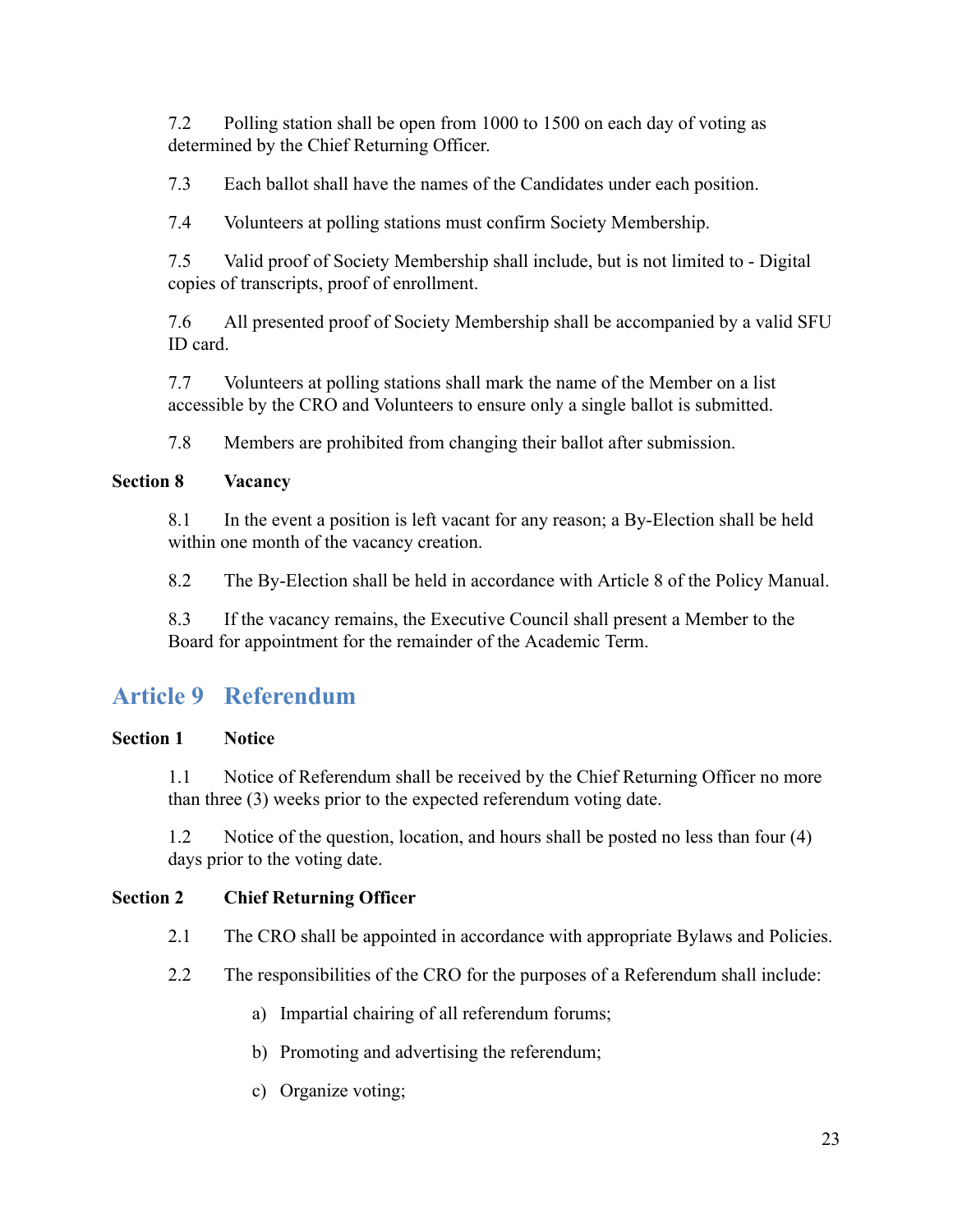- d) Obtaining a list of ENSC Students;
- e) Interpretation of the Referendum Policy.
- 2.3 The CRO shall not vote in the Referendum.
- 2.4 The CRO shall appoint a Scrutineer prior to the count of votes.

2.5 The President of the ESSS shall vote on a paper ballot in the presence of the CRO and the Scrutineer. The President's ballot shall be sealed and held by the CRO to be used in the event of a tie.

2.6 If no tie occurs, the President's ballot shall be destroyed by the President in the presence of the CRO and the Scrutineer.

#### **Section 3 Voting and Eligibility**

3.1 Voting shall be held in accordance with appropriate Bylaws and Policies.

## <span id="page-23-0"></span>**Article 10 Finance Policy**

#### **Section 1 Definition & Purpose**

1.1 The purpose of financial policies is to provide frameworks for financial operations of the ESSS for accountability and efficiency.

- 1.2 The fiscal year shall be defined as April 1st, to March 30th of the following year.
- 1.3 The Chief Financial Officer of the ESSS shall be the Vice-President Finance.

#### **Section 2 Signing Authority**

- 2.1 The Signing Authority of the ESSS shall be as follows:
	- a) President;
	- b) Vice-President Administration;
	- c) Vice-President Finance;
	- d) One additional Executive Member as appointed by the Executive Council
- 2.2 No signing authority may authorize a cheque addressed to themselves.

2.3 Upon leaving office, for any reason, the signing power shall be immediately relinquished. The Board may appoint a temporary signing authority until a new Executive takes office.

#### **Section 3 Reimbursement Procedure**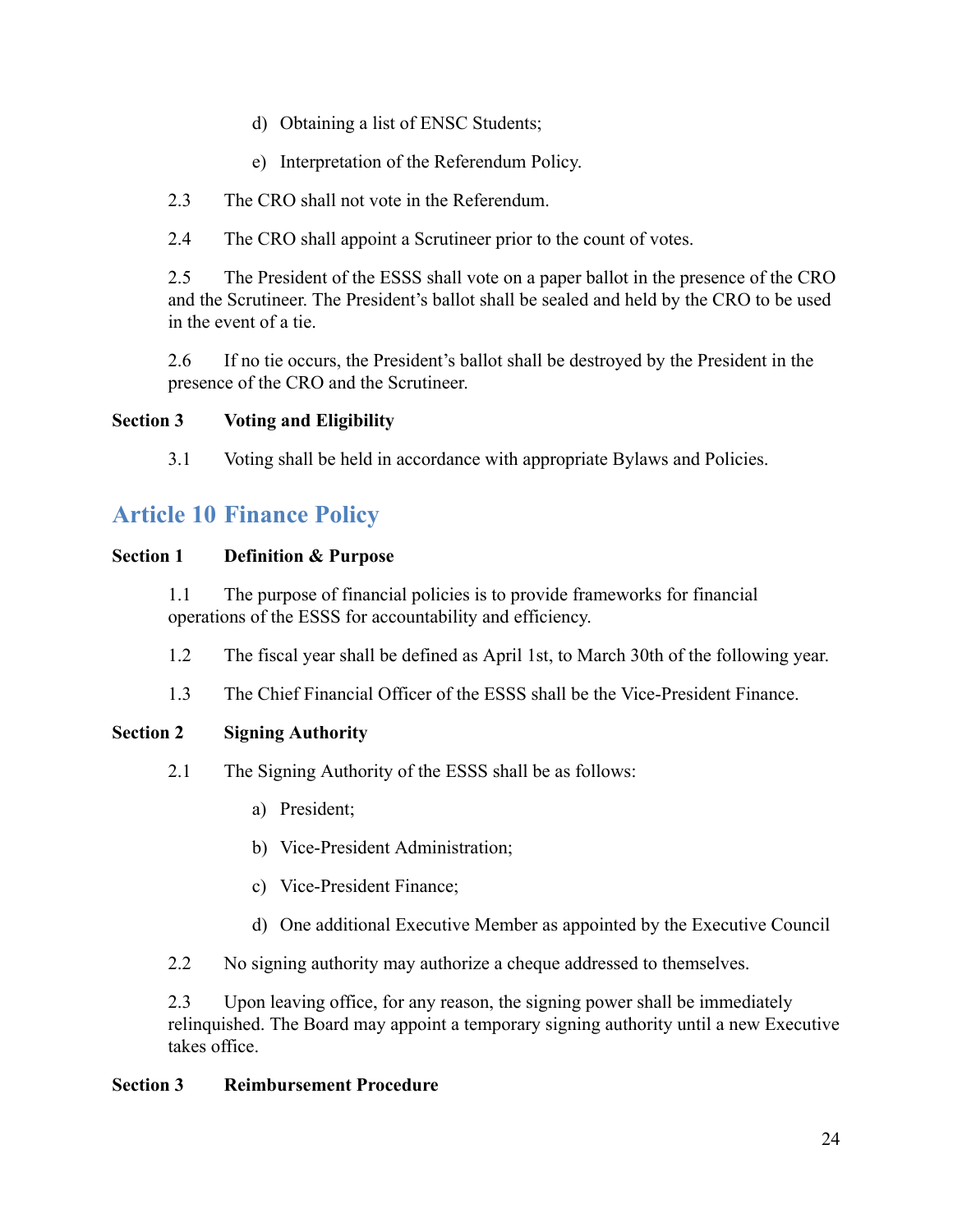3.1 the ESSS shall reimburse individuals who make expenditures on behalf of the ESSS. No person shall be entitled to any reimbursement unless approved prior to the expenditure being made.

3.2 Any reimbursement of less than two-hundred (200) dollars must be approved at a Regular Meeting.

3.3 Any expenditure of more than two-hundred (200) dollars but less than five-hundred (500) dollars must be pre-approved at a Regular Meeting.

3.4 Any expenditure of more than five-hundred (500) dollars must be pre-approved by the Board.

3.5 Individuals seeking expenditure reimbursement, or approval for expenditure shall:

- a) Complete a Reimbursement and Expenditure Approval Form found in [Appendix F - Reimbursement Request Form .](#page-51-0)
- b) Attach either original receipts if the individual is seeking reimbursement, or a budget with quotes if the individual is seeking approval for expenditure.
- c) Submit the form to the Vice-President Finance.

3.6 No reimbursements shall be approved if the form is submitted to the Vice-President Finance after one (1) month of the date of purchase. Exceptions shall be granted by approval of both the Executive Council and the Board of Directors.

#### **Section 4 Transparency**

4.1 All Members of the ESSS have the right to access financial records of the ESSS.

4.2 A Member who wishes to review the financial records of the ESSS shall meet with the Vice-President Finance to review the aforementioned records.

4.3 The President shall review the financial records of the ESSS no less than once per month.

4.4 The Vice-President Finance shall ensure all files and financial documents are organized, stored, and presented in a way that may be interpreted without ambiguity.

#### **Section 5 Annual Budget**

5.1 The Vice-President Finance shall prepare and maintain an annual budget for the ESSS's fiscal year.

5.2 The Budget shall include the previous year's revenues and expenses, as well as a summary of projected revenues and expenses.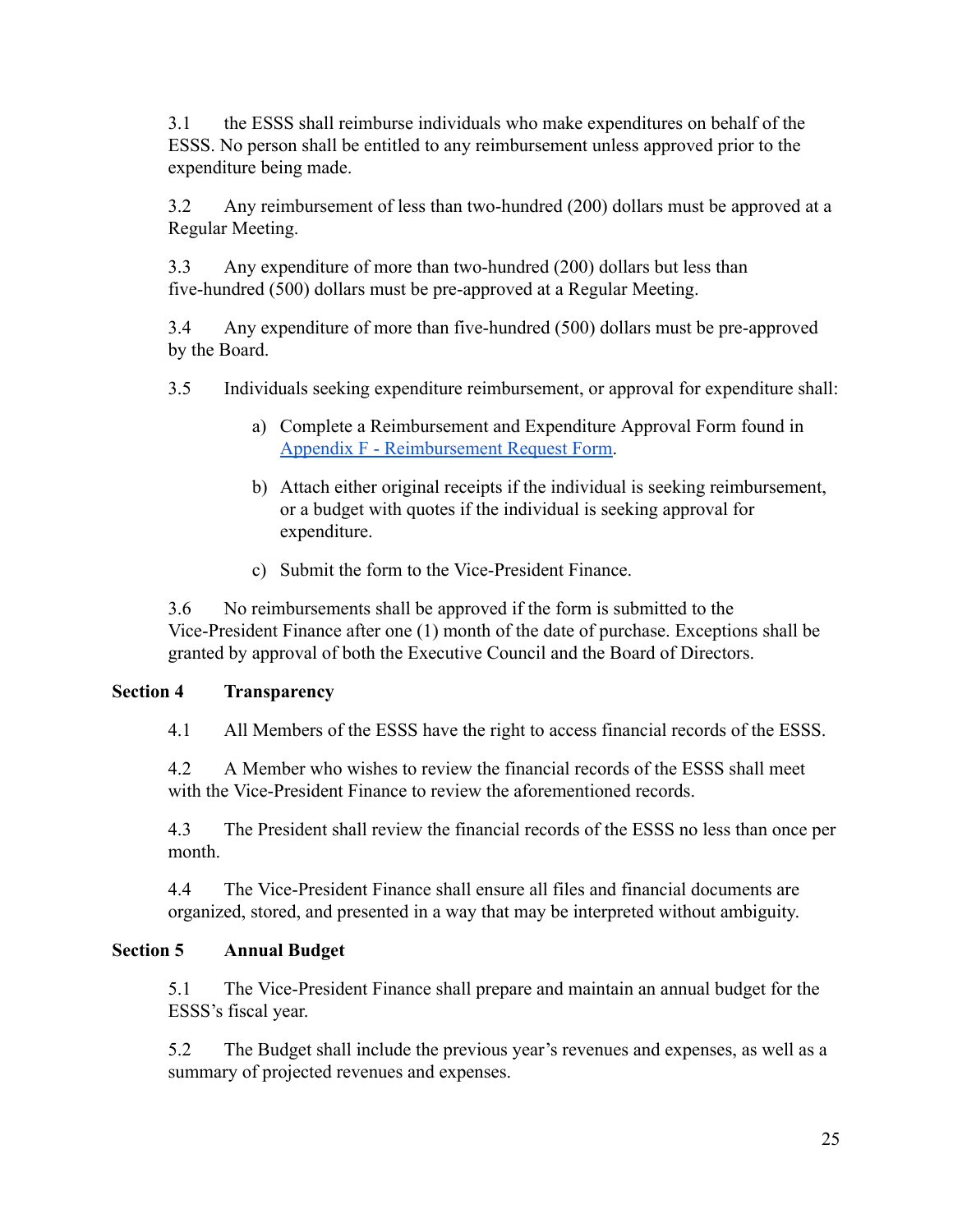5.3 The Budget shall be presented to the Board prior to September 1st of the Academic Year for approval.

#### **Section 6 Accounting**

6.1 the ESSS shall maintain accounts in compliance with Generally Accepted Accounting Principles (GAAP).

6.2 the ESSS shall issue receipts to any entity from whom it receives funds upon request.

6.3 The Vice-President Finance shall maintain receipts, invoices, and associated documents.

6.4 All accounts shall be reconciled every month, with a list of outstanding cheques and accounts payable updated at this time.

#### **Section 7 Safe**

7.1 The safe shall be protected by key, as well as combination.

7.2 The combination to the safe shall be known only to the Signing Authorities, and be changed any time a Signing Authority relinquishes their authority.

7.3 One key shall be held by the Vice-President Finance, and the other shall be held by the President.

#### **Section 8 Cash Boxes**

8.1 The cash boxes shall be managed and maintained by the Vice-President Finance.

8.2 The merchandise cash box stored in the ESSS Office shall contain a float of \$300.00.

8.3 The cash box that leaves the ESSS office shall contain a float of \$100.00.

84 Any time a cash box is prepared or cashed out, the balances and amounts transferred shall be recorded in a ledger.

#### **Section 9 Ledgers**

9.1 the ESSS shall employ hard copy ledgers to track the flow of cash.

9.2 There shall be one (1) entry in the ledger for every cash box, Safe, or Store in which the transaction affects.

9.3 The ledges shall contain the following headings:

a) Date;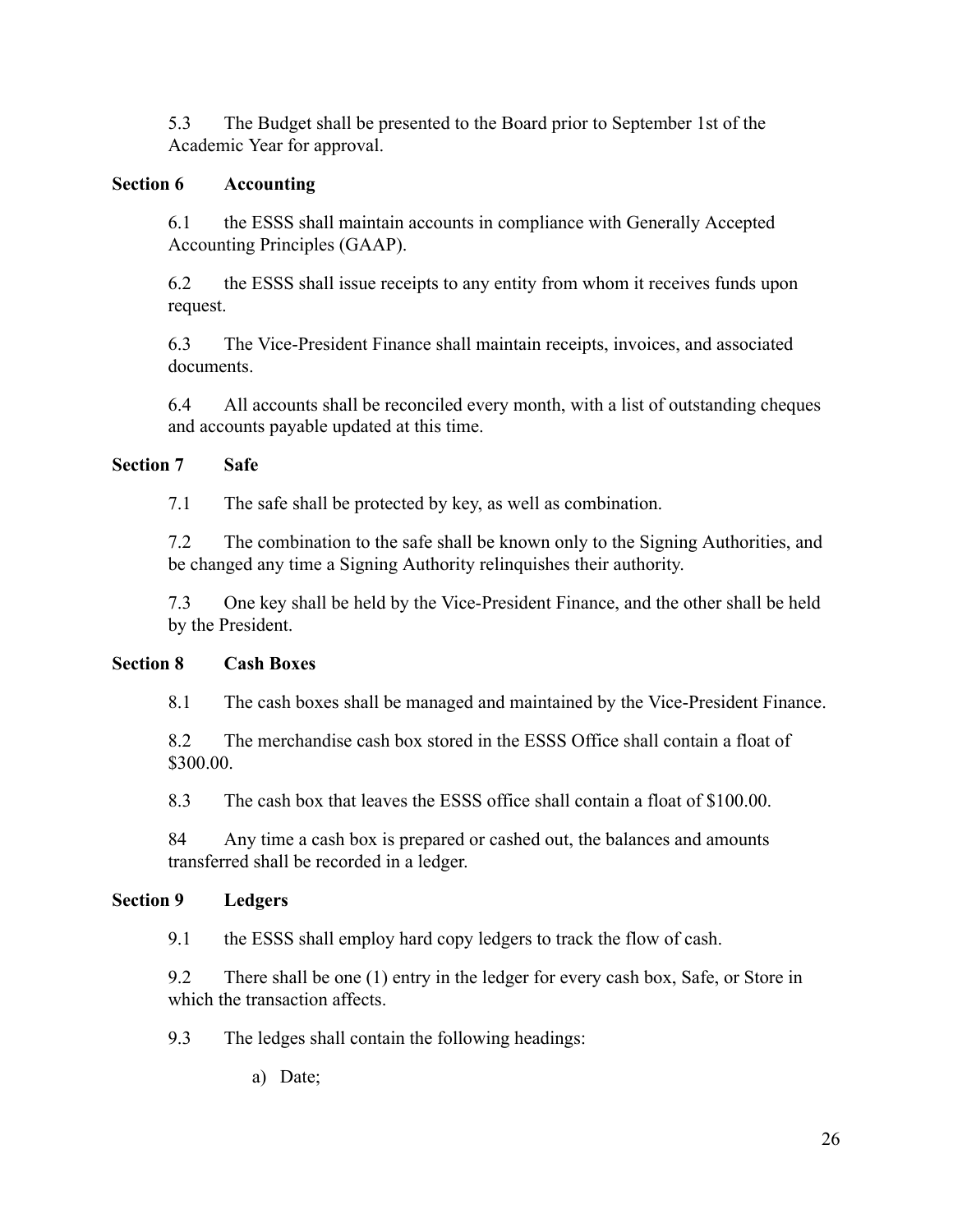- b) Description of Transaction;
- c) Amount Debited/Credited;
- d) Total amount remaining.
- e) Signature of the Executive who authorized the transaction.

#### **Section 10 Reconciliation**

- 10.1 the ESSS accounts shall be reconciled at the end of every month.
- 10.2 Reconciliation shall include, but not be limited to:
	- a) Verification of balances in cash boxes, compared to ledgers;
	- b) Verification of balances and transactions in the Bank, compared to ledgers and accounting software;
	- c) Update list of outstanding cheques;
	- d) Add additional fees into the ledger or accounting software;

#### **Section 11 Bank Account**

- 11.1 the ESSS shall maintain the following bank accounts:
	- a) Bank of Montreal Main Account
	- b) SFSS Core Funding Account
	- c) SFSS Trust Account

11.2 There shall be one debit card held by the Vice-President Finance have no ability to withdraw funds.

#### **Section 12 Financing Events & Activities**

12.1 Event organizers shall submit an event budget to the Vice-President Finance for approval prior to transactions being made.

12.2 Event organizers shall be held personally responsible for transactions deemed in excess by the Board.

#### **Section 13 Enabling Period**

13.1 the ESSS Executive Council may allocated up to five hundred dollars (\$500.00) during a semester break.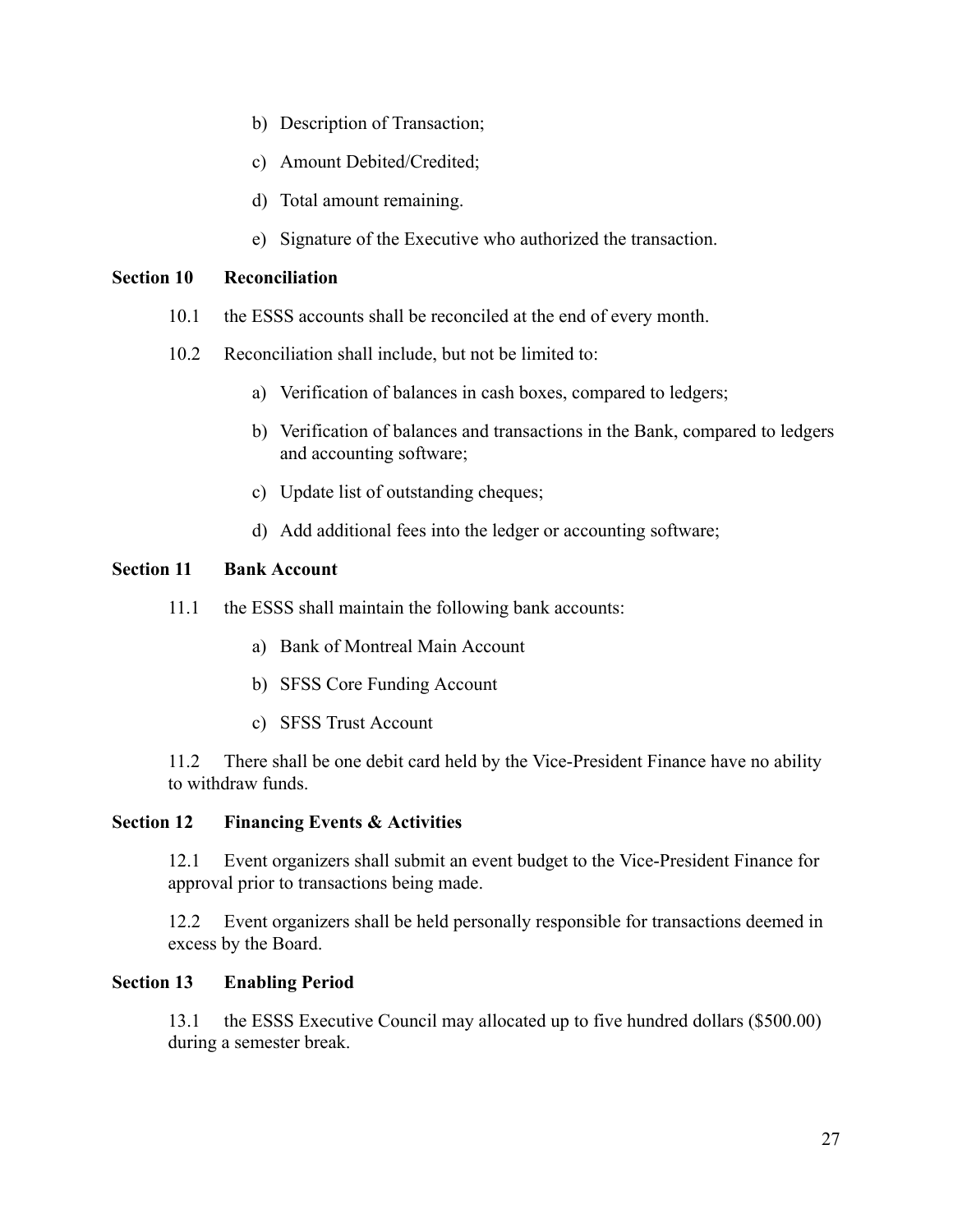13.2 Any allocation during a semester break by the Executive Council shall be approved by the Board at the end of the Semester Break.

## <span id="page-27-0"></span>**Article 11 Keys and Access**

#### **Section 1 Purpose**

1.1 The key policy is to standardize the procedure in which the ESSS approves the issuance and authorization of access to the ESSS's physical spaces.

#### **Section 2 Security**

2.1 The President shall have the sole authority to authorize and request keys from the School of Engineering Science Office as per this article, and by order of the Board.

- 2.2 The ESSS Office keys shall be authorized for the:
	- a) Executive Council;
	- b) Director of Merchandise;
	- c) Director of Publications;
	- d) Director of Common Room;
	- e) Director of OpFair;
	- f) Member as approved by the Board.
- 2.3 The ESSS Cabinet keys shall be authorized for the:
	- a) Signing Authorities;
	- b) Director of Merchandise.
- 2.4 The ESSS Common Room keys shall be authorized for the:
	- a) President;
	- b) Vice-President Administration;
	- c) Director of Common Room.
- 2.5 The ESSS Display Case keys shall be authorized for the:
	- a) President;
	- b) Vice-President Administration;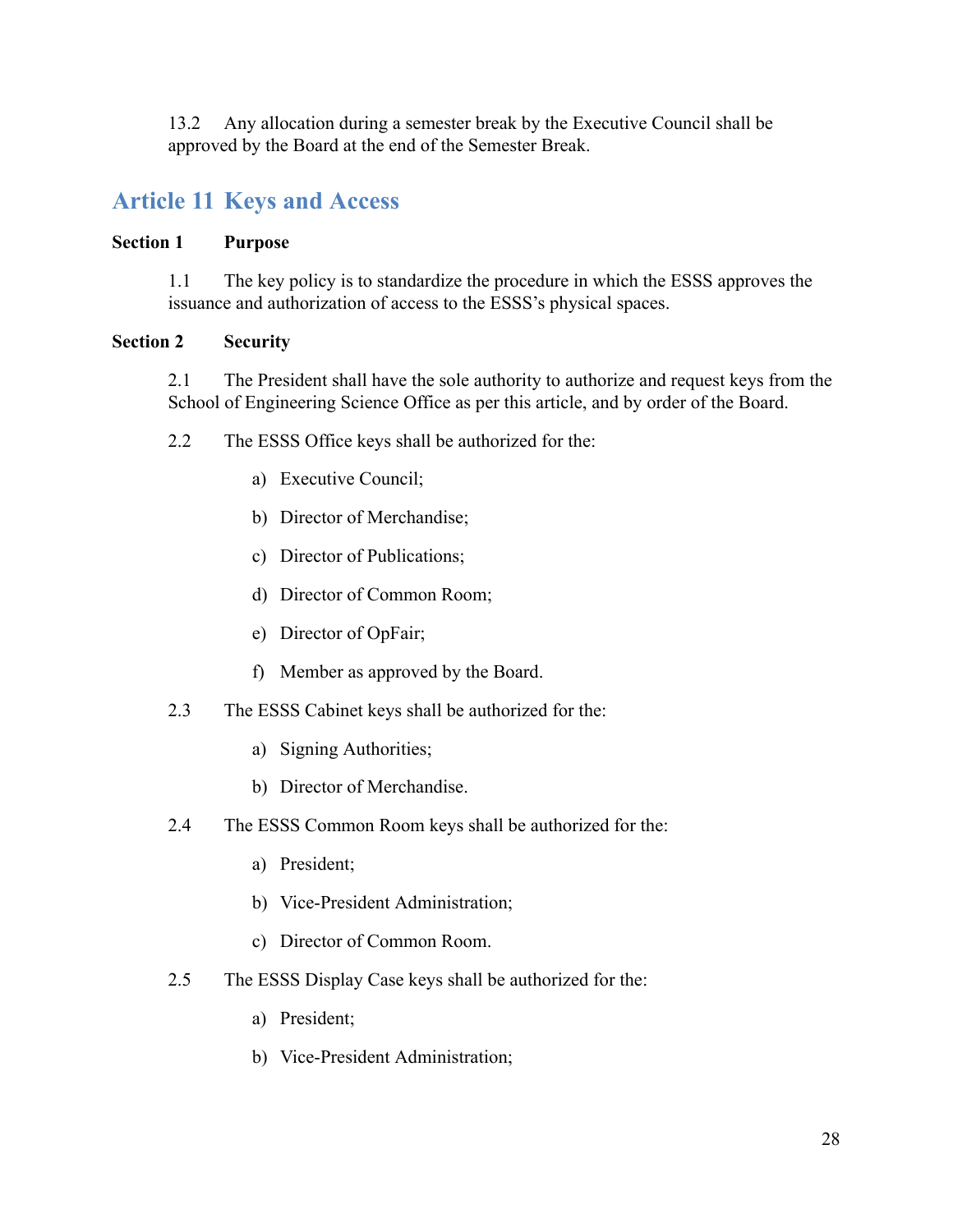- c) Director of Publications;
- d) Director of Spirit.

#### **Section 3 Obtaining and Returning Keys**

- 3.1 Obtaining Keys
	- a) Keys are subject to SFU Security Deposit, in addition to a fifty (50) dollar deposit to the ESSS.
	- b) The individual must request an authorization to be sent by the President to the School of Engineering Science Office.
- 3.2 Returning Keys
	- a) The individual must request a confirmation be sent by the School of Engineering Science and/or SFU Security to the President upon return of the key
	- b) The individual shall have their deposit returned upon confirmation being received by the President.

### <span id="page-28-0"></span>**Article 12 ESSS Office**

#### **Section 1 Computer Regulation**

- 1.1 ESSS Office Computer shall:
	- a) Only be used for official Society business;
	- b) Have administrative access permitted solely to the Vice-President Administration;
	- c) Have all files saved to the official Society Google Drive;
	- d) Be regularly updated;
	- e) Never have it's antivirus disabled.
- 1.2 ESSS Resource Centre Computer shall:
	- a) Be used solely for 3D Printing purposes;
	- b) Be accessible solely by the Vice-President Academic, and Director of Resource Centre;

#### **Section 2 Printing Policy**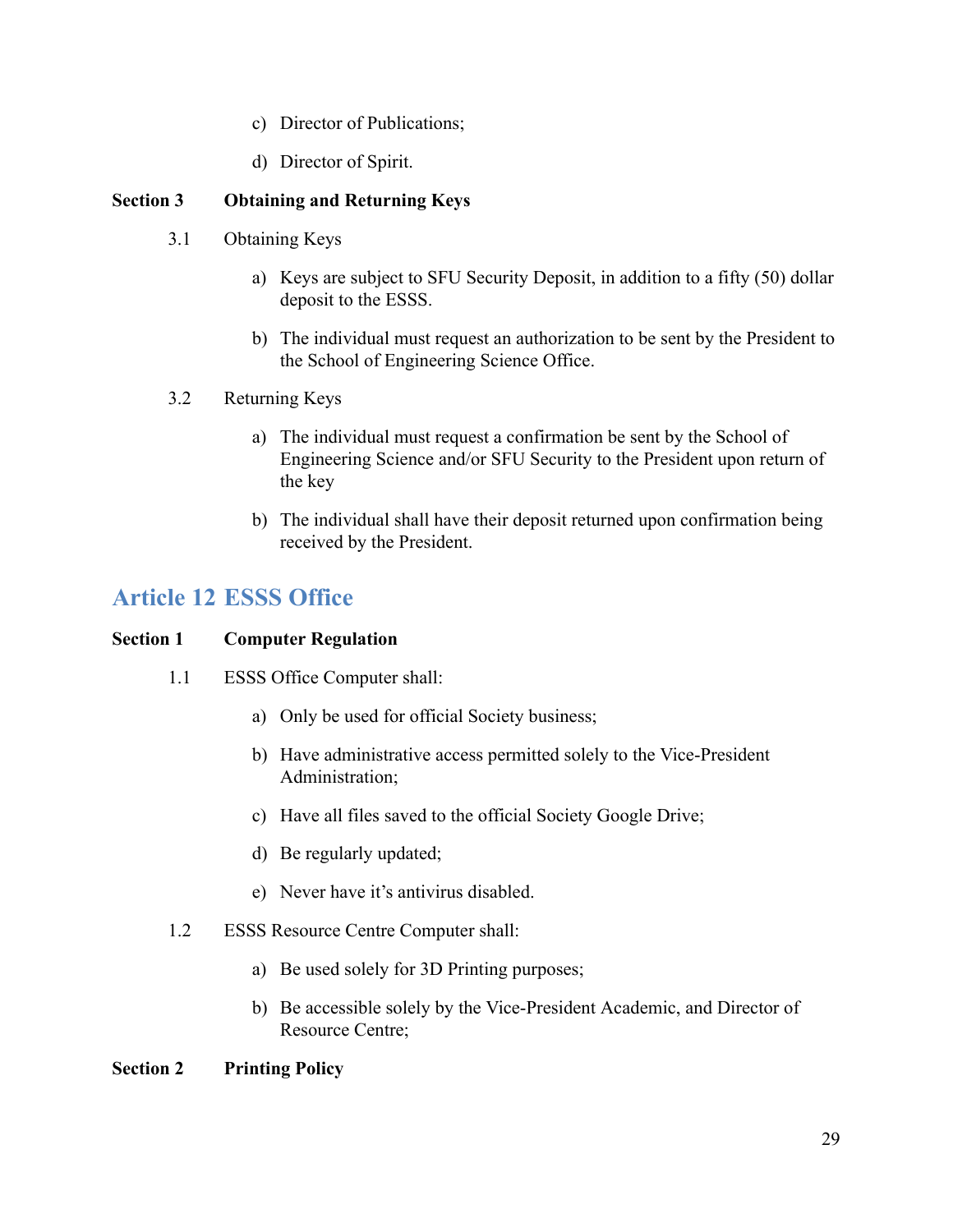2.1 Printing shall only be used by the Executive Council Members for official Society business.

#### **Section 3 Supplies**

3.1 Supplies shall only be used by Executive Council Members, Directors, and Class Representatives for official Society business.

#### **Section 4 Office Protocol**

4.1 The office shall be open to any member under the supervision of a ESSS Office Key holder.

4.2 The office shall be a space of business, and Society related business shall have priority in the office.

## <span id="page-29-0"></span>**Article 13 ESSS Common Room**

#### **Section 1 ESSS Common Room Policy**

1.1 The ESSS Common Room (Common Room) is open to all Members, Faculty, and Staff of the School of Engineering Science.

1.2 No alcohol consumption is permitted in the Common Room.

1.3 All Members shall be responsible for cleaning after themselves.

1.4 The Executive Council shall have the authority to restrict access to the Common Room in the event of:

- a) Unsatisfactory cleanliness
- b) In a state where occupant(s) do not feel physically or emotionally safe;
- c) Use that does not comply with lounge regulations.

1.5 Prolonged restricted access longer than one (1) week shall be approved by the Board.

1.6 Access shall be restricted prior to large campus-wide events such as Fall Kick-Off.

#### **Section 2 Use of Appliances**

2.1 Appliances are for the use of the occupants in the Common Room.

2.2 Occupants are responsible for the cleanliness of the appliances. Food covers shall be provided.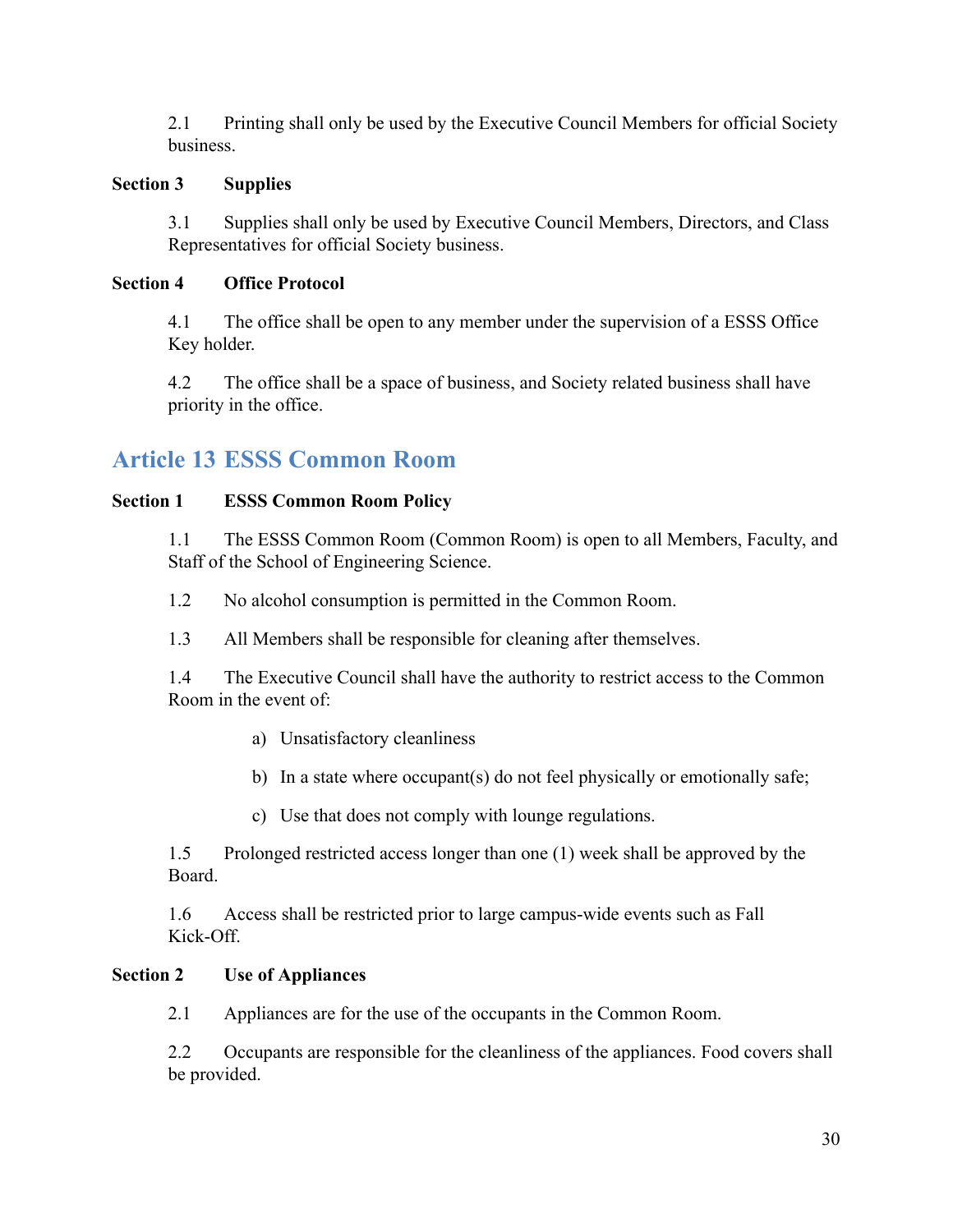#### **Section 3 Vending Machines**

- 3.1 Any vending machines shall not be tampered with.
- 3.2 Vending machines shall be regularly stocked by the Director of Common Room.

#### **Section 4 Recreational Equipment**

4.1 Recreational equipment shall remain in the Common Room unless approved by the Director of Common Room.

## <span id="page-30-0"></span>**Article 14 Conflict of Interest**

#### **Section 1 Definition**

1.1 A situation in which an individual has sufficient personal or business interest to influence their objectivity.

#### **Section 2 Procedure**

2.1 If an individual finds themselves in a conflict of interest, they must:

- a) Disclose the nature of the conflict of interest to the Chair;
- b) The remaining members of the committee or group shall decide whether or not the individual shall be excused from the decision or committee.

2.2 When a person finds another member in conflict of interest, they must disclose the nature of the conflict to the Chair.

### <span id="page-30-1"></span>**Article 15 Selections Committees**

#### **Section 1 Conference Delegation Selections Committee**

1.1 The Selections Committee for Conference Delegations shall be chaired by the Vice-President External.

1.2 The Selections Committee shall be comprised of five (5) members who have attended a conference in the past.

1.3 In the event of a shortage of qualified members; the Executive Council shall appoint the remaining members.

1.4 Members of the Selections Committee shall not attend the conference in which they are selecting the delegation.

a) The Vice-President External is excluded from Section 1.4 of Article 14.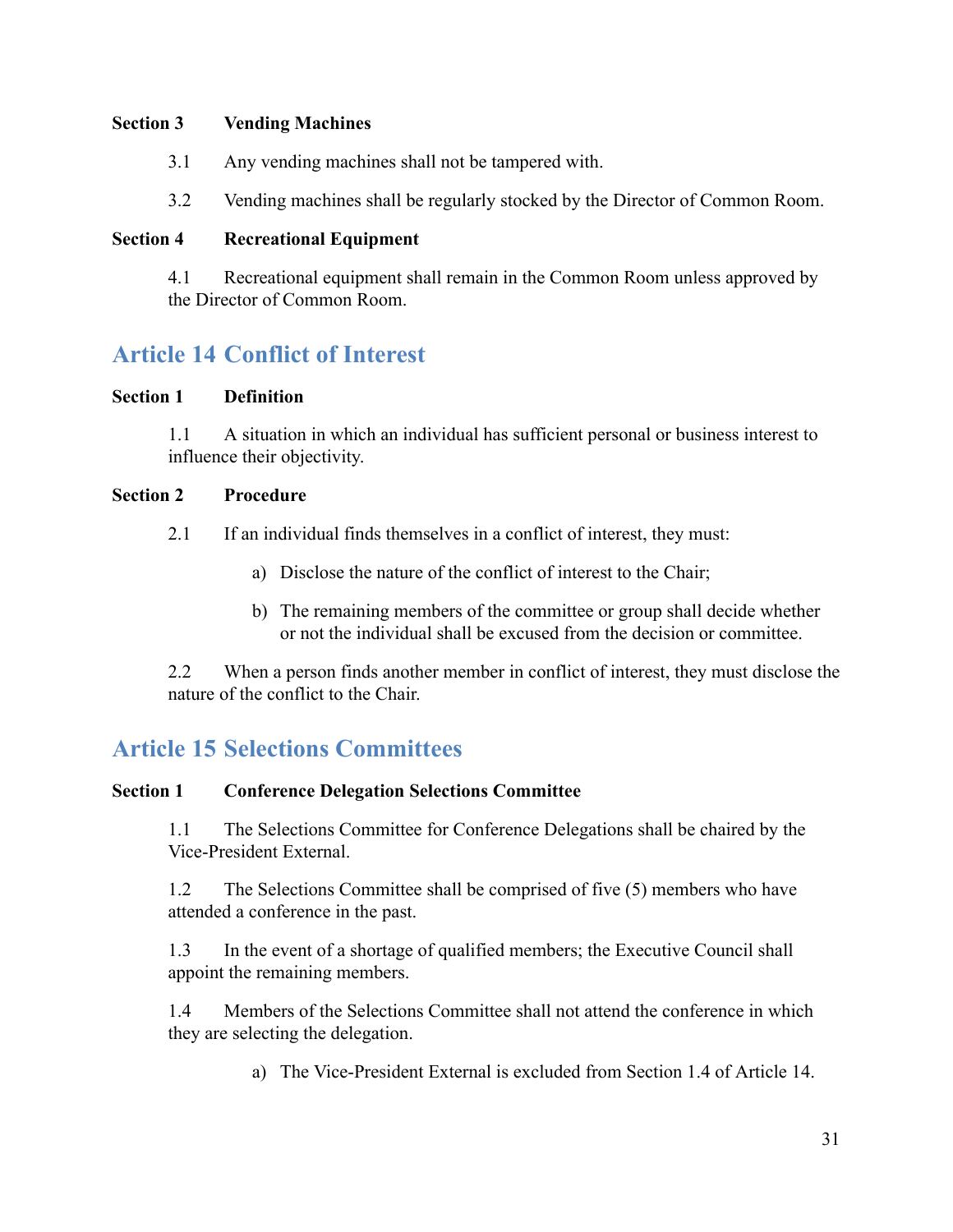#### **Section 2 Engineering Science Student Endowment Fund Awards Committee**

2.1 The Engineering Science Student Endowment Fund (ESSEF) shall have a funding committee that manages the adjudication and administration of the ESSEF Awards.

2.2 The Vice-President Academic shall be the Chair of the ESSEF Funding Committee.

2.3 The Funding Committee shall be comprised (in addition to the Chair) of five (5) members as follows:

- a) Vice-President Finance of the ESSS;
- b) Director of the School of Engineering Science or their designate;
- c) Faculty Member of the School of Engineering Science as appointed by the Chair on recommendation of the Director of the School of Engineering Science;
- d) Two (2) Vice-Presidents from the ESSS as appointed by the Funding Committee Chair.

2.4 Members of the Funding Committee must have completed a minimum of one (1) academic year in the School of Engineering Science.

2.5 Members of the Funding Committee shall not apply for the Award during their term on the Committee.

2.6 Quorum for the Funding Committee shall be not less than three (3) members.

#### **Section 3 Duties of the Chair**

3.1 The Chair of Selections Committees shall follow all appropriate Bylaws and Policies.

#### **Section 4 Selections Procedures**

- 4.1 The Chair of the Committee shall:
	- a) Promote the conference, or award;
	- b) Open applications and applications shall be open for no less than one (1) week;
	- c) Collect applications at the close of the application period;
	- d) Set up an interview schedule with the applicants as required;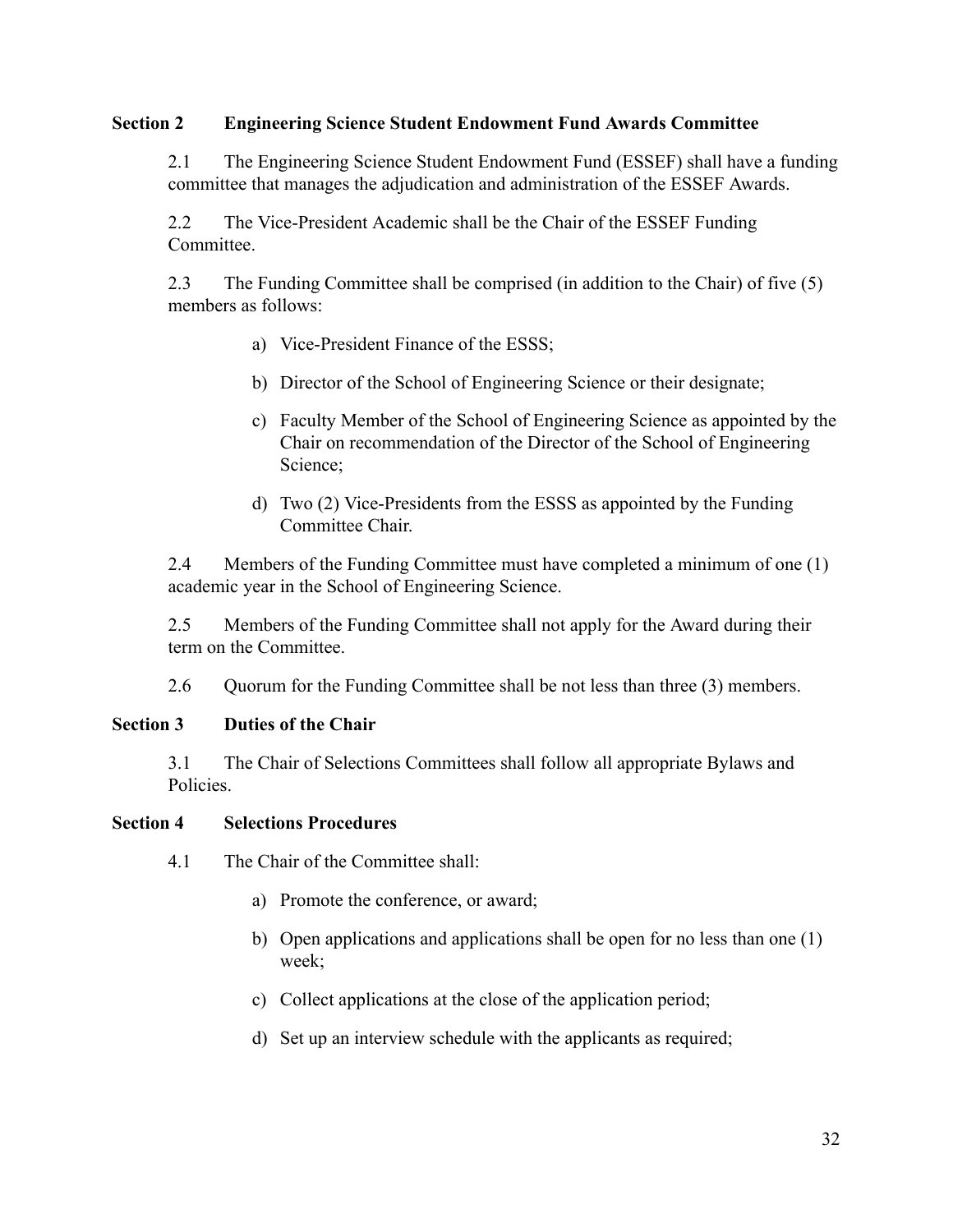- e) Ensure the Selections Committee is knowledgeable with the Selections Committee Policy;
- f) Distribute applications to the Selections Committee prior to the Selections Committee Meeting;
- g) Bring the Committee Meeting to order;
- h) Adjourn the Committee Meeting once the voting has been completed.

## <span id="page-32-0"></span>**Article 16 Engineering Science Student Society Endowment Fund**

#### **Section 1 Terms of Reference**

1.1 The Terms of Reference of the Engineering Science Student Endowment Fund is set out by the Senate Undergraduate Awards Adjudication Committee and the SFU Financial Aid and Awards Department and can be found in the ESSS Bylaws.

#### **Section 2 Proposals**

2.1 The Funding Committee shall invite proposals to be considered every academic term.

2.2 The Funding Committee shall invite proposals to be considered no later than the third (3) week of classes.

2.3 The acceptance period for proposals shall be no less than one (1) week, and no more than two (2) weeks.

2.4 Proposal defence presentations shall be held no later than one (1) week after the close of the acceptance period.

2.5 Proposal defence presentations lengths shall be determined at the discretion of the Chair.

2.6 Potential recipients shall be enrolled in no less than nine (9) academic credits during the term of receipt.

2.7 Potential recipients shall have a CGPA no less than 2.40.

2.8 Proposals submitted after the close of the application period shall be rejected with no exceptions.

2.9 Projects and teams shall not submit proposals in consecutive terms.

2.10 The ESSEF Application form is found in [Appendix B - ESSEF Application Form .](#page-40-0)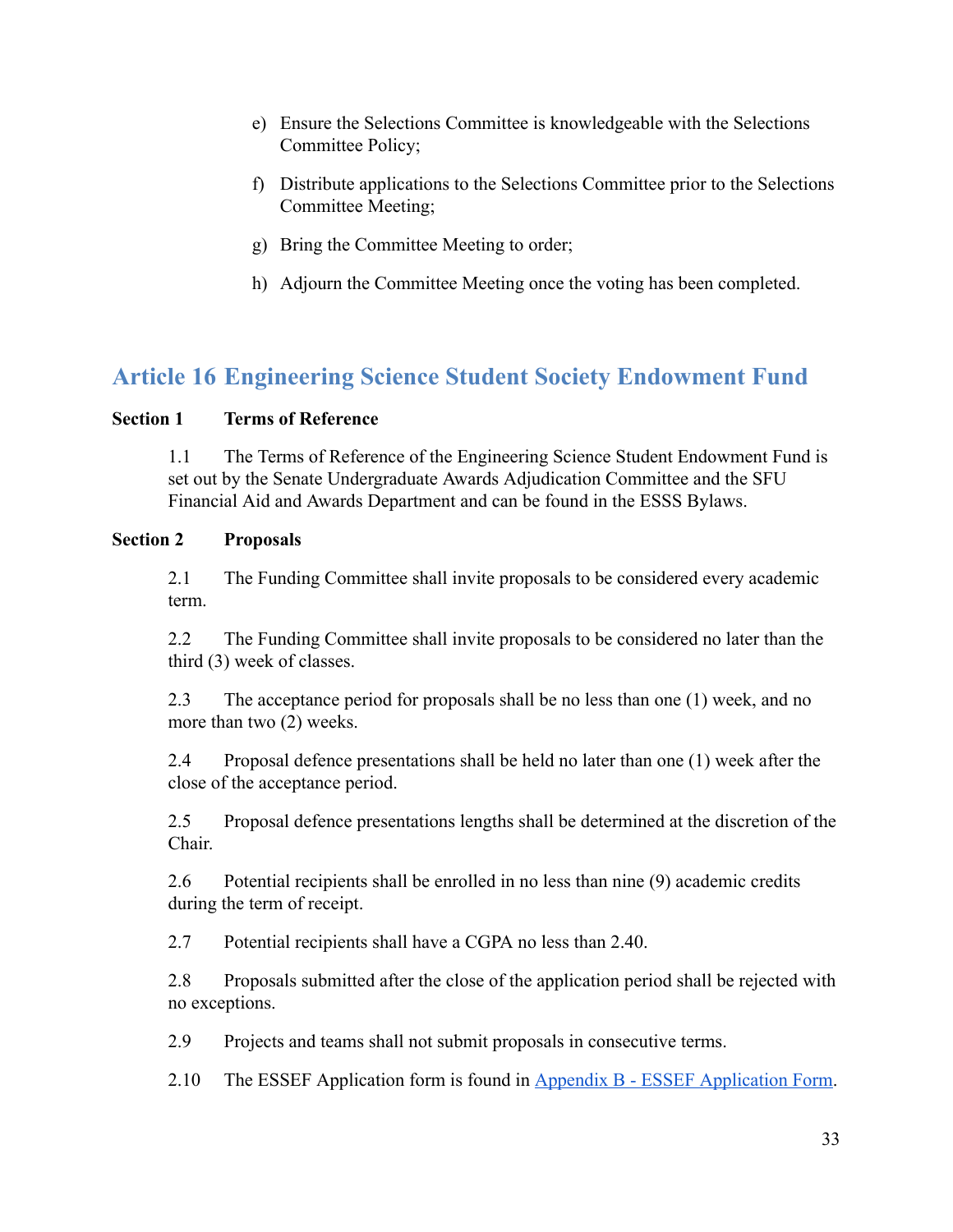#### **Section 3 Adjudication**

3.1 The Funding Committee shall convene to review proposals, and defence presentations.

3.2 The Funding Committee shall have the opportunity to question proposal defences.

3.3 Individuals or groups that miss their proposal defence shall be rejected at the discretion of the Funding Committee.

> a) Individuals or Groups that have their proposals rejected may appeal the decision of the Funding Committee to the Board.

## <span id="page-33-0"></span>**Article 17 Conference Bidding**

#### **Section 1 Purpose**

1.1 The purpose of this policy is to regularize the way in which conference bidding occurs, and to ensure full support of the ESSS and the School prior to presenting a bid to host a regional, or national event.

#### **Section 2 Organizing Chair**

2.1 The Organizing Chair shall be an individual who wishes to host a regional, or national event.

2.2 The Organizing Chair shall present an event bid to the Board for approval.

2.3 Board Approval does not imply or guarantee financial support or liability for the event.

## <span id="page-33-1"></span>**Article 18 Recall of an Elected Member**

#### **Section 1 Recall of an Executive Council Member**

1.1 Subject to ESSS bylaws, an Executive Member may be recalled by (⅔) majority vote at a General Meeting called for that purpose.

1.2 No motions outside the motion to recall the Executive Member may be brought to the General Meeting

#### **Section 2 Procedure**

2.1 Upon the reading of the motion to terminate the Elected Member; the elected member shall be given the opportunity to defend their position to the members.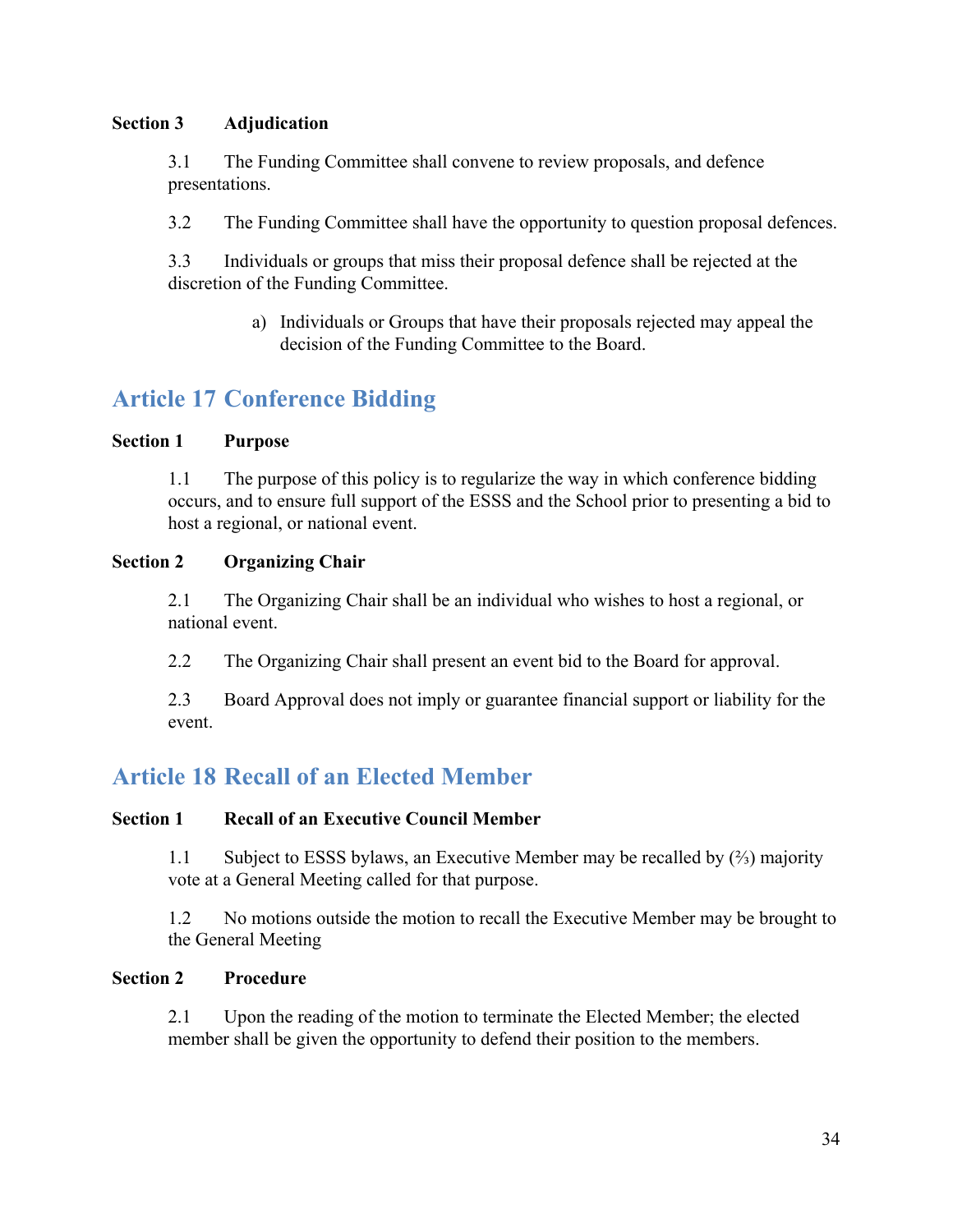2.2 The members shall discuss the merits of the arguments presented by the Elected Member.

2.3 The term fo the Elected Member shall immediately terminate upon affirmative two-thirds (⅔) majority vote.

## <span id="page-34-0"></span>**Article 19 Termination of an Appointed Member**

#### **Section 1 Purpose**

1.1 Subject to ESSS bylaws, an Appointed member may be terminated at by the Executive Council or the Board at a meeting called for that purpose.

#### **Section 2 Procedure**

2.1 Upon the reading of the motion to terminate the appointed member; the appointed member in question shall be given the opportunity to defend their position to the voting body.

2.2 The voting body shall convene and discuss the merits of the arguments brought forth by the appointed member in question.

2.3 The appointed members term shall immediately terminate upon affirmative two-thirds (⅔) majority vote.

2.4 Should the member be terminated at an Executive Council meeting, they shall have an opportunity to appeal the decision to the Board, and the procedure shall be the same.

2.5 Should the member be terminated at a Board meeting, they shall have the opportunity to appeal if the Members at a Regular Meeting approve the motion to be brought to the Board.

## <span id="page-34-1"></span>**Article 20 Incident Reporting and Response**

#### **Section 1 Purpose according to Bylaws**

1.1 The Incident Response Reporting System shall be the way the ESSS receives and acts upon complaints of violations of event and activity Codes of Conduct.

1.2 The ESSS Shall implement an Incident Response Committee (IRC) to formally investigate and attempt to resolve reported issues.

1.3 Policies and Procedures surrounding Incident Reporting and Response shall be set out in the Policy Manual.

#### **Section 2 Incident Reporting System**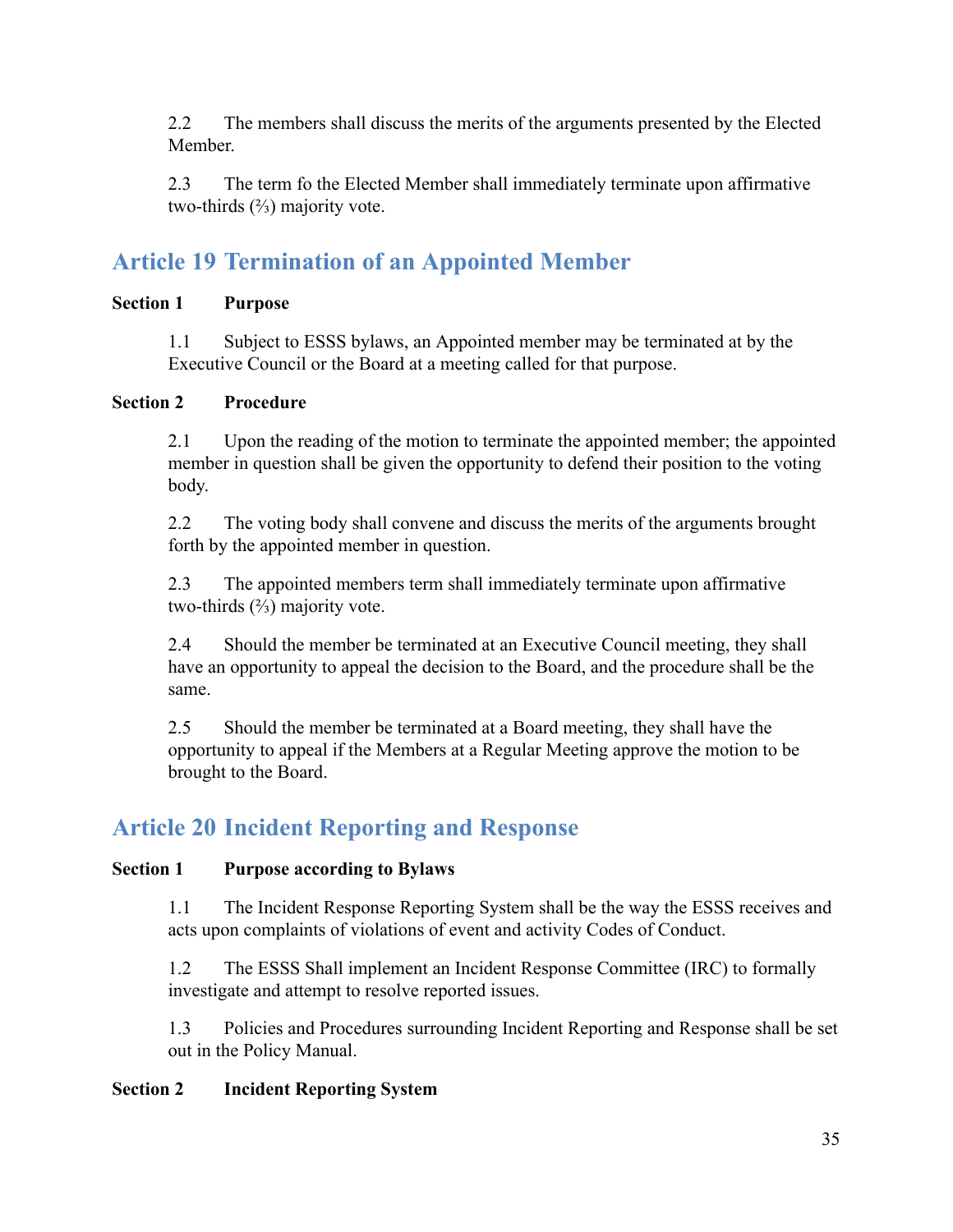2.1 The Incident Reporting System (IRS) shall be a form created by the Incident Response Committee (IRC).

2.2 The form shall be made accessible to all students during an event or activity, and no less than three days after the completion of an event or activity.

- 2.3 The form must include, but is not limited to the following fields:
	- a) Name of the Reporting Individual;
	- b) School of the Reporting Individual;
	- c) Name(s) of the Individual(s) or Organization involved in the Incident (or description(s)) (the Respondent(s));
	- d) Incident Date and Time;
	- e) Incident Details;
	- f) Incident Witness(es), if appropriate;
	- g) Contact Information (optional)
	- h) Whether or not the Reporter is comfortable being contacted by the IRC.

2.4 All identifying contents of Incident Reports and information discovered during the investigation shall be kept confidential by the members of the IRC except in the following situations:

- a) The IRC or anyone involved with the Incident decides that the Police and/or the University should be notified of the Incident;
- b) The IRC has obtained written consent of everyone involved to release the information;
- c) The IRC decides to notify the Respondent's school that an Incident was reported;
- d) The IRC decides to limit or end an individual's involvement with events or activities.

2.5 Incident Responses are expected to be addressed in a timely fashion, using the following timelines:

- a) Reports filed between 8am and 8pm shall begin to be addressed within four hours;
- b) Reports filed outside this time shall begin to be addressed by the following noon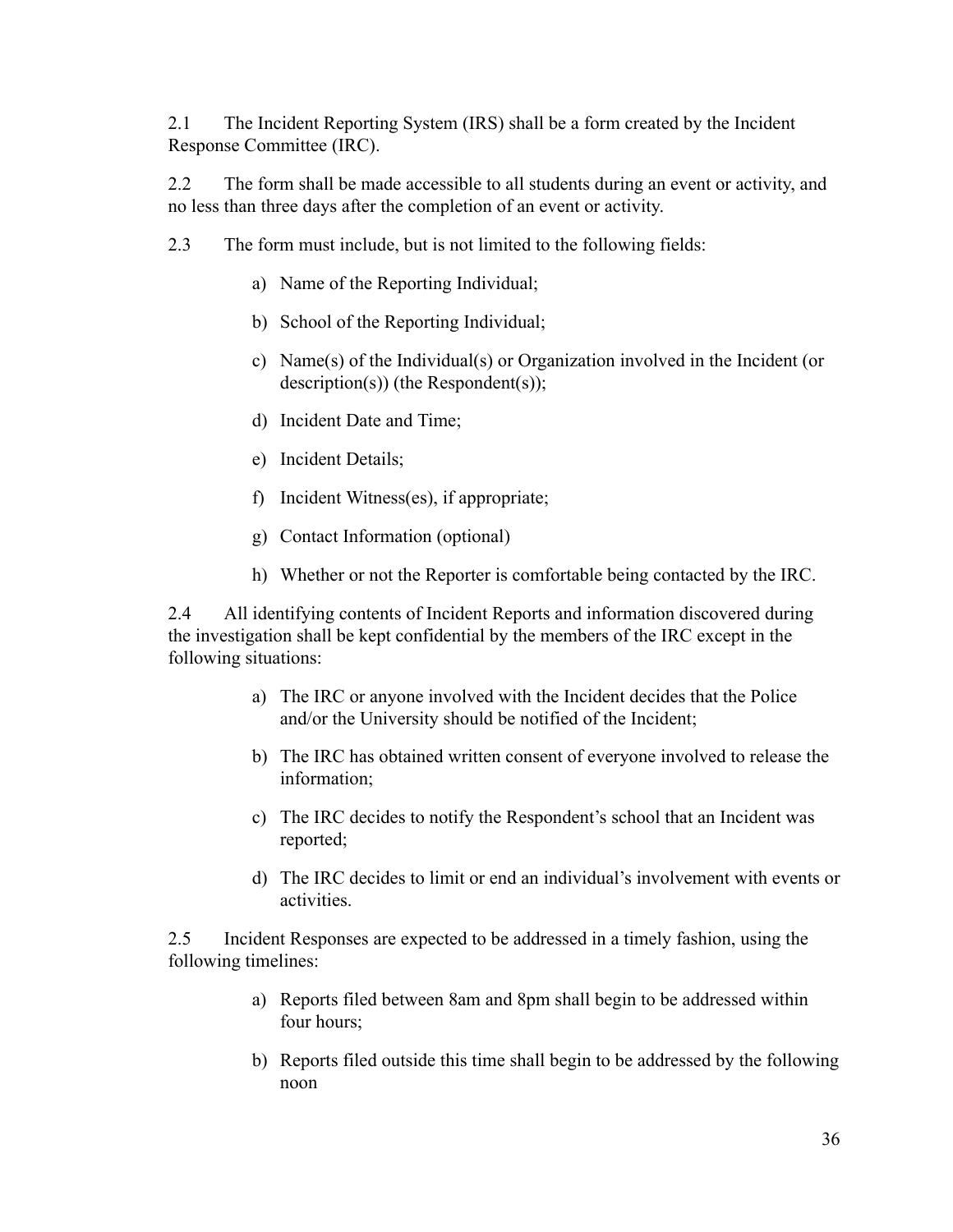c) Reports filed in the three day period after an event or activity shall begin to be addressed within 38 hours.

#### **Section 3 Incident Response Committee**

3.1 The Incident Response Committee shall be formed each Academic Term.

3.2 The Incident Response Committee shall be appointed and approved in the month prior to the beginning of the Academic Term by the Board.

3.3 The IRC shall consist of three members:

- a) One Board Member to serve as IRC Chair;
- b) The Organizer of the Event or Activity or their designate;
- c) A Member as appointed by the Board.

3.4 The IRC members shall have sensitivity training which may include bystander intervention training.

3.5 Any decision made by the IRC shall be binding until the end of the event or activity.

3.6 A member affected by the Incident may appeal the decision of the IRC to the Board after the conclusion of the event or activity.

#### **Section 4 Incident Response Procedure**

4.1 The IRC must contact the following parties to ensure full knowledge of the Incident:

- a) The Respondent(s);
- b) The Victim(s);
- c) The individual who made the report (if appropriate);
- d) Witnesses to the Incident (if appropriate).
- 4.2 All decisions require a majority vote by the IRC.
- 4.3 Any official communications are to be made by the Chair of the IRC.

4.4 The IRC must ensure no less than two IRC members are present for any meeting with the individuals involved in the Incident.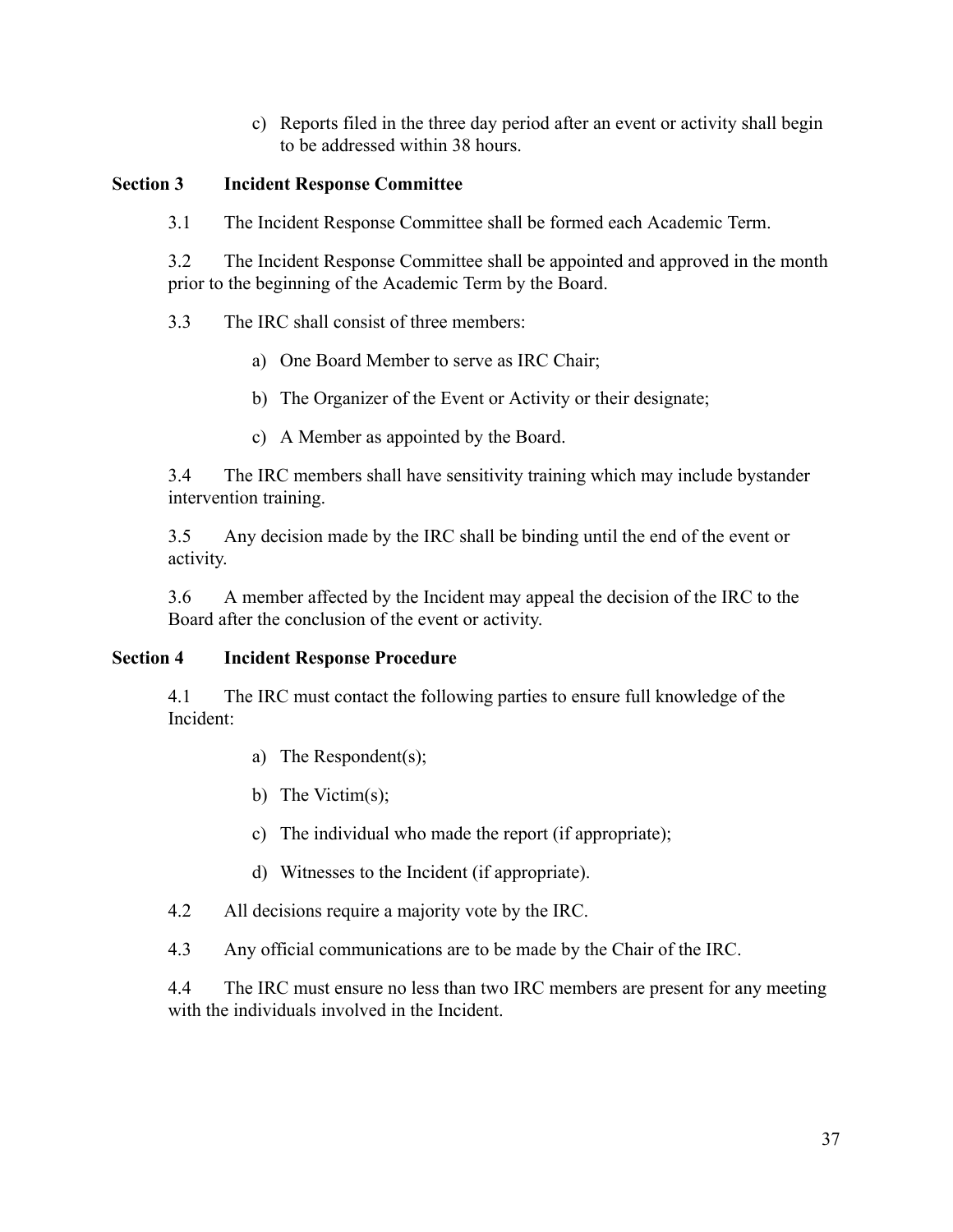## <span id="page-37-0"></span>**Article 21 Violations of ESSS Policies and Procedures**

#### **Section 1 Infractions of the ESSS**

1.1 Infractions of the Constitution, bylaws, Policies, and/or image and overall security of the ESSS shall include, but are not limited to:

- a) Unauthorized use of names of the ESSS or associated groups;
- b) Unauthorized use of Society property;
- c) Unauthorized access of Society spaces;
- d) Unauthorized possession of Society keys or passphrases;

#### **Section 2 Procedure**

2.1 The procedure for alleged violations or infractions as defined in Section 1 shall be as follows:

- a) The President shall open and be responsible for an investigation into the infraction;
- b) The Board shall appoint a new investigator should the President have a conflict of interest in the infraction
- c) Upon completion of the investigation; the Executive shall decide if the allegations shall be brought to the Board;
- d) The Board shall have a binding decision on the repercussions of the infractions after a presentation by the Investigator, as well as the defence of the accused party.
- e) All penalties shall be approved by two-thirds (⅔) majority vote of the Board.

#### **Section 3 Penalties**

- 3.1 Penalties may include, but are no limited to:
	- a) Official report to Campus Security;
	- b) Official report to the Dean's Office;
	- c) Ban from all Social events hosted by the ESSS;
	- d) Ban from attending conferences as a Society delegate;
	- e) Legal action pursued by the ESSS.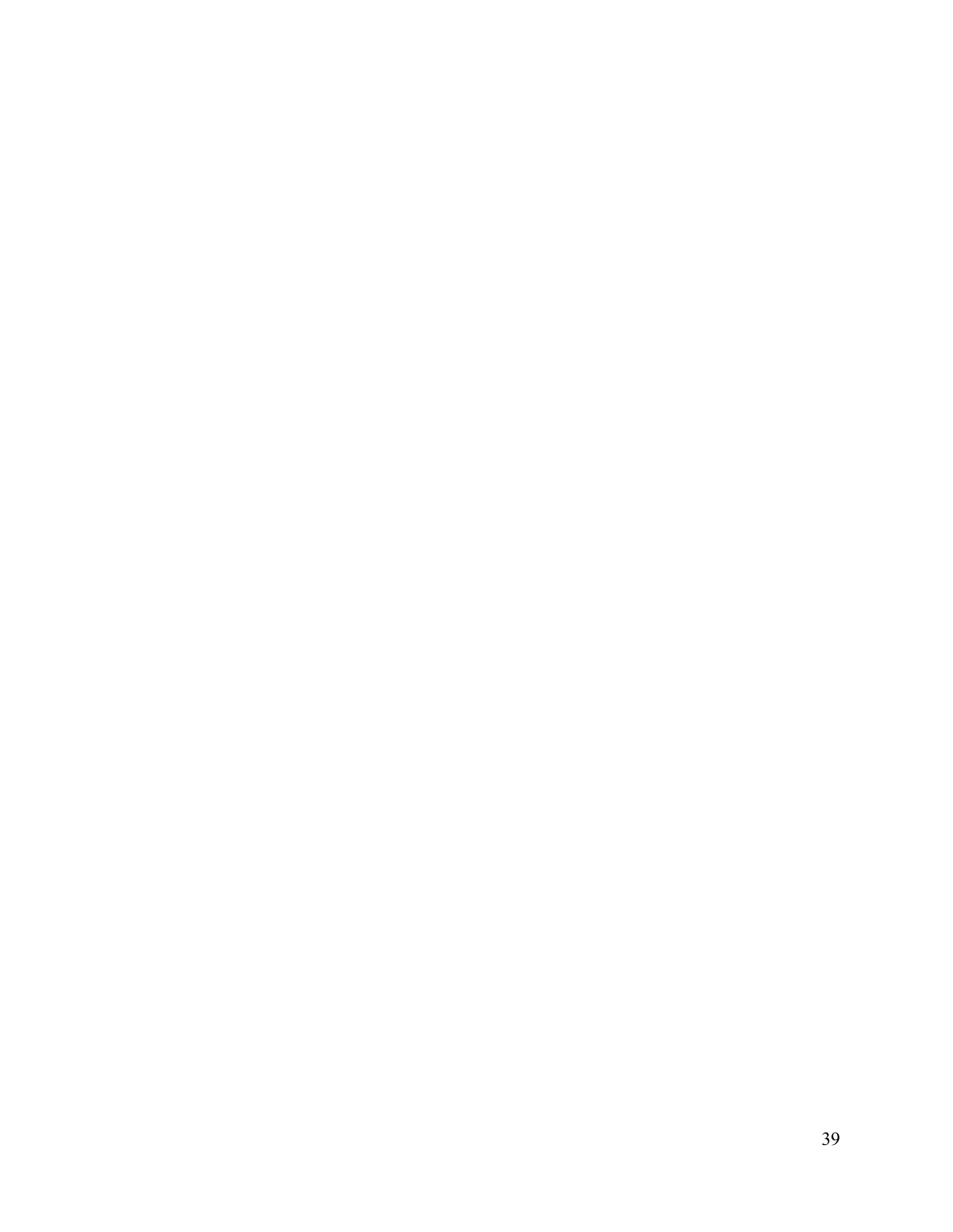## <span id="page-39-0"></span>**Appendix A - Nomination Form**

We, the undersigned regular members of the Engineering Science Student Society nominate for the position of \_\_\_\_\_\_\_\_\_\_\_\_\_\_\_\_\_\_ on the ESSS Executive Council for the / academic year.

|    | <b>Name (Printed)</b> | Signature | <b>SFUID</b> |
|----|-----------------------|-----------|--------------|
| 1. |                       |           |              |
| 2. |                       |           |              |
| 3. |                       |           |              |
| 4. |                       |           |              |
| 5. |                       |           |              |

I, \_\_\_\_\_\_\_\_\_\_\_\_\_\_\_\_\_\_\_\_\_\_, have read and understand all relevant Constitution, bylaw, and Policies regarding the position of \_\_\_\_\_\_\_\_\_\_\_\_\_\_\_\_ and allow my name to stand for election of this position.

SIGNATURE OF CANDIDATE

 $\mathcal{L}_\text{max}$  , where  $\mathcal{L}_\text{max}$  and  $\mathcal{L}_\text{max}$ 

 $\mathcal{L}_\text{max}$  , where  $\mathcal{L}_\text{max}$  and  $\mathcal{L}_\text{max}$ 

DATE (DD/MM/YYYY)

 $\mathcal{L}_\text{max}$  , where  $\mathcal{L}_\text{max}$  and  $\mathcal{L}_\text{max}$ 

 $\mathcal{L}_\text{max}$  , where  $\mathcal{L}_\text{max}$  and  $\mathcal{L}_\text{max}$ 

PHONE

SFUID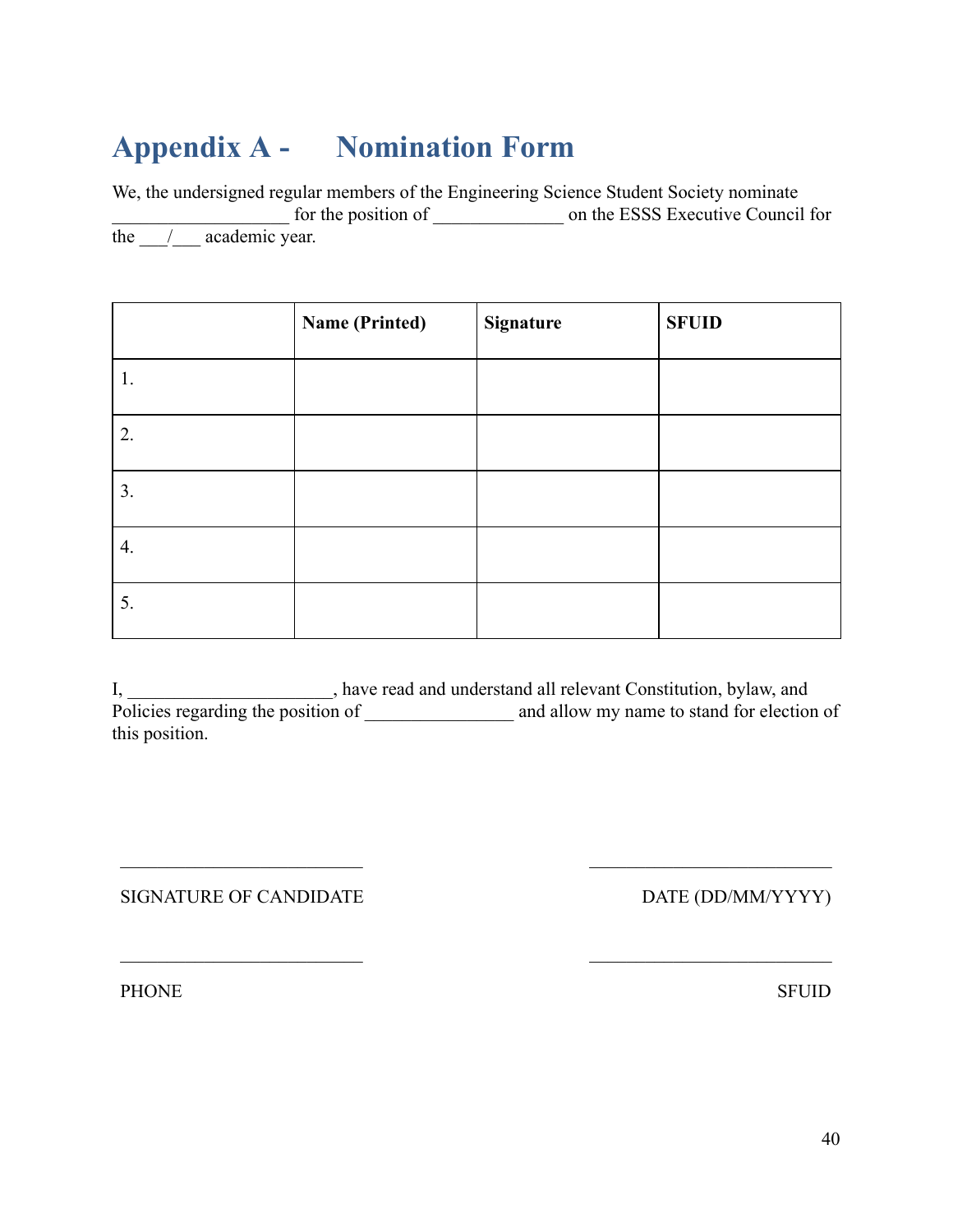## <span id="page-40-0"></span>**Appendix B - ESSEF Application Form**

Date: Proposal Title:

**Protection of privacy:** The information related to this award is collected under the authority of the University Act (RSBC 1996, c 165). Financial Aid & Awards may release designated information to the donor of the award, provincial funding organizations and/or SFU departments and faculties. If you have any questions about the collection, use and disclosure of this information, contact the Director, Financial Aid and Awards, Simon Fraser University, (778) 782-6930.

**Applicant's declaration:** I certify that all statements on this application are true and complete to the best of my knowledge. I give SFU Financial Aid and Awards my consent to disclose information on this application form and/or any supporting documentation submitted as part of this application to other SFU departments, the Student Services branch of the Ministry of Advanced Education/Government Student Loan agencies and/or other educational institutions in order to verify any of the information I have provided. I give SFU Financial Aid and Awards my consent to collect any information I have provided to other SFU departments, the Student Services branch of the Ministry of Advanced Education/Government Student Loan agencies and/or other educational institutions for the purpose of verifying the information I have provided on this application and/or any supporting documentation provided as part of this application. I give SFU my consent to disclose to the award donor, provincial funding agencies, my Faculty, Department(s), and School(s) and to media sources the following information about me: my name, my award, my award amount, my Faculty, my academic programs, my CGPA, and information about the criteria used to judge the award (e.g. essay, projects, etc).

|                            | Signature:                 |
|----------------------------|----------------------------|
|                            | Student #:                 |
| <b>Other Team Members:</b> |                            |
|                            |                            |
|                            | Student $\#$ :             |
|                            |                            |
|                            | Student #: $\frac{1}{2}$   |
|                            |                            |
|                            | Student $\#$ :             |
|                            |                            |
|                            | Student #: $\qquad \qquad$ |

#### **Designated Award Recipient:**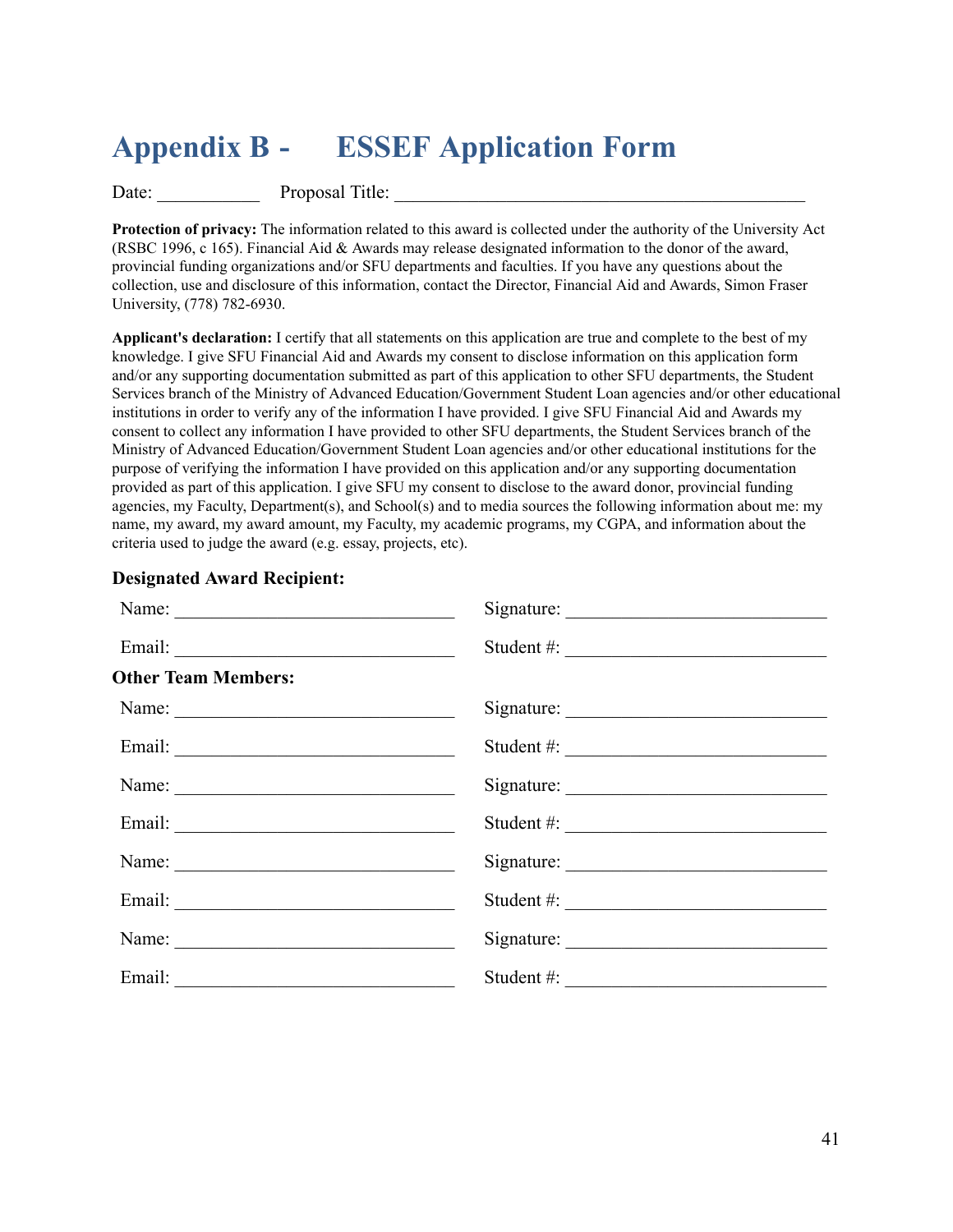| TO BE COMPLETED BY THE ESSEF FUNDING COMMITTEE<br><b>Funding Council Recommendation:</b> |                                                           |                                 |  |
|------------------------------------------------------------------------------------------|-----------------------------------------------------------|---------------------------------|--|
|                                                                                          |                                                           |                                 |  |
|                                                                                          |                                                           |                                 |  |
|                                                                                          |                                                           |                                 |  |
|                                                                                          |                                                           |                                 |  |
|                                                                                          |                                                           |                                 |  |
|                                                                                          |                                                           |                                 |  |
|                                                                                          |                                                           | Chair: Email: Email: Signature: |  |
|                                                                                          | <b>School of Engineering Science Director's Comments:</b> |                                 |  |
|                                                                                          |                                                           |                                 |  |
|                                                                                          |                                                           |                                 |  |
|                                                                                          |                                                           |                                 |  |
|                                                                                          |                                                           |                                 |  |
|                                                                                          |                                                           |                                 |  |
|                                                                                          |                                                           |                                 |  |
|                                                                                          | Email: Signature:                                         |                                 |  |
| <b>Amount to disburse: \$</b>                                                            |                                                           |                                 |  |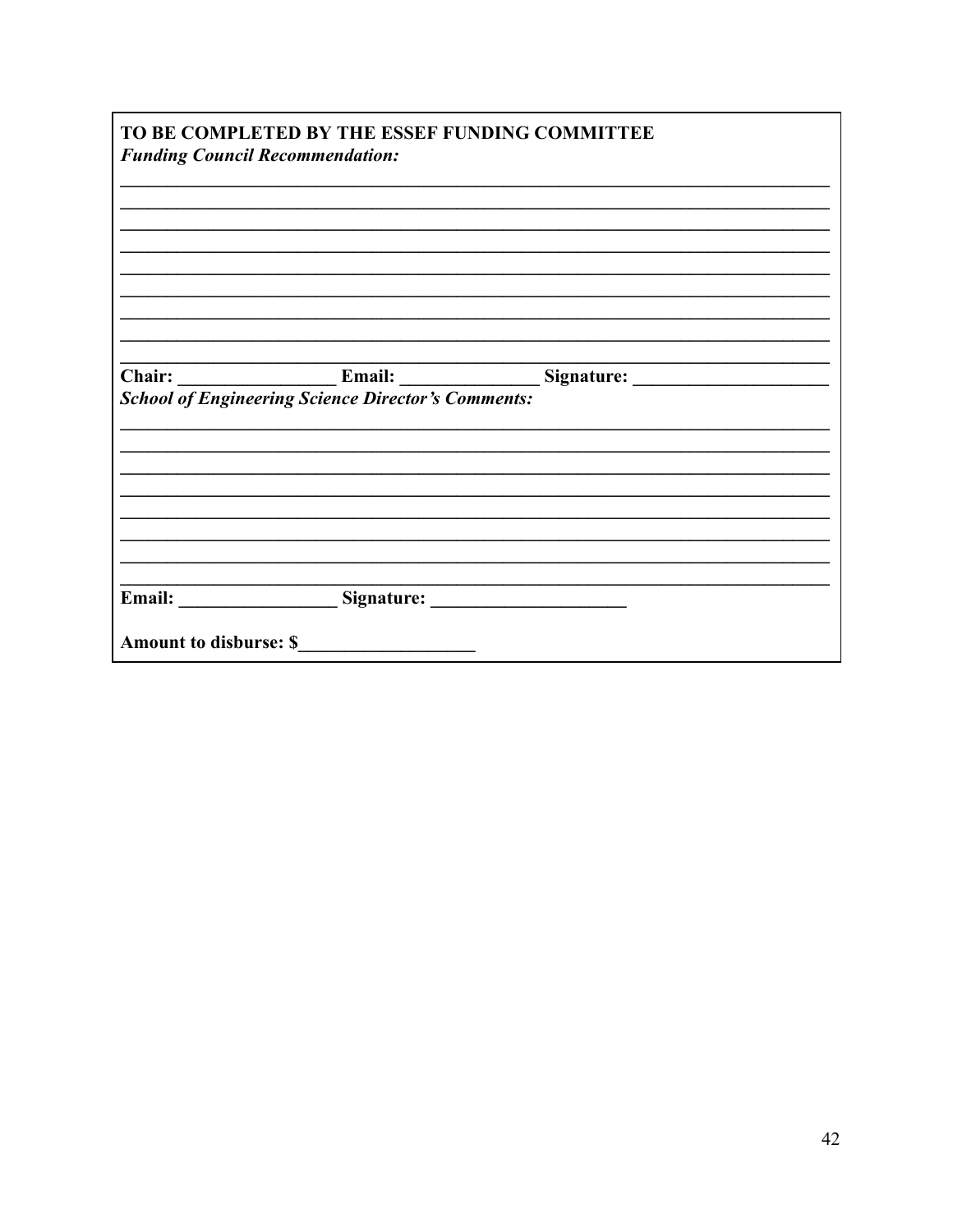## **Proposal Description**

 $\mathsf{r}$ 

| <b>Funding Category</b>       |                 |       |               |
|-------------------------------|-----------------|-------|---------------|
| Competition                   | Entrepreneurial | Class | Miscellaneous |
| <b>Category Justification</b> |                 |       |               |
|                               |                 |       |               |
|                               |                 |       |               |
|                               |                 |       |               |
|                               |                 |       |               |
|                               |                 |       |               |
|                               |                 |       |               |

٦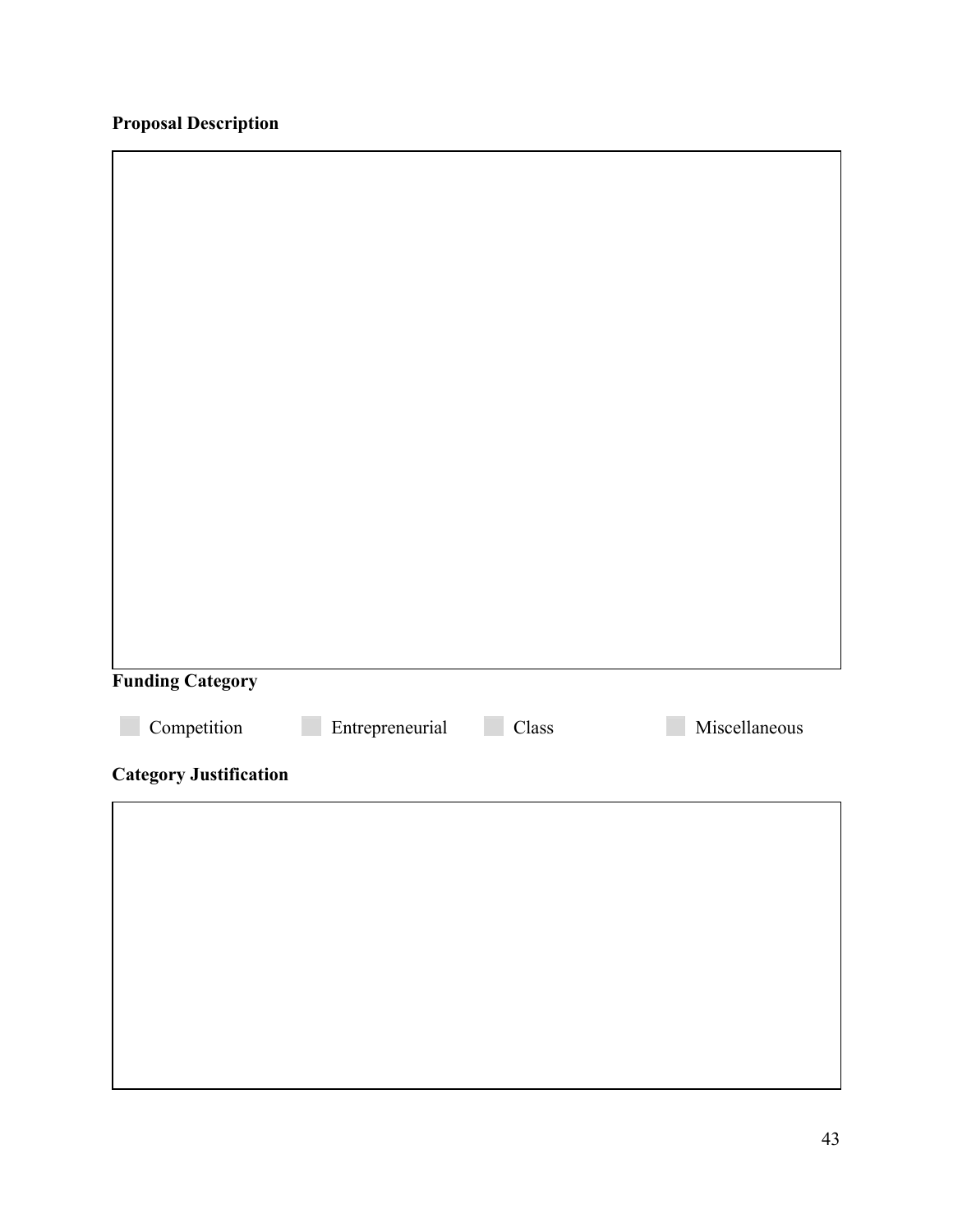#### **Incurred Costs**

| Equipment List (Include brand and model #) | Unit Cost (CAD) |
|--------------------------------------------|-----------------|
|                                            |                 |
|                                            |                 |
|                                            |                 |
|                                            |                 |
|                                            |                 |
|                                            |                 |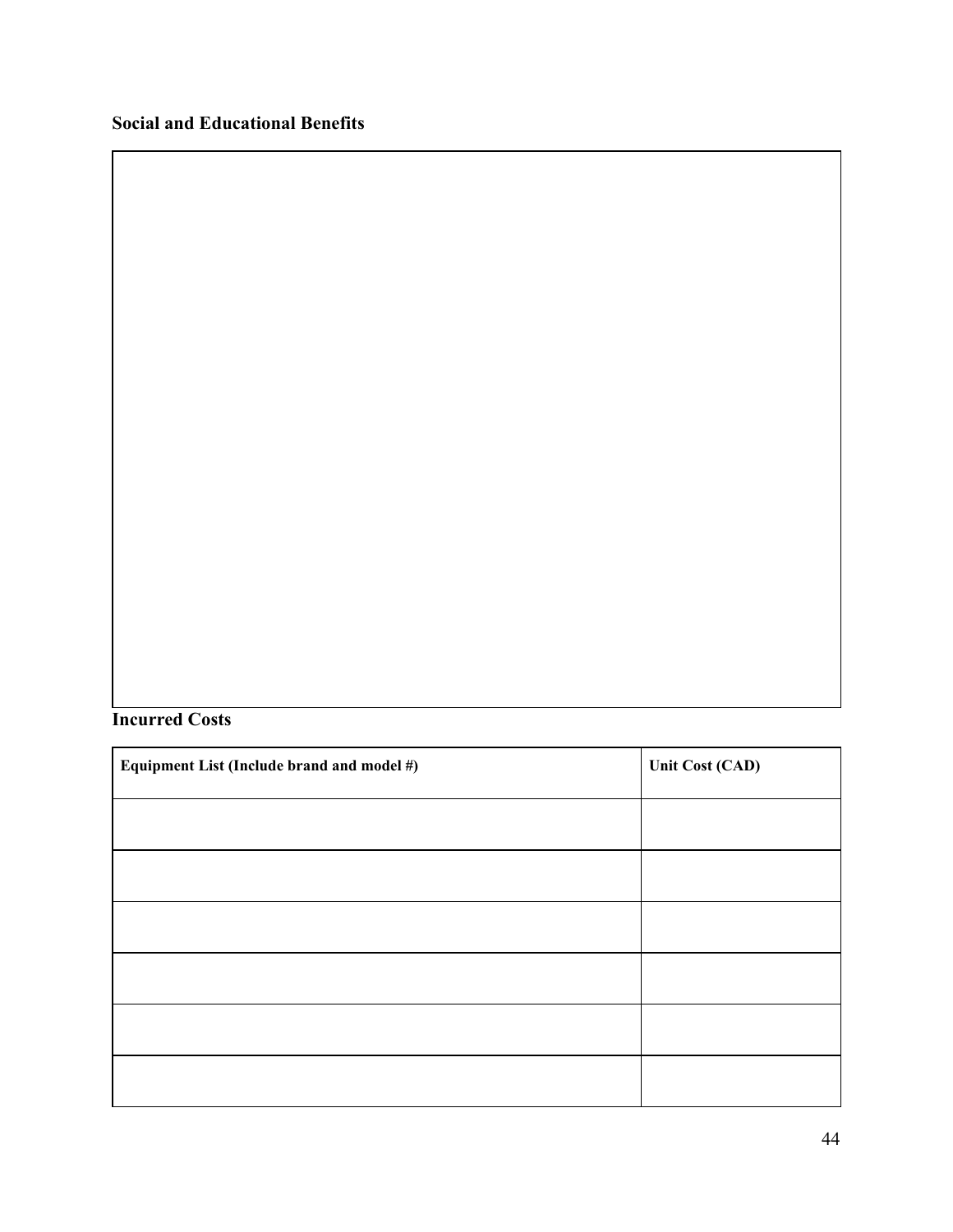| <b>Total Cost (CAD):</b> |  |
|--------------------------|--|

**Projected Costs**

| Equipment List (Include brand and model #) | <b>Estimated Unit Cost (CAD)</b> |
|--------------------------------------------|----------------------------------|
|                                            |                                  |
|                                            |                                  |
|                                            |                                  |
|                                            |                                  |
|                                            |                                  |
|                                            |                                  |
|                                            |                                  |
| Total Cost (CAD):                          |                                  |

**Cost Justification**

**Alternative Sources of Funding Considered**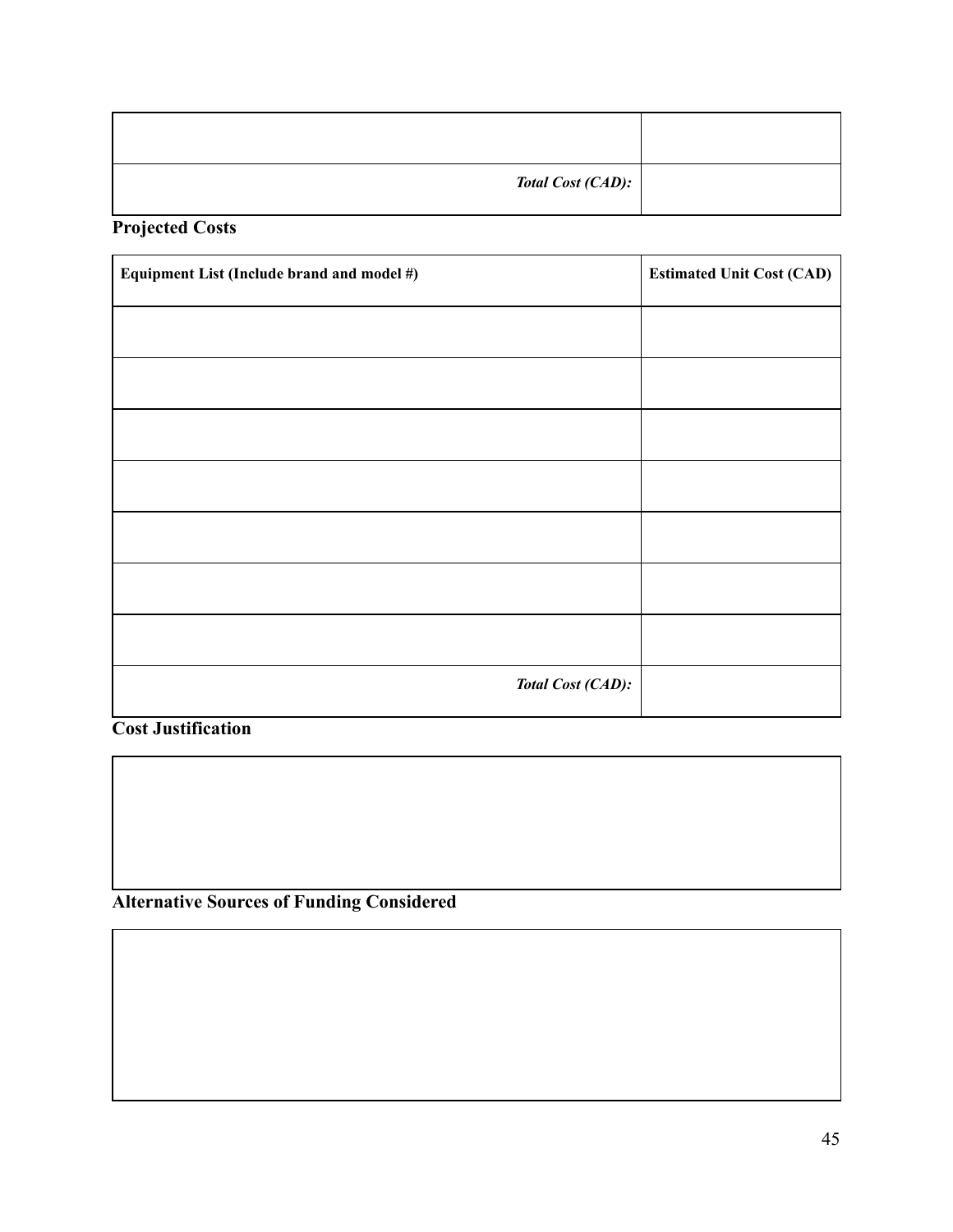**Development Milestones (Future)**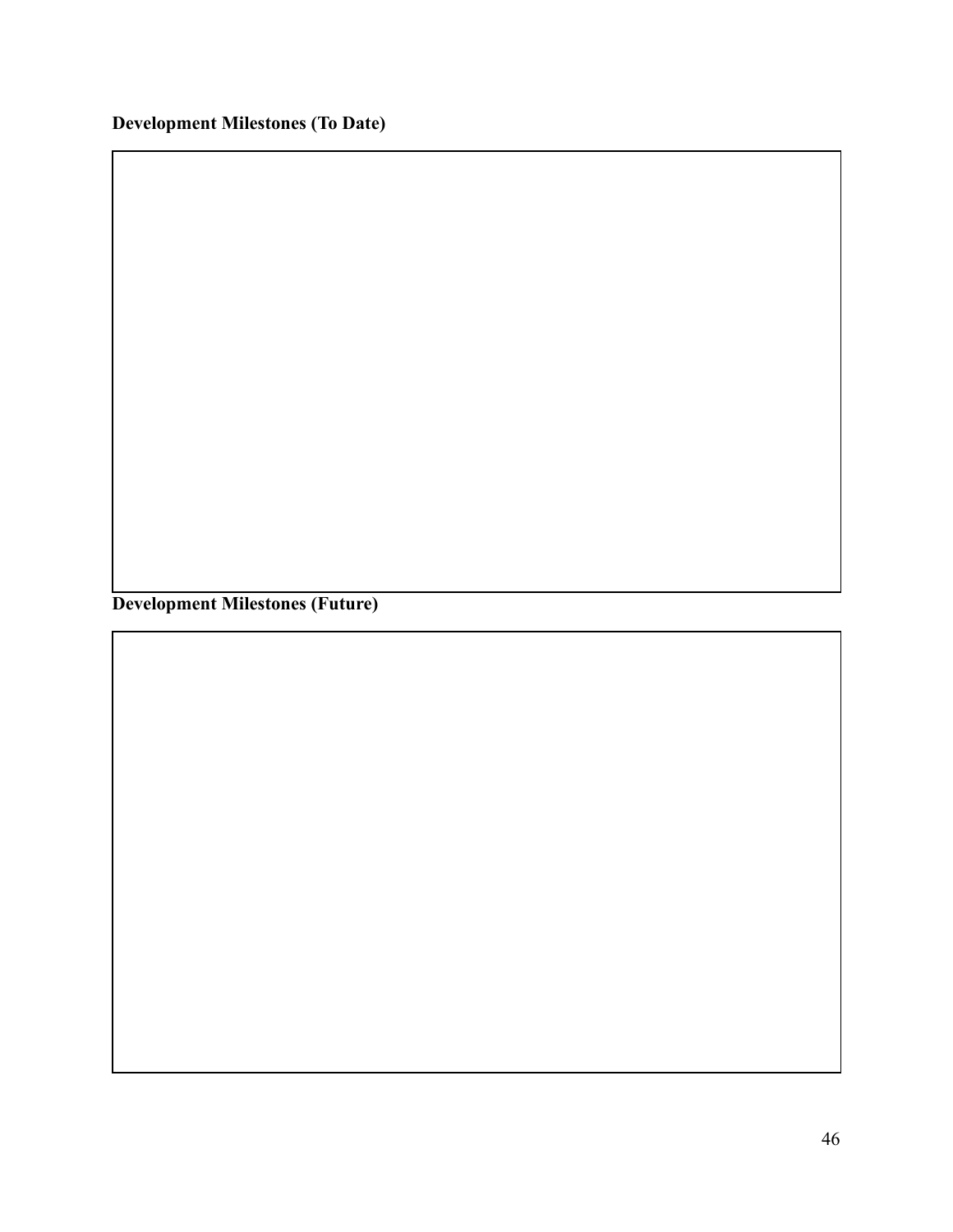## **Project Completion**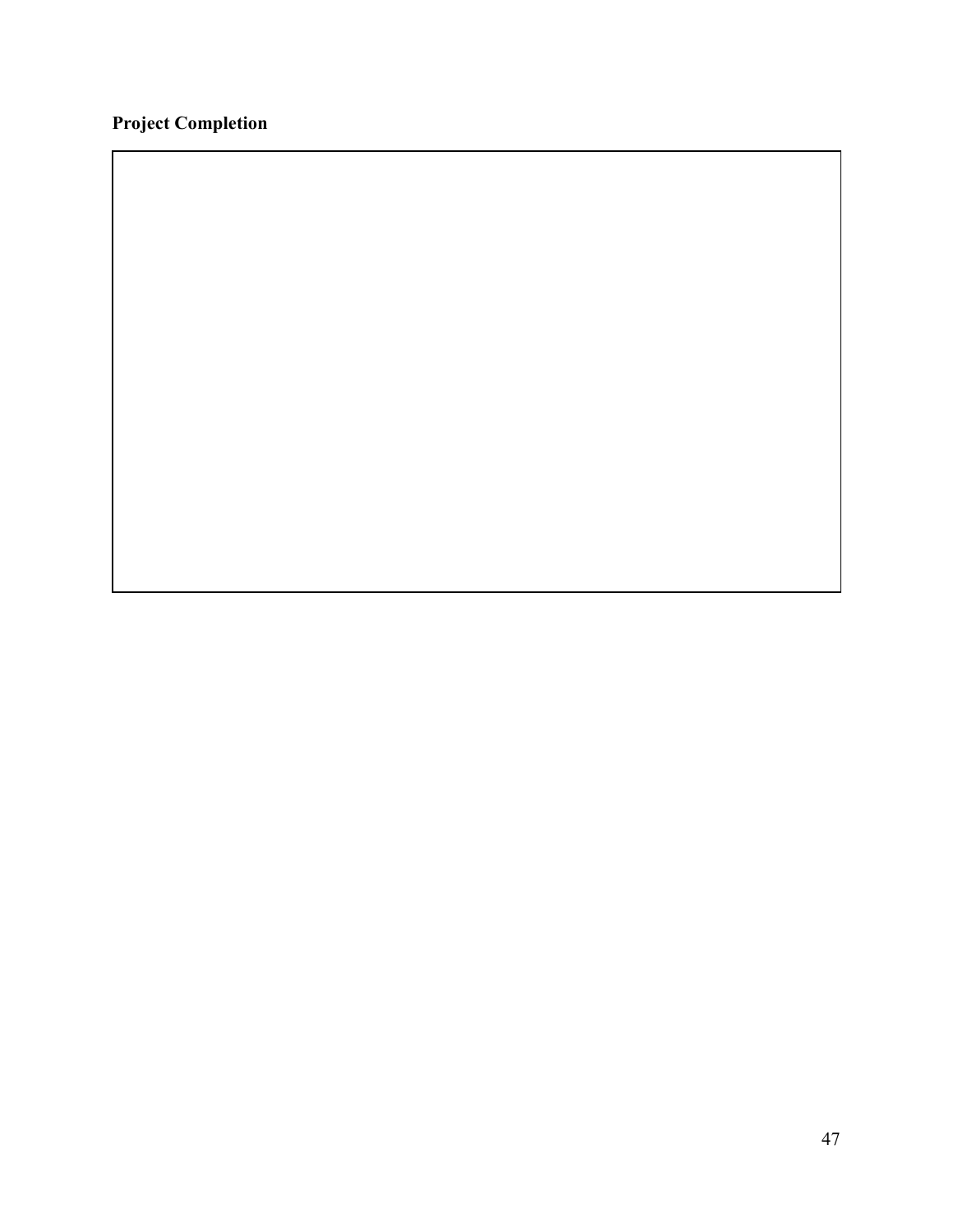## <span id="page-47-0"></span>**Appendix C - Meeting Petition**

Please note the following bylaws:

#### **Section 1 Regular Meetings**

- 1.1 There shall be at least one properly constituted regular meeting every 6 weeks from the beginning of an academic semester.
- 1.2 There shall be a minimum of four constituted regular meetings every academic semester.

1.3 Regular meetings may be called at the request of any member by a petition containing the names and signatures of at least six members.

1.4 The petition defined in 5.1.3 shall be submitted to the VP Administration no less than three (3) days prior to the proposed meeting time.

1.5 Notice of a Regular Meeting must be given to the majority of members no less than three (3) days prior to the proposed meeting time.

1.6 Further details surrounding procedures for Regular Meetings shall be set out in the Policy Manual. **Section 2 Executive Council Meetings**

2.1 Executive Council Meetings shall be called at the request of any executive with the approval of no less than four (4) Executive Council Members.

- 2.2 Directors and Delegations shall be appointed at an Executive Council Meeting.
- 2.3 Notice of an Executive Meeting must be given to the Executive Council no less than three (3) days prior to the proposed meeting time.

2.4 Further details surrounding procedures for Executive Meetings shall be set out in the Policy Manual.

#### **Section 3 General Meetings**

3.1 There shall be at least one properly constituted General Meeting every fiscal year.

3.2 A General Meeting may be called at the request of any member by petition containing the names and signatures of no less than twenty (20) members.

3.3 The petition shall be submitted to the VP Administration no less than fourteen (14) days prior to the proposed meeting time.

3.4 Notice of a General Meeting must be given to the majority of members no less than fourteen (14) days prior to the proposed meeting time.

3.5 Further details surrounding the procedures for General Meetings shall be set out in the Policy Manual.

 $\mathcal{L}_\mathcal{L} = \{ \mathcal{L}_\mathcal{L} = \{ \mathcal{L}_\mathcal{L} = \{ \mathcal{L}_\mathcal{L} = \{ \mathcal{L}_\mathcal{L} = \{ \mathcal{L}_\mathcal{L} = \{ \mathcal{L}_\mathcal{L} = \{ \mathcal{L}_\mathcal{L} = \{ \mathcal{L}_\mathcal{L} = \{ \mathcal{L}_\mathcal{L} = \{ \mathcal{L}_\mathcal{L} = \{ \mathcal{L}_\mathcal{L} = \{ \mathcal{L}_\mathcal{L} = \{ \mathcal{L}_\mathcal{L} = \{ \mathcal{L}_\mathcal{$ 

 $\mathcal{L}_\mathcal{L} = \{ \mathcal{L}_\mathcal{L} = \{ \mathcal{L}_\mathcal{L} = \{ \mathcal{L}_\mathcal{L} = \{ \mathcal{L}_\mathcal{L} = \{ \mathcal{L}_\mathcal{L} = \{ \mathcal{L}_\mathcal{L} = \{ \mathcal{L}_\mathcal{L} = \{ \mathcal{L}_\mathcal{L} = \{ \mathcal{L}_\mathcal{L} = \{ \mathcal{L}_\mathcal{L} = \{ \mathcal{L}_\mathcal{L} = \{ \mathcal{L}_\mathcal{L} = \{ \mathcal{L}_\mathcal{L} = \{ \mathcal{L}_\mathcal{$ 

 $\mathcal{L}_\mathcal{L} = \{ \mathcal{L}_\mathcal{L} = \{ \mathcal{L}_\mathcal{L} = \{ \mathcal{L}_\mathcal{L} = \{ \mathcal{L}_\mathcal{L} = \{ \mathcal{L}_\mathcal{L} = \{ \mathcal{L}_\mathcal{L} = \{ \mathcal{L}_\mathcal{L} = \{ \mathcal{L}_\mathcal{L} = \{ \mathcal{L}_\mathcal{L} = \{ \mathcal{L}_\mathcal{L} = \{ \mathcal{L}_\mathcal{L} = \{ \mathcal{L}_\mathcal{L} = \{ \mathcal{L}_\mathcal{L} = \{ \mathcal{L}_\mathcal{$ 

 $\mathcal{L}_\mathcal{L} = \{ \mathcal{L}_\mathcal{L} = \{ \mathcal{L}_\mathcal{L} = \{ \mathcal{L}_\mathcal{L} = \{ \mathcal{L}_\mathcal{L} = \{ \mathcal{L}_\mathcal{L} = \{ \mathcal{L}_\mathcal{L} = \{ \mathcal{L}_\mathcal{L} = \{ \mathcal{L}_\mathcal{L} = \{ \mathcal{L}_\mathcal{L} = \{ \mathcal{L}_\mathcal{L} = \{ \mathcal{L}_\mathcal{L} = \{ \mathcal{L}_\mathcal{L} = \{ \mathcal{L}_\mathcal{L} = \{ \mathcal{L}_\mathcal{$ 

 $\mathcal{L}_\mathcal{L} = \{ \mathcal{L}_\mathcal{L} = \{ \mathcal{L}_\mathcal{L} = \{ \mathcal{L}_\mathcal{L} = \{ \mathcal{L}_\mathcal{L} = \{ \mathcal{L}_\mathcal{L} = \{ \mathcal{L}_\mathcal{L} = \{ \mathcal{L}_\mathcal{L} = \{ \mathcal{L}_\mathcal{L} = \{ \mathcal{L}_\mathcal{L} = \{ \mathcal{L}_\mathcal{L} = \{ \mathcal{L}_\mathcal{L} = \{ \mathcal{L}_\mathcal{L} = \{ \mathcal{L}_\mathcal{L} = \{ \mathcal{L}_\mathcal{$ 

| We, the undersigned ESSS Members hereby call a                                                         |                 | Meeting on          |  |
|--------------------------------------------------------------------------------------------------------|-----------------|---------------------|--|
| $\underline{\hspace{2cm}}$ (DD)/ $\underline{\hspace{2cm}}$ (MM)/ $\underline{\hspace{2cm}}$ (YYYY) at | $AM/PM$ in room | for the purpose of: |  |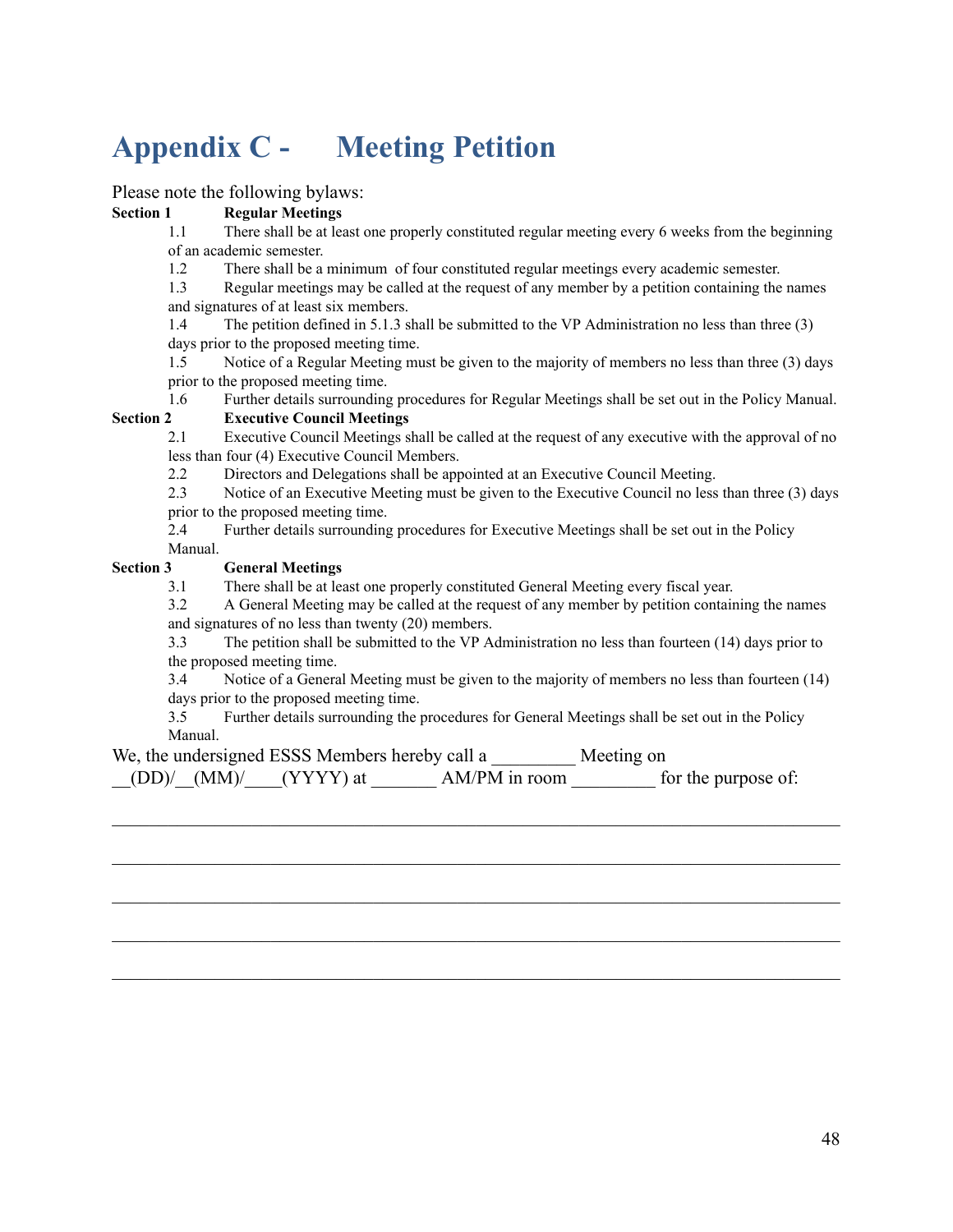|          | <b>Name</b> | <b>SFUID (Email)</b>           | Signature |
|----------|-------------|--------------------------------|-----------|
| $1.$     |             |                                |           |
| 2.       |             |                                |           |
| 3.       |             |                                |           |
| 4.       |             |                                |           |
| 5.       |             |                                |           |
| 6.       |             |                                |           |
|          |             | Stop here for Regular Meetings |           |
| 7.       |             |                                |           |
| 8.       |             |                                |           |
| 9.       |             |                                |           |
| $10.$    |             |                                |           |
| $11. \,$ |             |                                |           |
| 12.      |             |                                |           |
| 13.      |             |                                |           |
| 14.      |             |                                |           |
| 15.      |             |                                |           |
| 16.      |             |                                |           |
| $17. \,$ |             |                                |           |
| $18. \,$ |             |                                |           |
| 19.      |             |                                |           |
| 20.      |             |                                |           |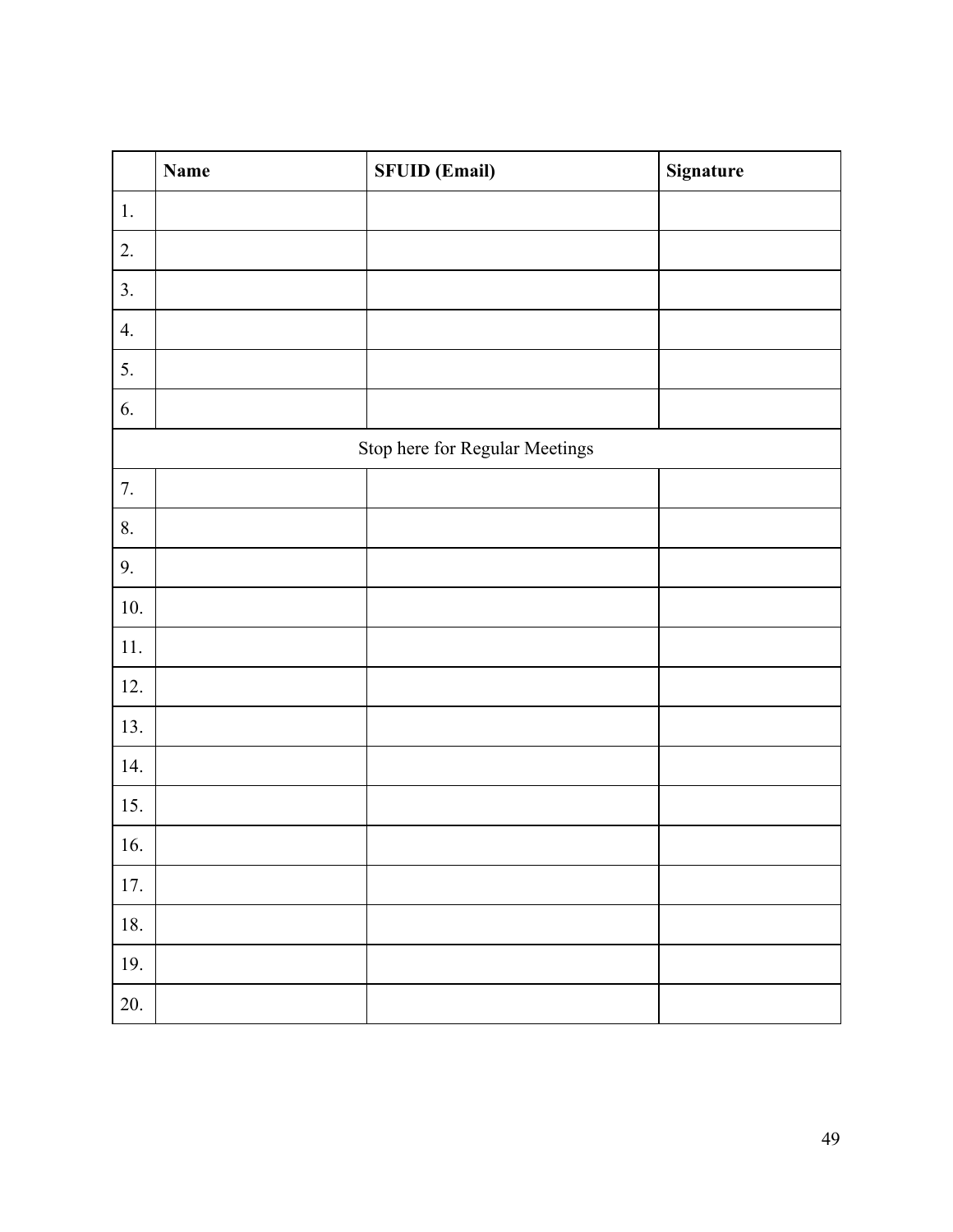## <span id="page-49-0"></span>**Appendix D - Affiliate Group Application**

| <b>Affiliated Group Name:</b> |        |
|-------------------------------|--------|
| Name of Current President:    | Email: |
| Proposed Representative:      | Email: |

Please attach a letter outlining how your group represents students of the School of Engineering Students in a way which is not yet represented on the Board of Directors as well as the necessity and mutual benefit of your group's involvement on the Board of Directors. The letter must include, responses to the the following questions:

- Have you attempted to meet the demands of your Affiliated Group through Regular Meetings of the ESSS? Why is this avenue insufficient in meeting your goals?
- How many members does your group have? How does your group qualify for the Board of Directors in a way not yet represented?
- Does your group put any events that bring public awareness and/or notable student achievement to the School of Engineering Science?
- Does your group host or participate in any events and/or competitions off Campus? How do they benefit the School of Engineering Science and why would this require a seat on the Board of Directors?
- How will the School of Engineering Science benefit by your presence on the Board of Directors?
- What does the Board of Directors currently lack that your group can bring?

|                      | President of |                                                              | approve this application |
|----------------------|--------------|--------------------------------------------------------------|--------------------------|
| with                 |              | as the proposed representative on the Board of Directors for |                          |
| the Affiliate Group. |              |                                                              |                          |

| <b>Affiliated Group President:</b> |  | Date: |
|------------------------------------|--|-------|
|------------------------------------|--|-------|

| <b>Affiliated Group Representative:</b><br>Date: |
|--------------------------------------------------|
|                                                  |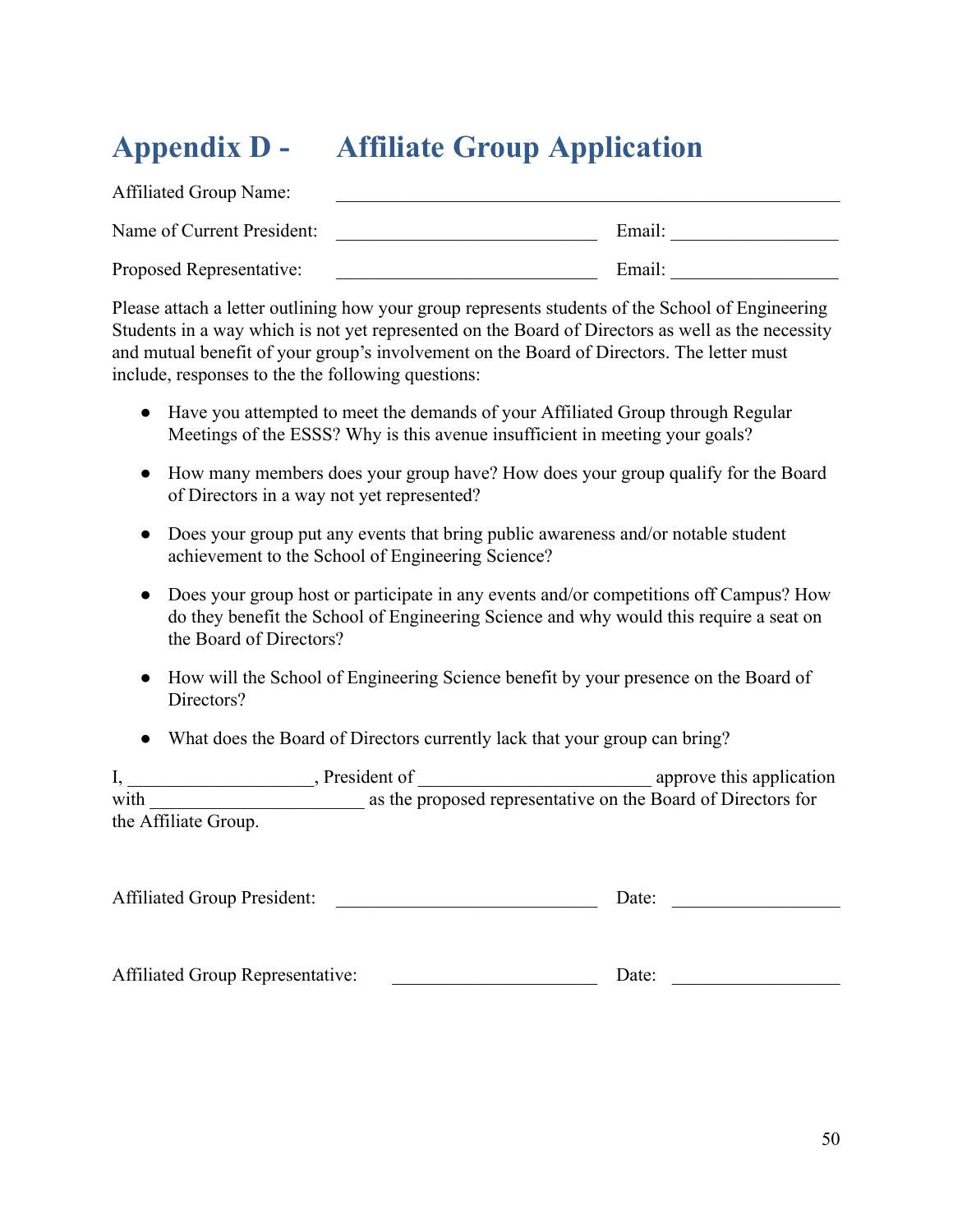## <span id="page-50-0"></span>**Appendix E - Affiliate Group Application Refusal Form**

| <b>Affiliated Group Name:</b> |        |
|-------------------------------|--------|
| Name of Current President:    | Email: |
| Proposed Representative:      | Email: |

Along with this form, the ESSS President shall submit a letter outlining how the applying group failed to prove they represent students in a way not yet represented by the Board of Directors. The letter must address any number the following, but is not limited to:

- Attempts to meet the demands of the Affiliated Group in a Regular Meeting.
- Presence on the Board of Directors will not result in double representation.
- Events that will bring public awareness to the School of Engineering Science.
- Events that will benefit the School of Engineering Science.
- Presence on the Board of Directors will benefit the School of Engineering Science

| <b>ESSS President:</b>    | Date: |  |
|---------------------------|-------|--|
| Board of Directors Chair: | Date: |  |